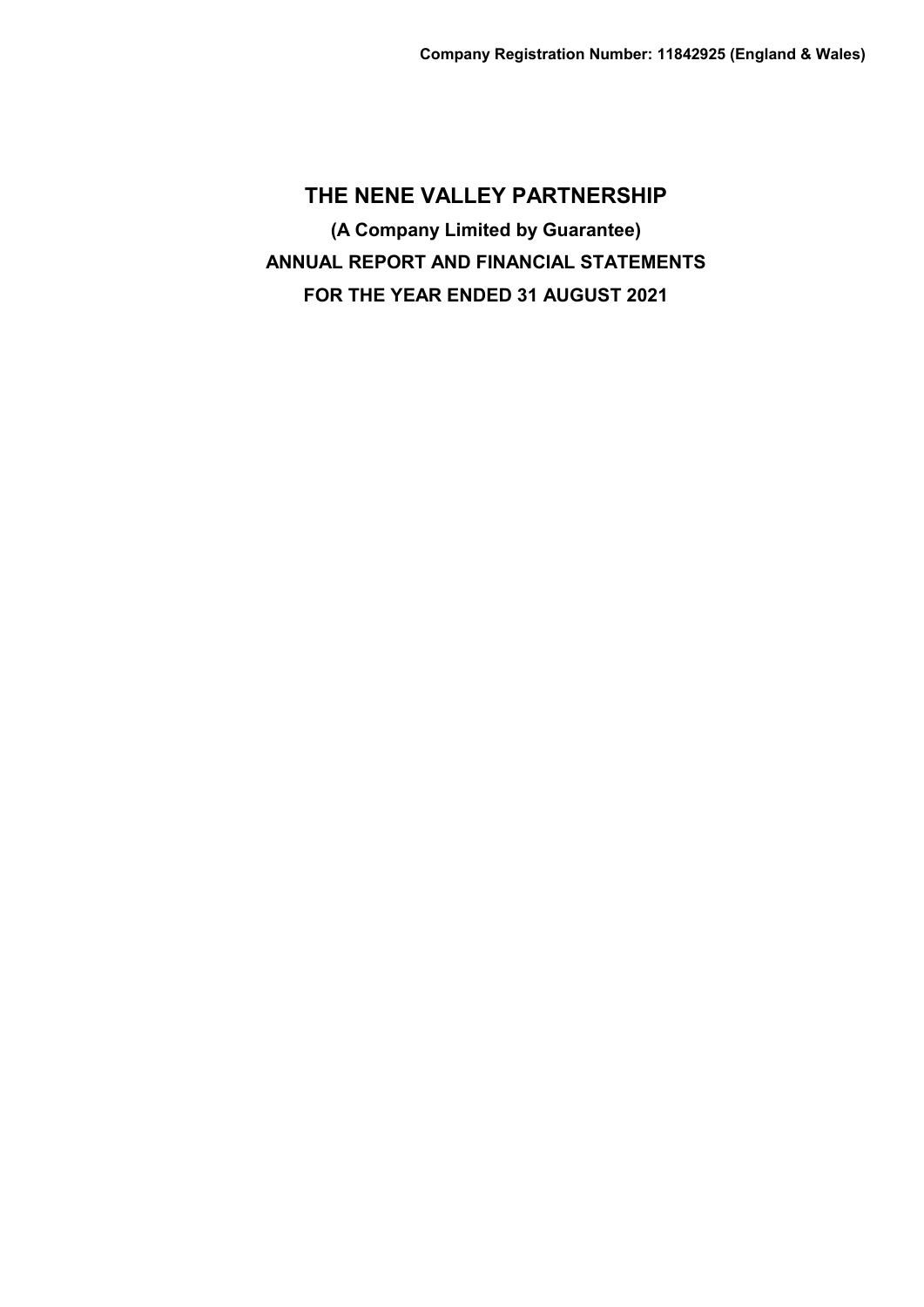# **THE NENE VALLEY PARTNERSHIP (A Company Limited by Guarantee)**

## **CONTENTS**

|                                                                                       | Page      |
|---------------------------------------------------------------------------------------|-----------|
| <b>Reference and Administrative Details</b>                                           | 1         |
| <b>Trustees' Report</b>                                                               | $2 - 11$  |
| <b>Governance Statement</b>                                                           | $12 - 15$ |
| <b>Statement on Regularity, Propriety and Compliance</b>                              | 16        |
| <b>Statement of Trustees' Responsibilities</b>                                        | 17        |
| <b>Independent Auditors' Report on the Financial Statements</b>                       | $18 - 21$ |
| <b>Independent Reporting Accountant's Report on Regularity</b>                        | $22 - 23$ |
| <b>Statement of Financial Activities Incorporating Income and Expenditure Account</b> | 24        |
| <b>Balance Sheet</b>                                                                  | 25        |
| <b>Statement of Cash Flows</b>                                                        | 26        |
| <b>Notes to the Financial Statements</b>                                              | $27 - 51$ |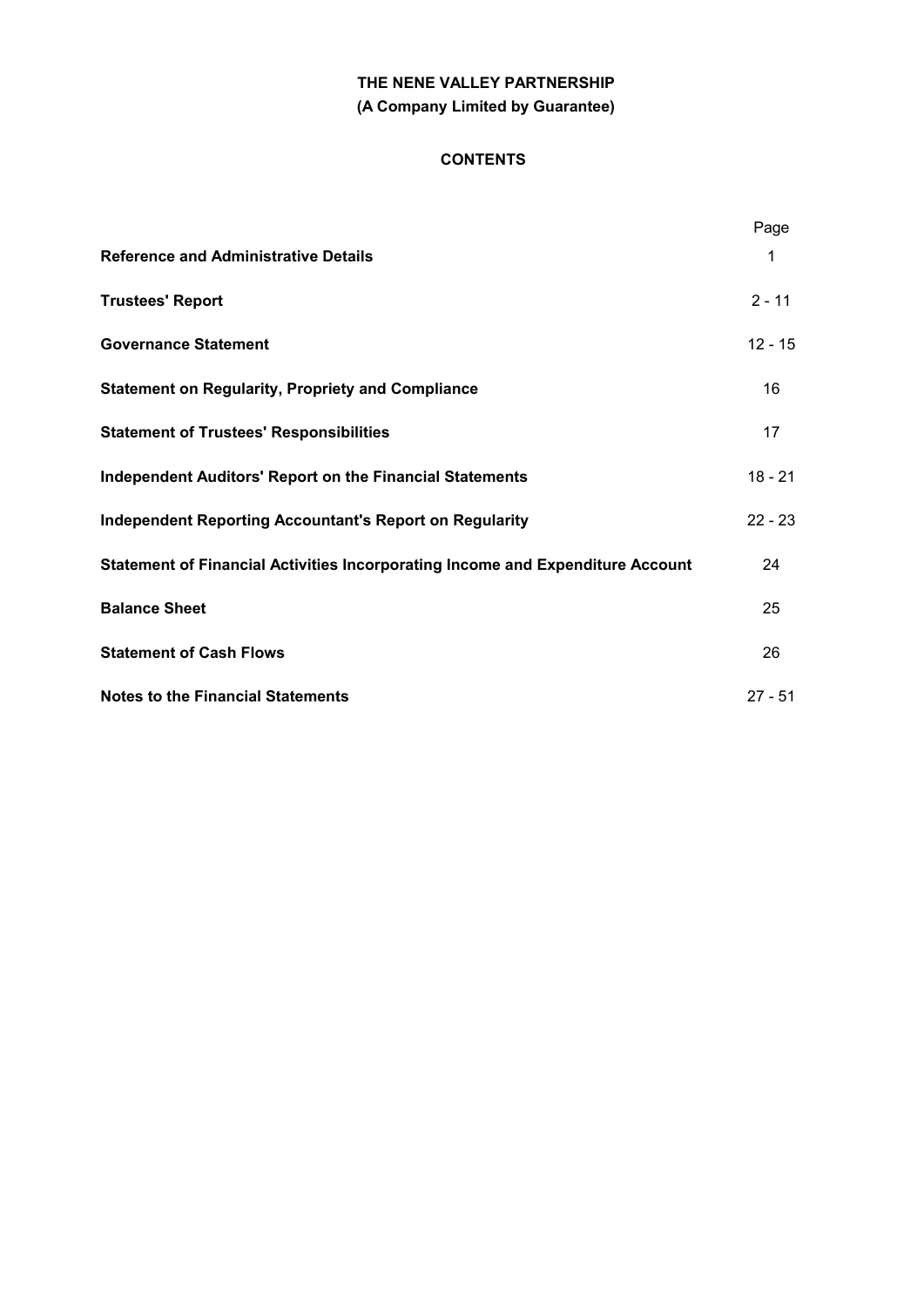### **(A Company Limited by Guarantee)**

# **REFERENCE AND ADMINISTRATIVE DETAILS**

# **Members**

D Bosher S Gray (appointed 21 January 2021) C Hicks C Lewis (resigned 6 May 2021)

# **Trustees**

J Birkett, Chief Executive Officer M Clements, Vice Chair of Trustees (from 14 September 2021) K Coleman (resigned 10 September 2021) P Dudley-Smith, Vice Chair of Trustees (to 14 September 2021) J Hakes (resigned 26 October 2020) C Hicks, Chair of Trustees R Watts J Woodruff (appointed 16 November 2021)

# **Company registered number**

11842925

### **Company name**

The Nene Valley Partnership

### **Principal and registered office**

Wollaston School, Irchester Road, Wollaston, Northamptonshire, NN29 7PH

### **Senior leadership team**

J Birkett, Chief Executive Officer W Taylor, Chief Financial Officer J Alison, Headteacher, Irchester Community Primary School G Morton, Headteacher, Bozeat Community Primary School and Nursery (resigned 31 December 2020) G Rust, Head of School, Bozeat Community Primary School and Nursery (appointed 1 January 2021)

### **Independent auditors**

Cooper Parry Group Limited, Park View, One Central Boulevard, Blythe Valley Park, Solihull, West Midlands, B90 8BG

### **Bankers**

Lloyds Bank plc, 48 Market Street, Wellingborough, NN8 1AG

### **Solicitors**

Browne Jacobson, Mowbray House, Castle Meadow Road, Nottingham, NG2 1BJ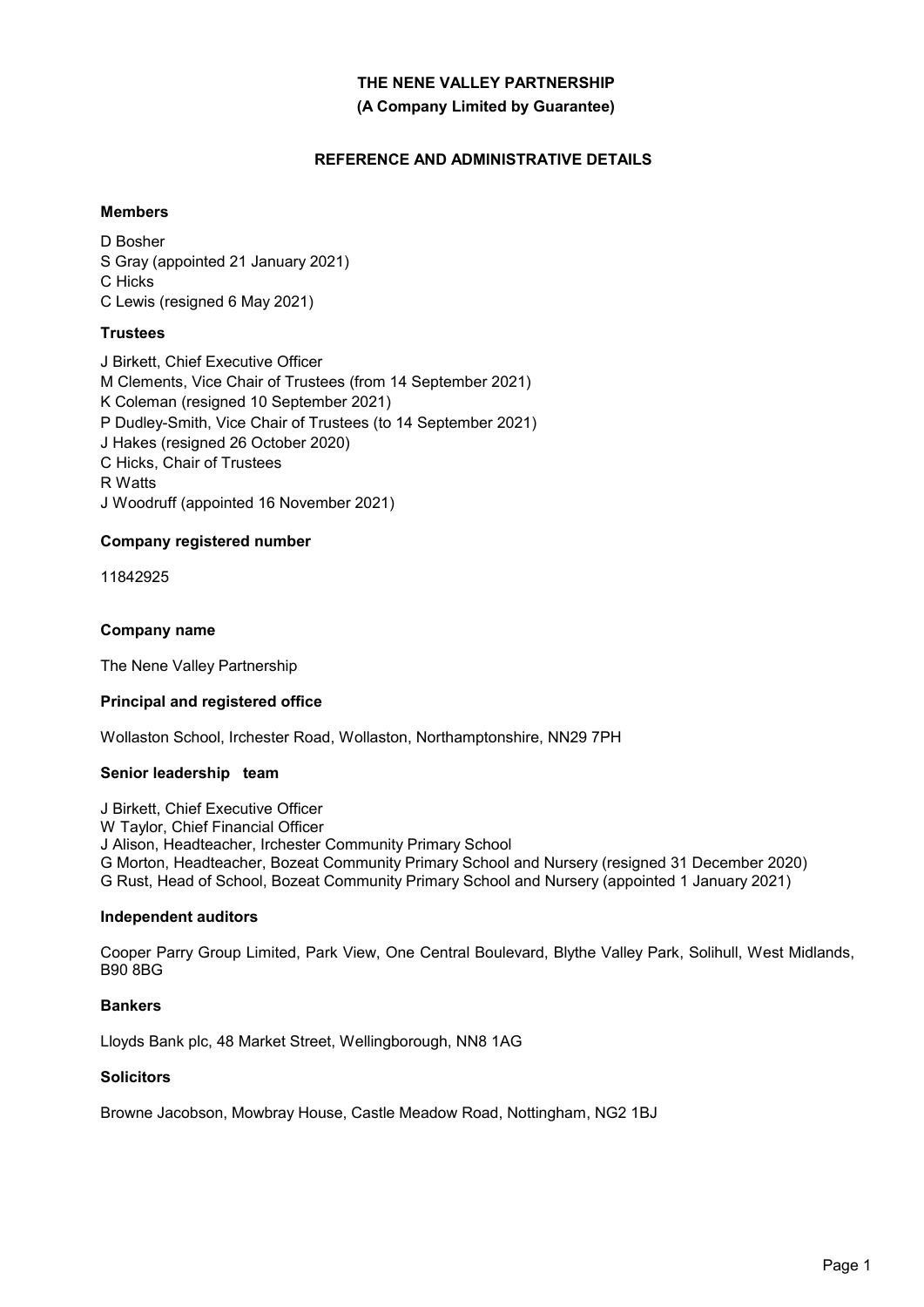#### **(A Company Limited by Guarantee)**

#### J **TRUSTEES' REPORT FOR THE YEAR ENDED 31 AUGUST 2021**

The Trustees present their annual report together with the financial statements and auditor's report of the charitable company for the period from 1 September 2020 to 31 August 2021. The annual report serves the purposes of both a Trustees' report and a Directors' report, including a strategic report, under company law.

These are the third financial statements presented by the Trustees. The Nene Valley Partnership (hereafter referred to as 'NVP' or 'the Trust' or 'the Academy Trust') operates two primary schools and one secondary school.

The Trust operates as an Academy Trust for pupils aged 3 to 18 serving a catchment area south of Wellingborough, Northamptonshire, with a pupil capacity of 2,016 and 1,956 pupils currently enrolled based on the October 2021 Census.

### **STRUCTURE, GOVERNANCE AND MANAGEMENT**

#### **Constitution**

The Trust is a company limited by guarantee and an exempt charity. The charitable company's Memorandum and Articles of Association are the primary governing documents of the Trust.

The Trustees are also the Directors of the charitable company for the purposes of company law. The charitable company operates as the Nene Valley Partnership.

Details of the Trustees who served throughout the year and to the date the approval of this report and the financial statements are included in the Reference and Administrative Details on page 1.

#### **Members' Liability**

Each member of the charitable company undertakes to contribute to the assets of the charitable company in the event of it being wound up while they are a member, or within one year after they cease to be a member, such amount as may be required, not exceeding £10, for the debts and liabilities contracted before they ceased to be a member.

#### **Trustees' Indemnities**

The Trust has opted into the Department for Education's ('DfE') Risk Protection Arrangement ('RPA'), an alternative to insurance where UK government funds cover losses that arise. The scheme protects Members, Trustees and the Local Governing Body members from claims arising from negligent acts, errors or omissions occurring whilst on Academy Trust business. The scheme provides cover up to £10,000,000.

#### **Method of Recruitment and Appointment or Election of Trustees**

The Trust shall have the following Trustees, as set out in its Articles of Association and funding agreement:

•up to 9 Trustees who are appointed by the Members;

• a minimum of 2 Parent Trustees who are appointed by the parents of registered pupils at the Trust if there is no provision for Parent Local Governors;

•any number of Co-opted Trustees who are appointed by the Board of Trustees, provided that any Coopted Trustees who are also employees of the Academy Trust do not exceed one third of the total number of Trustees; and

•the Chief Executive Officer who is treated for all purposes as being an ex-officio Trustee.

Trustees are appointed for a four year period, except that this time limit does not apply to the Chief Executive Officer. Subject to remaining eligible to be a particular type of Trustee, any Trustee can be re-appointed or reelected.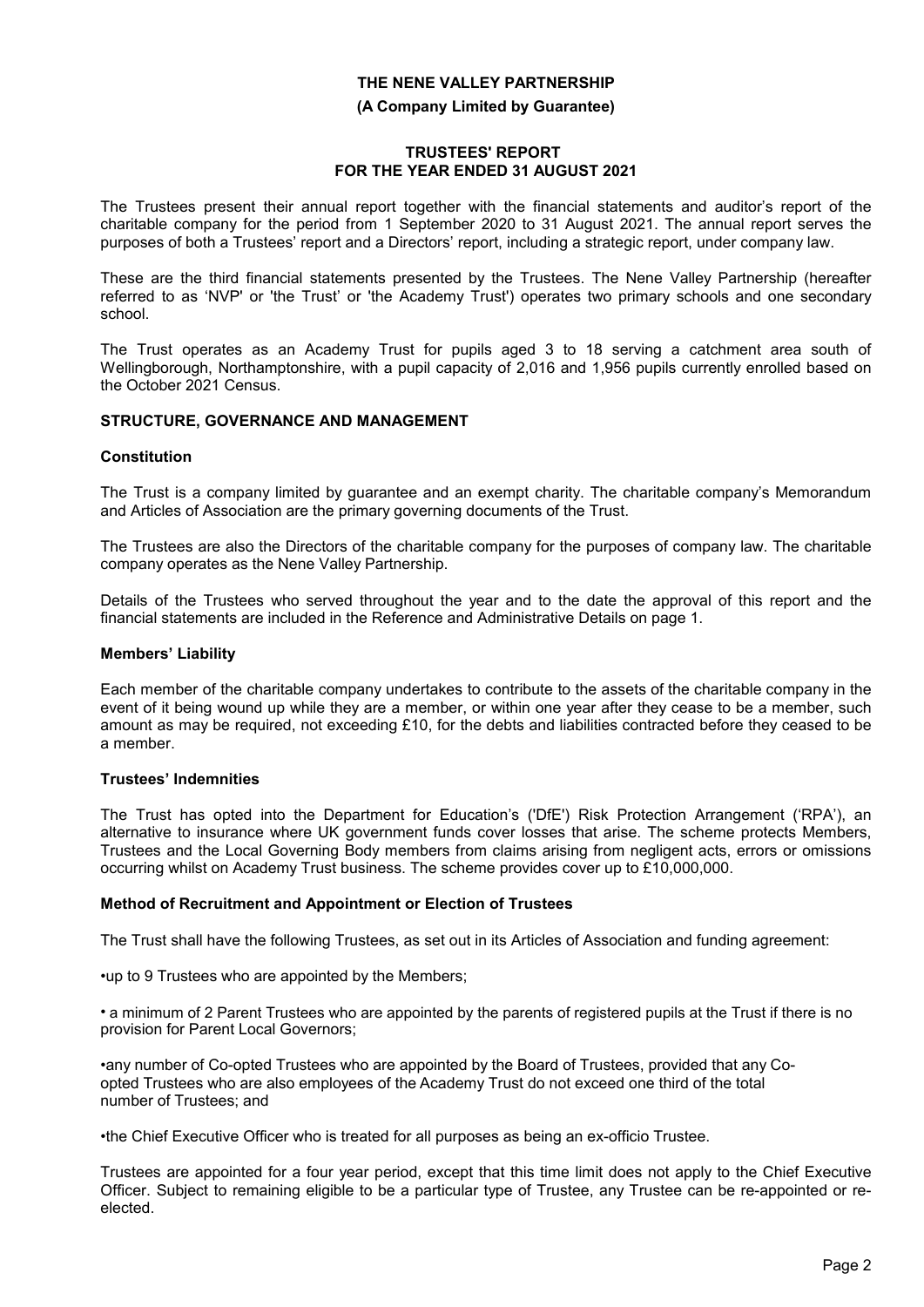#### **(A Company Limited by Guarantee)**

#### **TRUSTEES' REPORT (CONTINUED) FOR THE YEAR ENDED 31 AUGUST 2021**

When appointing new Trustees, the Board of Trustees will give consideration to the skills and experience mix of existing Trustees in order to ensure the Board of Trustees has the necessary skills to contribute fully to the Trust's ongoing development.

#### **Policies and Procedures Adopted for the Induction and Training of Trustees**

The training and induction provided for new Trustees will depend upon their existing experience, and may include a tour of the Schools and a chance to meet staff and pupils (as permitted by any Covid restrictions). All Trustees are provided with copies of policies, procedures, minutes, accounts and budgets, plans and other documents they will need to undertake their role as Trustees. All new Trustees also have the opportunity to undertake National Governor Association training, along with any other relevant external courses, and all Trustees have access to regular National Governor Association updates. Induction tends to be carried out informally and tailored to the individual, as there are a small number of appointments each year.

#### **Organisational Structure**

At 31 August 2021, the Academy Trust comprised the following individual schools:

- •Bozeat Community Primary School and Nursery
- •Irchester Community Primary School
- •Wollaston School

The Trustees are responsible for setting general policy, adopting an annual development plan and budget, approving the annual statutory accounts, monitoring the Trust by the use of budgets and other data, and making the major decisions about the direction of the Trust, capital expenditure and staff appointments.

The Board of Trustees normally meet 11 times each year. The Board of Trustees establishes an overall framework for the governance of the Trust and determines membership, terms of reference and procedures of Committees of the Board of Trustees and other groups. It receives reports including policies from its Committees for ratification. It monitors the activities of the Committees through the minutes of their meetings and through direct reporting from the elected Chair of each Committee. The Board of Trustees may from time to time establish working groups to perform specific tasks over a limited timescale.

There is one Committee of the Board of Trustees as follows:

•Finance, Audit and Risk

The Committee has its own terms of reference detailing the responsibilities discharged to it.

The following decisions are reserved to the full Board of Trustees:

•to consider any proposals for changes to the status or constitution of the Trust and its committee structure;

•to appoint or remove the Chair and / or Vice Chair; and

•to appoint and / or consider the performance management of the Chief Executive Officer.

The Trustees have devolved the day-to-day management of the Academy Trust to the Senior Leadership Team ('SLT'), which is led by the Chief Executive Officer. The SLT comprises the Chief Executive Officer ('CEO'), Chief Financial Officer ('CFO') and the individual Schools' Headteachers. The Chief Executive Officer is the Trust's Accounting Officer and has overall responsibility for the day to day financial management of the Trust. The SLT implements the policies laid down by the Trustees and reports back to them on these and the Trust's overall performance.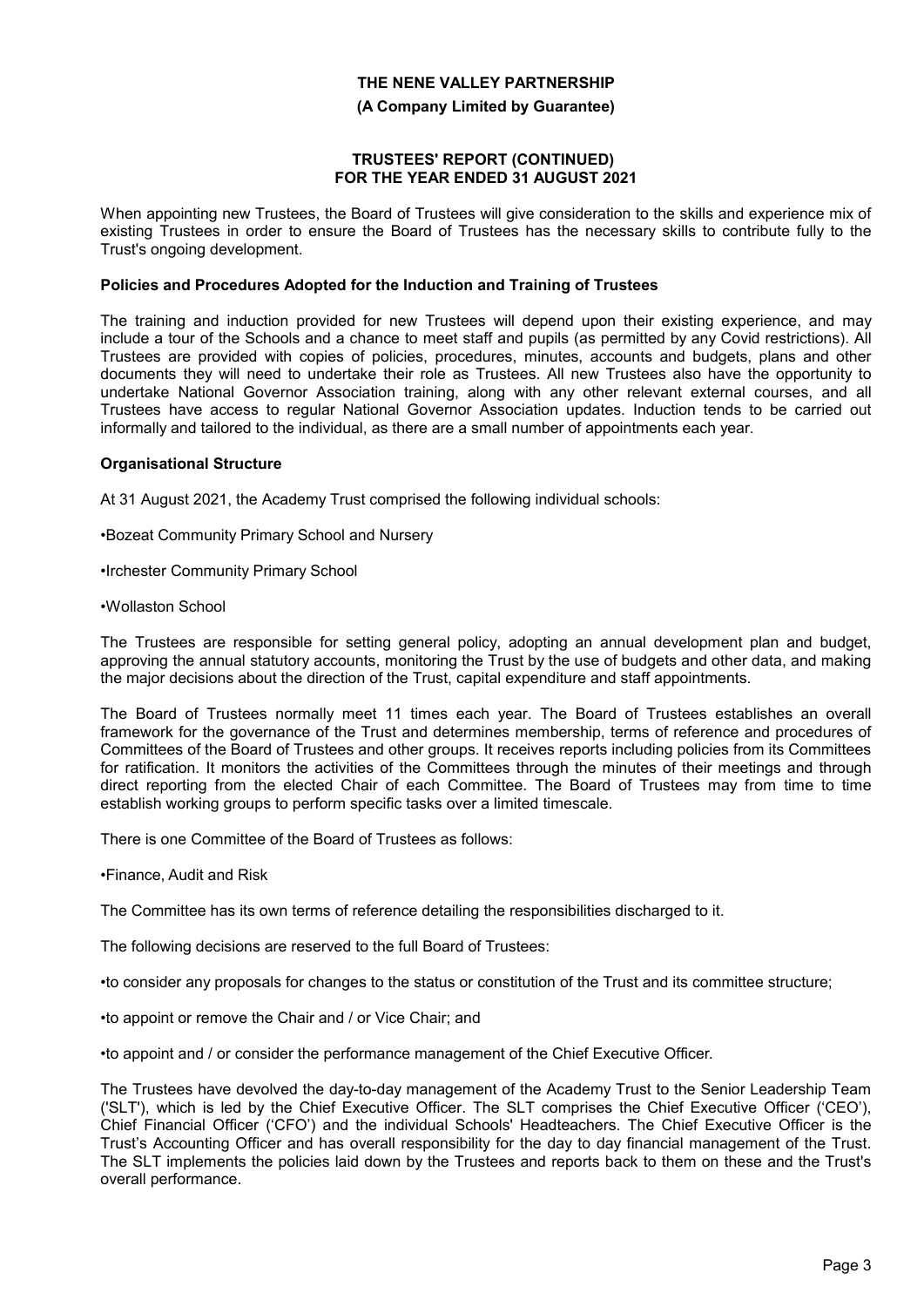#### **(A Company Limited by Guarantee)**

#### **TRUSTEES' REPORT (CONTINUED) FOR THE YEAR ENDED 31 AUGUST 2021**

Each School has its own Local Governing Body ('LGB') and applicable sub-committees. The Board of Trustees delegates a number of functions to the LGBs. Each LGB reviews the plans and budgets for their School and monitors progress against targets. The LGBs also review OFSTED standards and oversee parent, staff and community liaison. Details of these arrangements are shown in the Governance Bodies Terms of Reference and the Scheme of Delegation.

#### **Arrangements for Setting Pay and Remuneration of Key Management Personnel**

The Trustees consider the Board of Trustees and the SLT to comprise the key management personnel of the Trust in charge of directing and controlling, running and operating the Trust on a day-to-day basis. All Trustees give of their time freely and no Trustee received any remuneration in the current or prior year, other than those Trustees who are also employees of the Trust. Details of Trustees' remuneration and expenses are disclosed in note 12 of the financial statements respectively.

The pay of the SLT is reviewed annually by the Board of Trustees and LGBs Pay Committees in line with the Trust's pay and remuneration policy, by reference to published pay scales for both teaching and administrative support staff and by reference to available information on similar roles in other similar sized Academies and Trusts. Chairs of LGBs report annually to the Board of Trustees on pay and remuneration and adherence to the policy in relation to School Headteachers/Head of School.

The CEO of the Nene Valley Partnership is also the Headteacher of Wollaston School. Remuneration for the Headteacher at Wollaston School is set by the Governors of Wollaston School on appointment and this is payable on a salary range of L33-39, currently equivalent to between £92,624 and £107,239. Performance is appraised annually by Governors and any pay progression awarded (an annual 1 point on the existing scale up to a maximum of L39) is applied from September each academic year.

Remuneration for the CEO of the Nene Valley Partnership is set by the Board of Trustees. This is payable as an enhancement to the salary range above and is set at a point of between 3 and 7 points above the existing Headteacher pay point. This salary enhancement currently stands at £7,755 per annum. Performance is appraised annually by the Trust Board and any pay progression awarded (an annual 1 point on the existing scale up to a maximum of an additional 7 points) is applied from January each year.

The CFO of the Nene Valley Partnership is also the Business Manager of Wollaston School. Remuneration for the Business Manager at Wollaston School is set by the Headteacher and Governors of Wollaston School on appointment and this is payable on a salary range of Grade M - NJC Points 40 – 47, currently equivalent to between £45,859 and £50,722. Performance is appraised annually by the Headteacher and any pay progression awarded (an annual 1 point on the existing scale up to a maximum of Point 47) is applied from September each academic year.

Remuneration for the CFO of the Nene Valley Partnership is set by the Board of Trustees. This is payable as an enhancement to the salary range above and is set at a point of between 3 and 7 points above the existing Business Manager pay point. This salary enhancement currently stands at £5,559 per annum. Performance is appraised annually by the Trust Board and any pay progression awarded (an annual 1 point on the existing scale up to a maximum of an additional 7 points) is applied from January each year.

#### **Related Parties and Other Connected Charities and Organisations**

There are no related parties or connected organisations which either control or significantly influence the decisions and operations of the Trust.

#### **Engagement with Employees (including Disabled Persons)**

The Trust's policy is to consult and discuss with employees, through unions, staff councils and at meetings, matters likely to affect employees' interests. Information about matters of concern to employees is given through information bulletins, reports and meetings which seek to achieve a common awareness on the part of all employees of the financial and economic factors affecting the Trust's performance. During employment, the Trust seeks to work with employees, taking into account their personal circumstances, to ensure appropriate training, development and advanced employment opportunities are available to them to reach their full potential.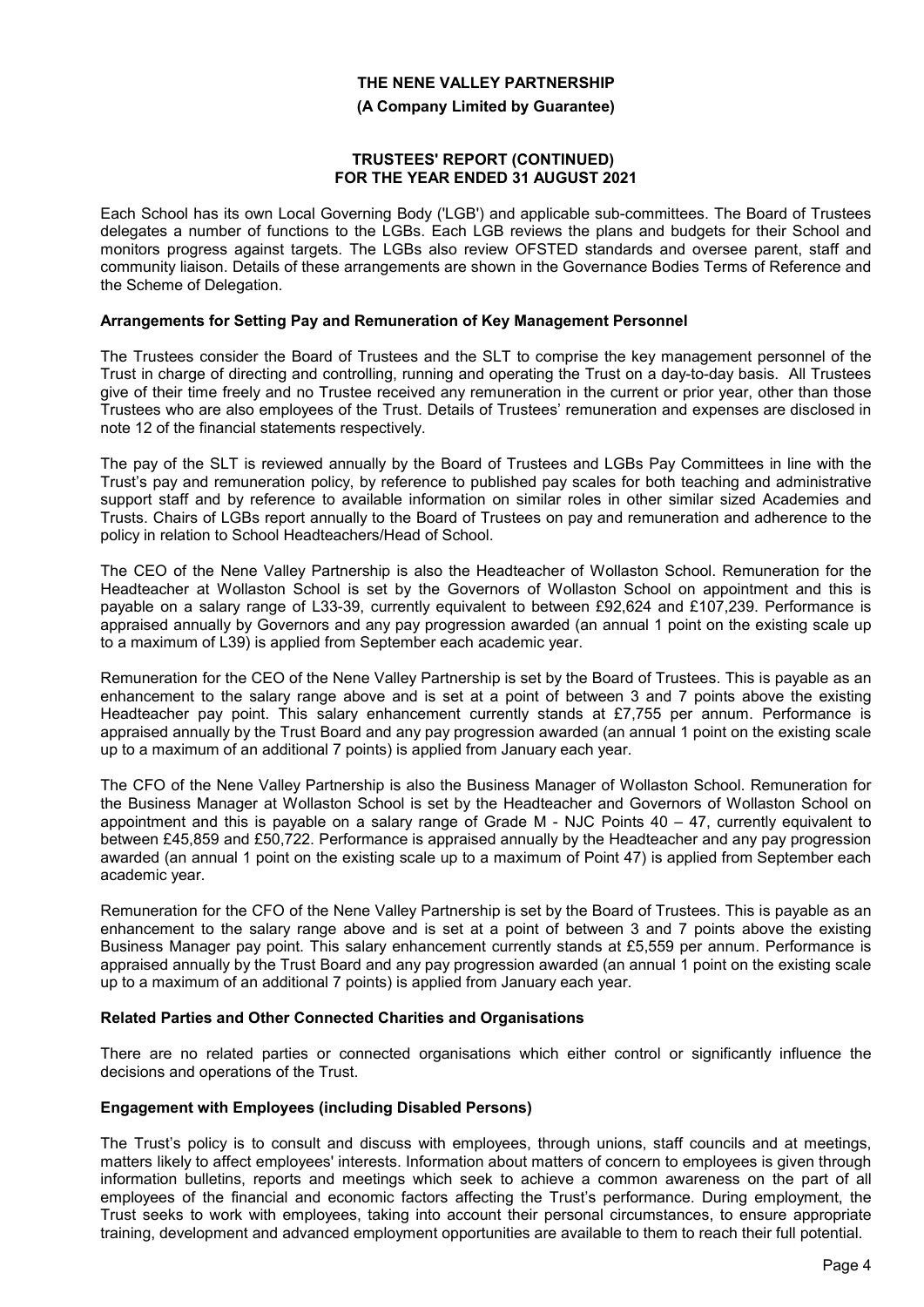#### **(A Company Limited by Guarantee)**

#### **TRUSTEES' REPORT (CONTINUED) FOR THE YEAR ENDED 31 AUGUST 2021**

Applications for employment by disabled persons are always fully considered, bearing in mind the aptitudes of the applicant concerned. In the event of members of staff becoming disabled, every effort is made to ensure that their employment within the Trust continues and that the appropriate training is arranged. It is the Trust's policy that the training, career development and promotion of disabled persons should, as far as possible, be identical to that of other employees.

#### **Trade Union Facility Time**

There are no employees who act as relevant union officials during the course of their work and therefore no time was spent on these activities.

#### **OBJECTIVES AND ACTIVITIES**

#### **Objects and Aims**

The principal objects of the Trust, as set out in its Articles of Association, are to advance for the public benefit education in the United Kingdom, in particular but without prejudice to the generality of the foregoing by establishing, maintaining, carrying on, managing and developing a school, offering a broad and balanced curriculum.

The aims of the Trust during the year ended 31 August 2021 are summarised below:

•To ensure that all Trust Schools were able to remain open and operational (in line with national restrictions) during the coronavirus pandemic.

•To arrange suitable in school provision for key worker children and vulnerable students during the period of national school closures.

•To ensure that students at GCSE and A Level / BTEC were able to secure appropriate qualifications which enabled them to progress to their chosen next steps in education or employment.

•To comply with all aspects of Government, Department for Education and Public Health guidance to ensure that all Schools operate as safely as possible.

•To ensure that every child enjoys a high-quality education in terms of teaching, resourcing and care, during both pre Covid provision and during the pandemic.

•To safeguard the educational achievement of all pupils who attend an NVP School.

•To provide value for money with the funds expended by ensuring that funds are utilised for the safe operation of the Schools.

•To comply with all appropriate statutory and curricular requirements.

#### **Objectives, Strategies and Activities**

The key activities of the Trust for the year ended 31 August 2021 were focused as follows:

 To ensure that a flexible operational approach was enacted at all three schools which allowed for rapid transitions between in-person education and remote learning. Remote learning was provided for all age groups across the curriculum and included delivery for individuals, groups and entire school populations. The trust invested in new technologies, including Zoom and all three schools now operate the Microsoft TEAMs platform. The increased need for remote learning necessitated significant hardware investment as well as professional development for staff, students and parents to ensure that remote delivery was accessible and of high quality.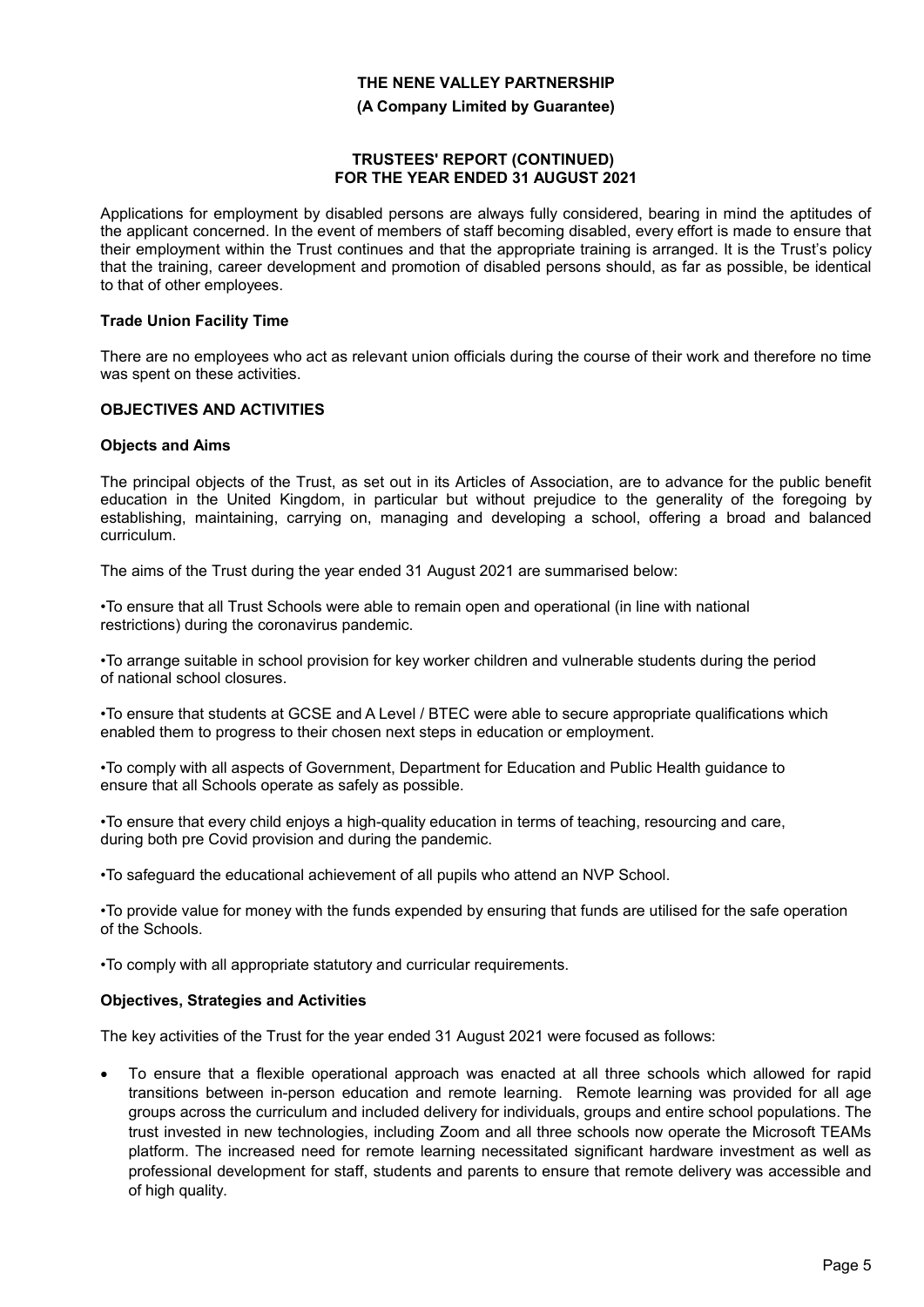**(A Company Limited by Guarantee)**

#### **TRUSTEES' REPORT (CONTINUED) FOR THE YEAR ENDED 31 AUGUST 2021**

- For all aspects of in person education there was significant activity devoted to following all aspects of guidance and ensuring that our schools could provide the best education possible in the safest way possible. The trust implemented comprehensive and robust "bubble" arrangements at all three schools, which ensured that education was able to continue, whilst avoiding students mixing more widely. As a trust we also developed sophisticated contact tracing procedures and hosted our own on site Asymptomatic testing station, capable of processing 500 Covid tests per day.
- During periods of lockdown, the trust made suitable provision to support vulnerable children and those whose parents are key workers. This included on site provision throughout lockdowns and some school holidays, in addition to home visits and family liaison to ensure that children were supported, even when the support of other agencies had been halted due to the pandemic. The trust ensured that all safeguarding policies and practices were adhered to and DSLs remained on site and in active duty throughout all lockdowns and periods of partial opening.
- The trust ensured that a high quality of education was mainlined throughout all three schools, allowing for the challenging circumstances listed above. A full curriculum was maintained, although pedagogical approaches had to be adapted in order to comply with the demands of the bubble systems (this had a particularly high impact at Secondary level). The trust ensured that children continued to benefit from regular learning and assessment – including following Ofqual's approach regarding the award of GCSE and A level qualifications. The trust recognises that children are particularly vulnerable at moments of transition, and despite the challenges of the pandemic, all three schools ensured that children were well prepared for the 2021/22 academic year. A range of transition activities were undertaken, which included a significant Year 6/7 summer school which was attended by over 200 of the 240 children who qualified.

### **Public Benefit**

The Trust aims to advance for the public benefit education in the area south of Wellingborough, including Bozeat, Irchester and Wollaston and the surrounding area, offering a broad curriculum and an excellent education environment for its pupils. The Trust also allows use of its facilities for recreational and other leisure time occupation for the community at large in the interests of social welfare and with the interest of improving the life of that community.

The details of the particular activities of the Trust during the year and how these have provided public benefit are detailed in the Achievements and Performance section below.

The Trustees confirm that they have complied with the duty in the Charities Act 2011 to have due regard to the Charity Commission general guidance on public benefit in exercising their powers or duties. They have referred to this guidance when reviewing the Trust's aims and objectives and in planning its future activities.

### **STRATEGIC REPORT**

### **ACHIEVEMENTS AND PERFORMANCE**

The Trust continues to evolve and to adapt to the ever-changing educational environment. The Trust is committed to continual improvement, which is achieved in a number of ways, including improvement planning, review meetings, continual professional development, lesson observations, performance management, selfevaluation, data analysis and action planning. However, due to the impact of coronavirus during the 2020/21 academic year, the usual metrics of Ofsted and examination outcomes were unavailable, although there are some measures which point to the continued high performance of the Trust.

The particular achievements and performance of the Trust during the year ended 31 August 2021 were as follows:

 As all three schools were able to implement effective bubble and safety arrangements – attendance remained high during the entirety of the academic year at over 94% in all three schools. This was against a national threshold which had dropped to 80% by the summer term of 2021.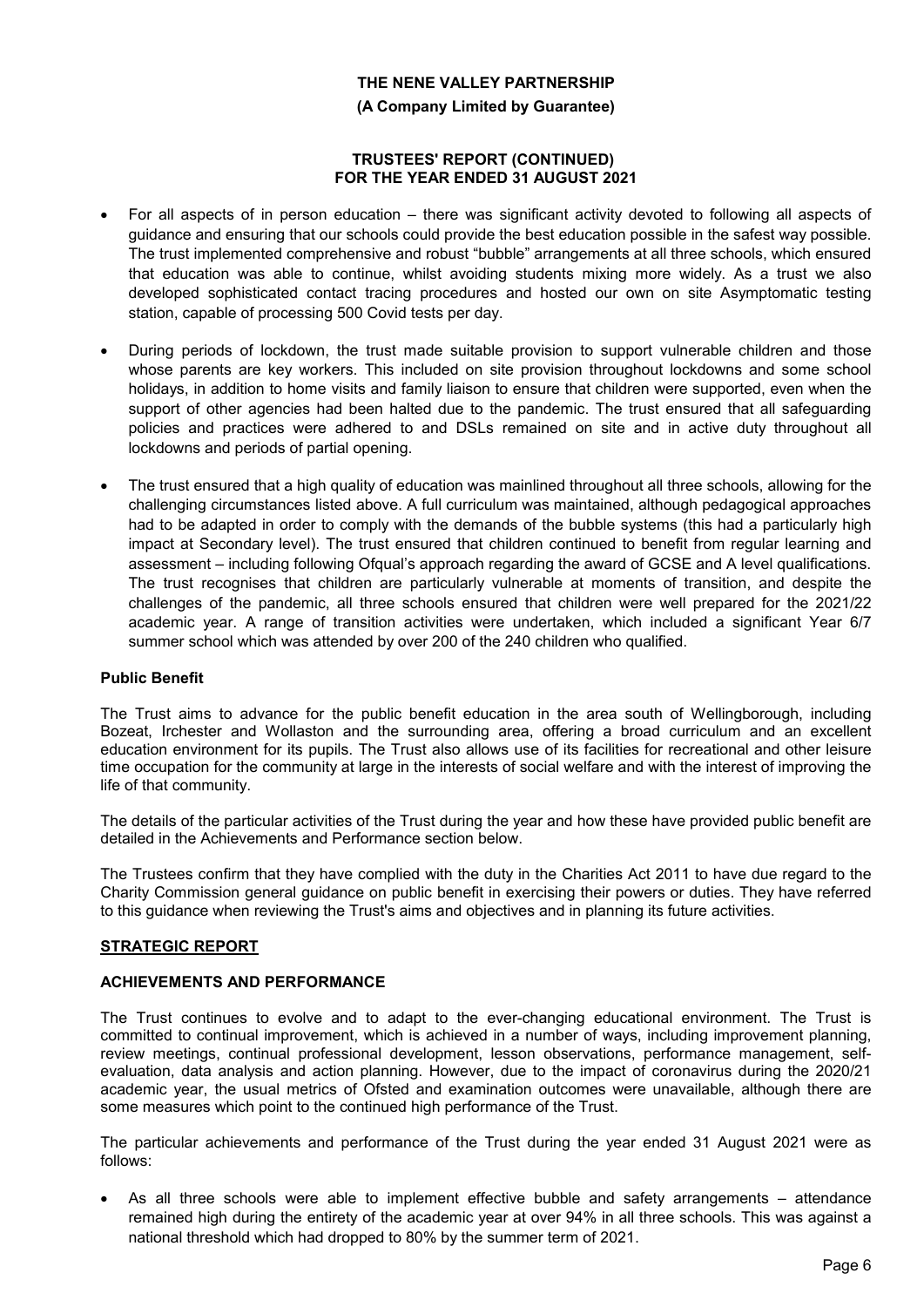#### **(A Company Limited by Guarantee)**

#### **TRUSTEES' REPORT (CONTINUED) FOR THE YEAR ENDED 31 AUGUST 2021**

- All three schools remained open to eligible children throughout lockdowns and bubble arrangements.
- The Trust was able to support and commission effective additional support for Bozeat Primary School, who had a Headteacher absent for half a term prior to resignation. The trust used NLE support, a consultant headteacher and interim arrangements to successfully support the school and ensure continuity of high quality education.
- Wollaston School approached the awarding of GCSE, A Level and BTEC grades in line with the rigorous and methodical approach laid down by Ofqual and the Department for Education. This led to only 9 appeals (which is lower than the number received in a usual examinations season).
- 100% of students who applied to University on leaving Year 13 were successful in gaining places at degree level.
- 100% of students leaving Year 11 were successful in gaining appropriate placements for further study, at either Sixth Form, College or in work based apprenticeships.
- All schools continued with internal assessments in order to evaluate potential learning loss and take appropriate actions in implementing a recovery curriculum.
- At Bozeat Primary School, internal assessments indicated that 76% of children were working at the expected standard in both English and Maths. In English, 19% of children were working at greater depth, and in Maths 24% of children were working at greater depth.
- Bozeat Primary School continued to work closely with the English hub in order to improve provision in Phonics and are set to graduate from this programme in December 2021 after improving phonics delivery and outcomes.
- At Irchester Primary School, Reading at Key Stage 2 has been a specific focus of provision during the pandemic, and the school has successfully used virtual access to books in addition to their library. This has resulted in an improvement in reading outcomes at the expected standard of 11% in Year 5 and 9% in Year 6, with Years 3 and 4 remaining stable.
- In Phonics at Key Stage 1, 85% of children at Irchester Primary School were able to successfully pass the assessment.
- Irchester Primary School implemented a new behaviour policy during the 2020-21 academic year, based on 3 core principles of Ready, Respectful, Responsible. This resulted in a 40% drop in serious behaviour incidents.

### Key Performance Indicators

The Trust uses a number of benchmarks or performance indicators to evaluate its financial performance and drive budgetary control and monitoring.

A key financial performance indicator for the Trust is the level of reserves held at the Balance Sheet date and, in particular, the amount of unrestricted reserves plus restricted income reserves at year end. At 31 August 2021, the balance of the unrestricted and restricted income reserves was £2,124,356 (2020 - £1,698,085), which is after transfers of £312,453 to the restricted fixed asset fund to fund capital expenditure during the year. Further details on the level of reserves held by the Trust are set out in the Reserves Policy section below.

As the majority of the Trust's funding is based on pupil numbers, pupil numbers are also a key performance indicator. The pupil numbers at the most recent census were 1,956 which is a decrease of 41 pupils from October 2020. Some of this decrease is related to the Covid pandemic, including a small rise in Elective Home Education. This small fall is being addressed through greater marketing of the Wollaston School Sixth Form and Early Years provision in the primary schools.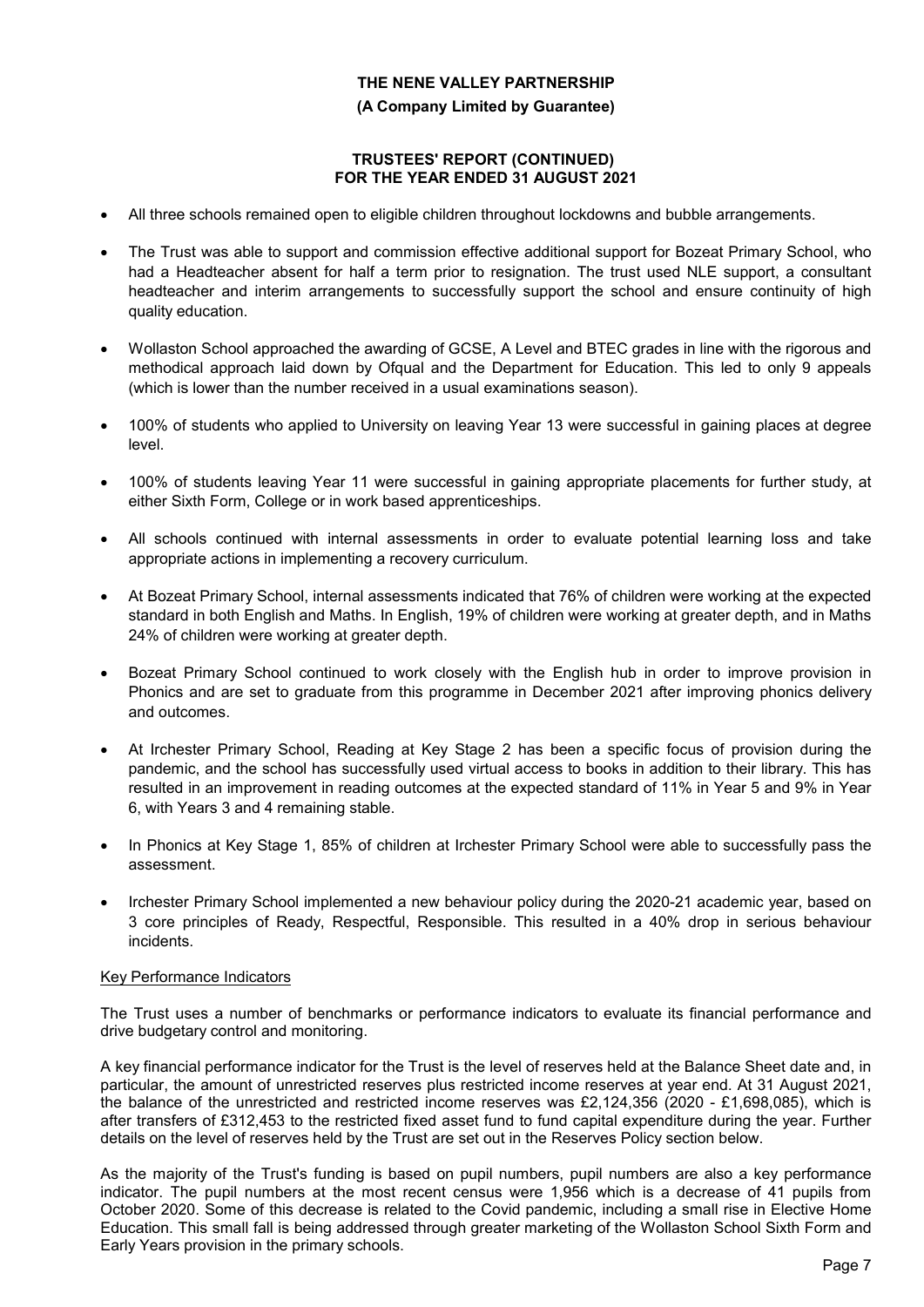#### **(A Company Limited by Guarantee)**

#### **TRUSTEES' REPORT (CONTINUED) FOR THE YEAR ENDED 31 AUGUST 2021**

Staffing costs are another key performance indicator for the Trust and the percentage of total staff costs to total educational grant funding (being GAG funding plus other operating educational grants from the ESFA and / or Local Authority) for the year was 80.0% (2020 - 82.1%), while the percentage of staff costs to total costs (excluding depreciation and LGPS FRS102 pension cost charges) was 81.6% (2020 - 81.1%).

#### **Going Concern**

After making appropriate enquiries, the Board of Trustees has a reasonable expectation that the Trust has adequate resources to continue in operational existence for the foreseeable future. For this reason, it continues to adopt the going concern basis in preparing the financial statements. Further details regarding the adoption of the going concern basis can be found in the Statement of Accounting Policies within the financial statements.

#### **FINANCIAL REVIEW**

The majority of the Trust's income is received from the ESFA in the form of recurrent grants, the use of which is restricted to particular purposes. These grants are shown as restricted funds in the Statement of Financial Activities. The Trust also receives grants for fixed assets from the ESFA which are shown as restricted fixed asset funds in the Statement of Financial Activities.

For the year ended 31 August 2021, the Trust's total income (excluding capital grants) was £10,997,460 (2020 - £10,505,152) while the total expenditure (excluding depreciation and LGPS FRS102 pension cost charges) was £10,258,736 (2020 - £9,923,346), resulting in a net operating surplus for the year of £738,724 (2020 - £581,806).

This surplus has been added to the Trust's reserves to carry forward for future years. The balance of reserves at 31 August 2021, excluding the restricted fixed asset funds and LGPS liability fund was £2,124,356 (2020 - £1,698,085).

The net book value of fixed assets at 31 August 2021 were £15,604,769. The fixed assets held by the Trust are used exclusively for providing education and associated support services to the pupils of the Trust.

Included within the Trust's Balance Sheet at the year-end is a defined benefit pension scheme liability of £4,394,000 (2020 - £3,194,000), which arises from the deficit in the Local Government Pension Scheme ("LGPS") that is attributable to the three individual Schools. Further details regarding the deficit in the LGPS at 31 August 2021 are set out in note 26 to the financial statements.

The key financial policies reviewed and adopted during the period included the Financial Procedures Manual, which lays out the framework for the Trust's financial management, including financial responsibilities of the Board of Trustees, Headteacher, Head of School, Chief Executive Officer, managers, budget holders and other staff, as well as the delegated authorities for spending. The other financial policies reviewed and adopted during the period included a revised financial scheme of delegation.

#### **Reserves Policy**

The Trustees review the reserve levels of the Trust annually. This review encompasses the nature of the income and expenditure streams, the need to match income with commitments and the nature of reserves. The Trustees also take into consideration the future plans of the Trust, the uncertainty over future income streams and other key risks identified during the risk review.

The Trustees have determined that the appropriate level of operating reserves should be grown towards 5% of total incoming resources. The reason for this is to provide sufficient working capital to cover delays between spending and receipts of grants and to provide a cushion to deal with unexpected emergencies such as urgent maintenance, long term staff absences etc.

The Trust's current level of operating reserves at 31 August 2021 is £2,124,356 (2020 - £1,698,085), which is made up of restricted income reserves of £1,005,215 (2020 - £594,843) and unrestricted funds of £1,119,141 (2020 - £1,103,242).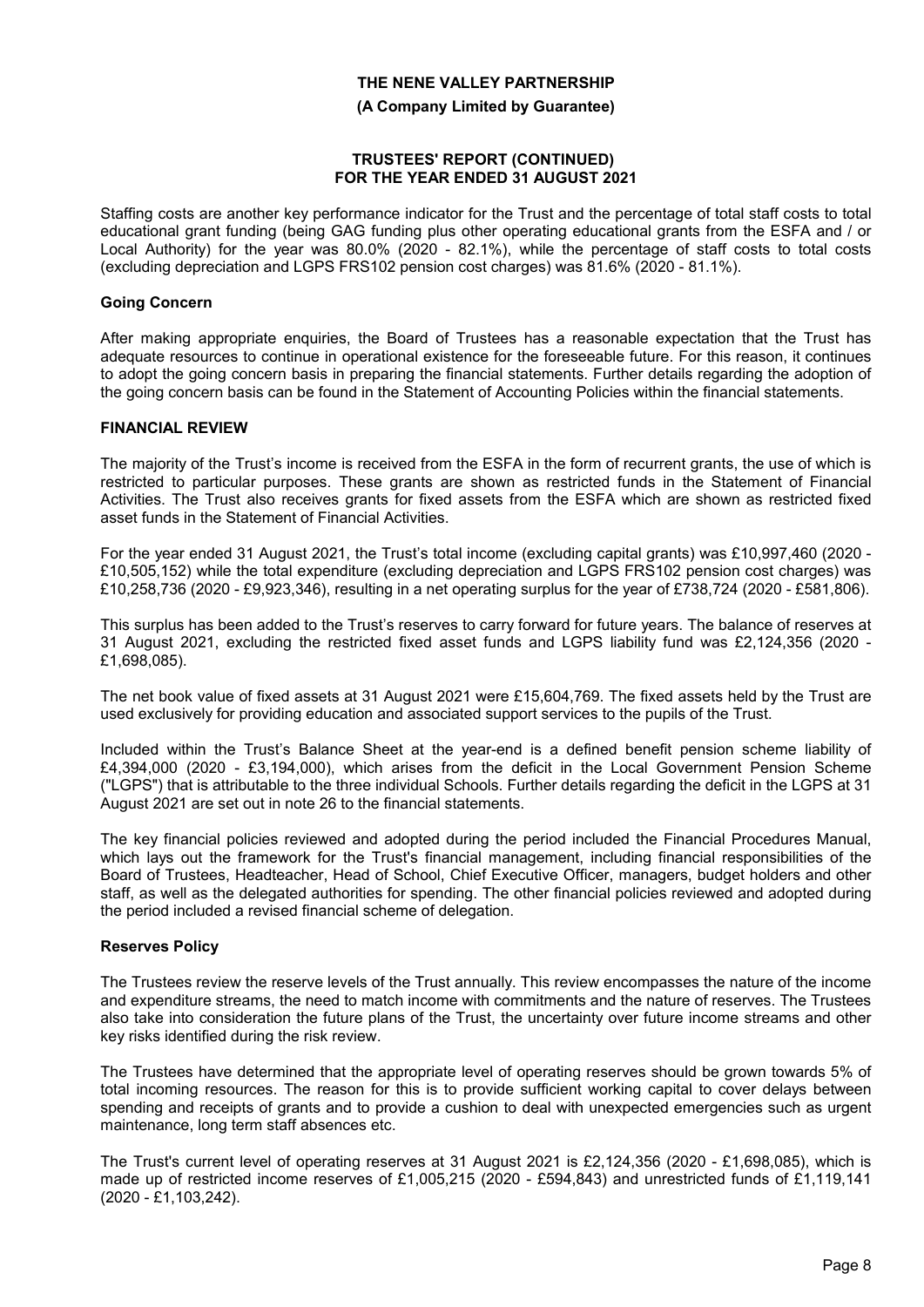#### **(A Company Limited by Guarantee)**

#### **TRUSTEES' REPORT (CONTINUED) FOR THE YEAR ENDED 31 AUGUST 2021**

Although the current level of reserves is above the target level identified above, there are plans in pace to utilise excess reserves for the following Trust priorities:

- Purchase of new minibuses to enable a rich extra curricular programme to resume.
- Refurbishment of sports MUGA surfaces which have reached end of life.
- Replacement and improvement of aging fire safety and site security systems which are nearing end of life.

The value of the restricted fixed asset fund at 31 August 2021 is £15,875,573 (2020 - £15,481,373), which is represented by the fixed assets that are used exclusively for providing education and associated support services to the pupils of the Trust, and the balance of unspent capital grants to be used on future capital expenditure. These funds can only be realised by disposing of the associated tangible fixed assets.

The pension reserve fund has a deficit balance at 31 August 2021 of £4,394,000 (2020: - £3,194,000), which represents the deficit in the LGPS at the balance sheet date. The effect of the LGPS deficit is that Trust is required to make additional pension contributions over a number of years in order to fund the deficit. These additional pension contributions will be funded from the Trust's annual recurring income, which may significantly impact its ability to continue to deliver its educational outcomes with the available public funding it receives. The Trustees have noted however that the Government has provided a guarantee that in the event of an Academy closure, any outstanding LGPS liabilities would be met by the Department for Education.

### **Investment Policy**

All funds surplus to immediate requirements are invested to optimal effect by the Trust with the objective of ensuring maximum return on assets invested but with minimal risk. On a daily basis this is achieved by automatic transfer of surplus funds to an overnight deposit account with the Trust's principal bankers. Where cash flow allows, sums in excess of working capital requirements may be invested on deposit for extended periods with the Trust's principal bankers.

### **Principal Risks and Uncertainties**

The Trustees have assessed the major risks to which the Trust is exposed, especially in the operational areas, such as teaching, health & safety, safeguarding and school trips, and in relation to the control of finances and strategical development of the Trust. They have introduced systems, including operational procedures and internal financial controls in order to minimise risk and have a Risk Register in place, which is formally reviewed annually.

The principal risks and uncertainties facing the Trust are as follows:

### **Educational**

The continuing success of the Trust is dependent on continuing to attract pupil applicants in sufficient numbers by maintaining the highest educational standards across all key stages. To mitigate this risk, the Trustees ensure that pupil success and achievement are closely monitored and reviewed, with corrective actions embedded at an early stage, and that relationships and partnerships with parents, the local community and other organisations and groups are maintained and are effective in producing a cohesive and supportive community.

As examinations and assessments have been disrupted by coronavirus, the Trust has ensured that all students are supported to secure qualifications which enable them to progress to the next stage of their education or onto employment.

### Safeguarding and child protection

The Trustees continue to ensure that the highest standards are maintained in the areas of selection and monitoring of staff, the operation of child protection policies and procedures, health & safety and discipline. The Trustees have ensured that all Schools in the Trust operate within the Department for Education's Covid-19 guidance and have reviewed arrangements with professional associations and external health and safety consultants.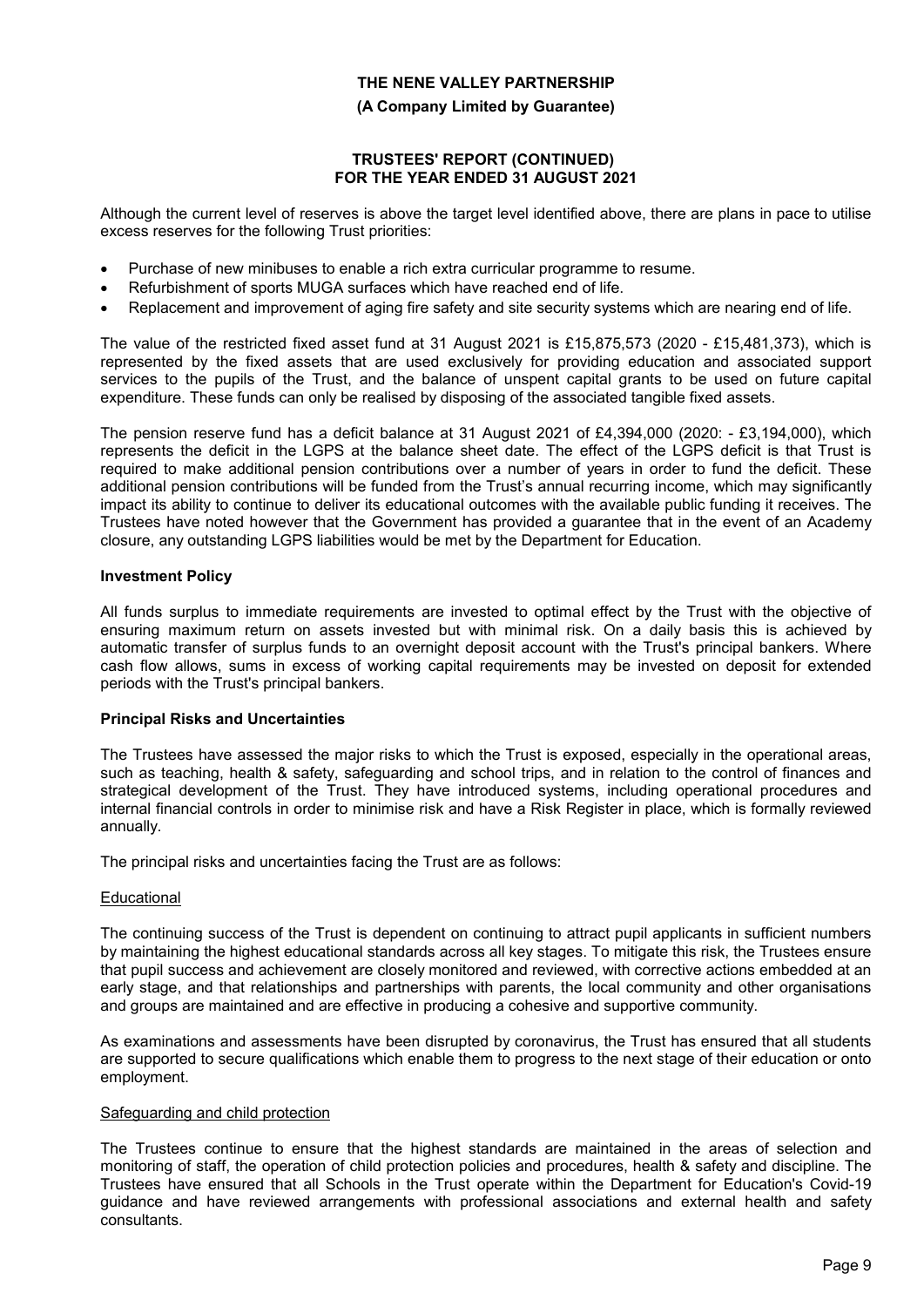**(A Company Limited by Guarantee)**

#### **TRUSTEES' REPORT (CONTINUED) FOR THE YEAR ENDED 31 AUGUST 2021**

#### Financial

The Trust has considerable reliance on continued Government funding through the ESFA (and Local Authority). In the year, approximately 95% of the Trust's income was ultimately Government funded. Whilst this level is expected to continue, there is no assurance that Government policy or practice will remain the same or that public funding will continue at the same levels or on the same terms, particularly in light of continuing changes in the National Funding Formula for schools.

Continuing increases in employment costs, including pension costs association with both the Teachers' Pension Scheme and the Local Government Pension Scheme, and premises costs will also continue to place significant pressure on the Trust's financial position and its ability to deliver balanced budgets in the future.

The Trustees examine the financial health of the Trust formally six times a year, reviewing performance against budgets and overall expenditure by means of regular update reports at all full Trustees and Finance, Audit and Risk Committee meetings.

At the Balance Sheet date, the Trust had no significant liabilities arising from trade creditors or debtors where there would be a significant effect on the Trust's liquidity.

The Trustees recognise that the LGPS deficit represents a significant potential liability to the Trust. However, as the Trustees consider the Trust is able to meet its known annual contribution commitments for the foreseeable future, the risk from this liability is minimised.

#### **Staffing**

The success of the Trust is reliant on the quality of its staff so the Trustees monitor and review policies and procedures to ensure continued development and training of staff as well as ensuring there is clear succession planning.

#### Failures in governance and / or management

The risk in this area arises from the potential failure to effectively manage the Trust's finances, internal controls, compliance with regulations and legislation, statutory returns etc. The Trustees continue to review and ensure appropriate measures are in place to mitigate these risks, which includes those relating to fraud and mismanagement of funds.

#### Fraud and mismanagement of funds

The Trust has engaged a retired strategic business manager to perform a program of work aimed at checking and reviewing the financial systems and records as required by the Academies Financial Handbook. All finance staff receive training to keep them up to date with financial practice requirements and to develop their skills in this area

#### **FUNDRAISING**

The Trust has not undertaken any material fundraising activities during the year ended 31 August 2021.

### **PLANS FOR FUTURE PERIODS**

The Trust's plans for future periods are:

 To continue to improve the school estates and resources, using a combination of CIF bids and school surpluses. This work has been on-going since inception as a trust in 2019. Two of the three schools have been successful in winning CIF funding and we will write an application for the third school for the new round of funding. Plans to improve the MUGA and Wollaston School will be taken from the school's own reserves.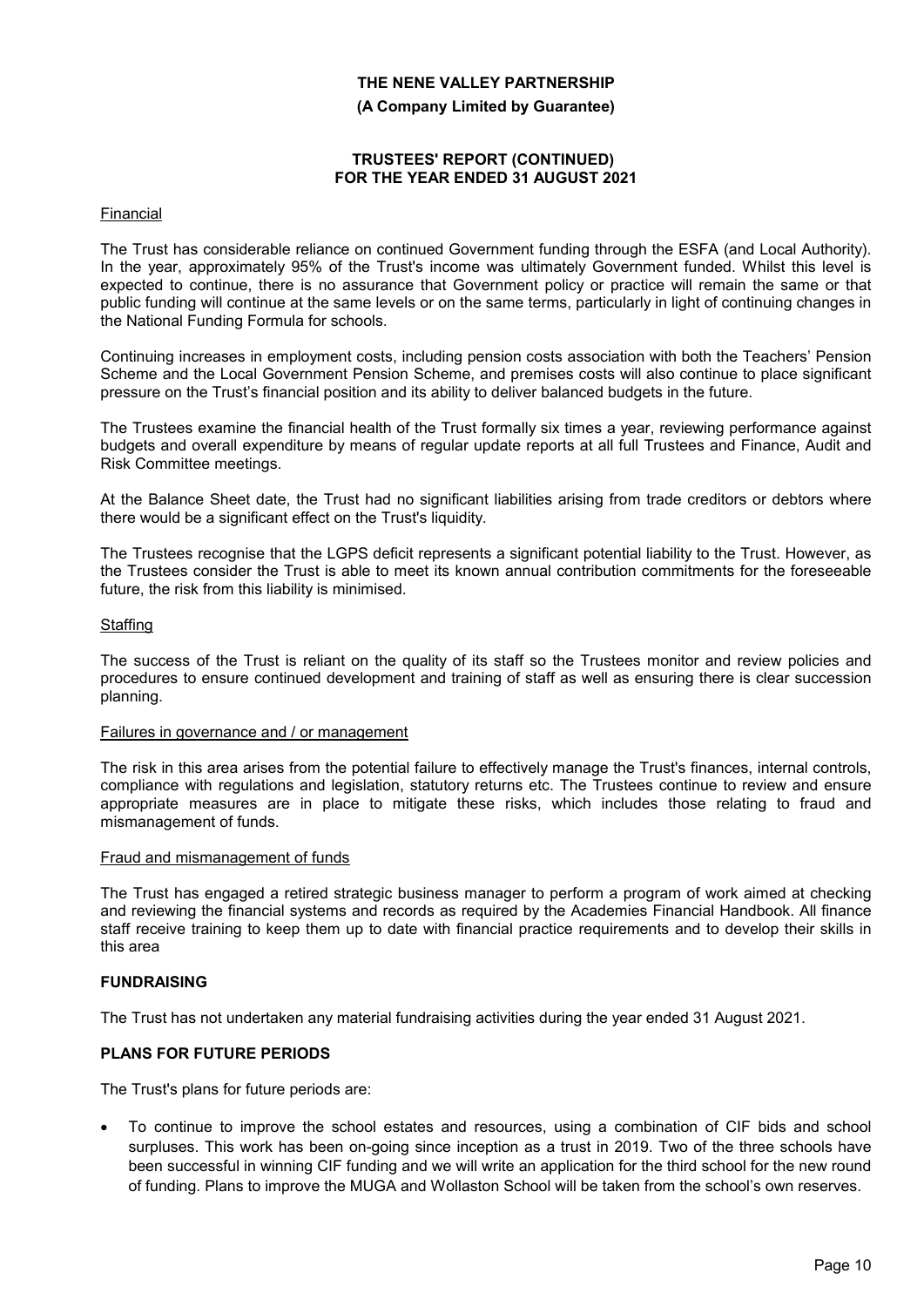**(A Company Limited by Guarantee)**

#### **TRUSTEES' REPORT (CONTINUED) FOR THE YEAR ENDED 31 AUGUST 2021**

- The Trust remains ambitious to achieve the very best outcomes for every student and is relishing a return to external examinations and assessments. The Trust will ensure that targeted recovery plans are implemented and that all staff have the necessary CPD and confidence to deliver excellent academic outcomes. All three schools have improvement plans which outline specific actions and success criteria. The 2019 (pre-pandemic) outcomes at Key stage 2, Key Stage 4 and Key Stage 5 represented significant success against national benchmarks and internal improvement priorities. The trust therefore has the experience to realise our aims for academic excellence, the priority will be re-aligning operational approaches towards this mission, now that most Covid-19 restrictions have been lifted.
- Although the Trust has a very cautious approach to growth, we are planning to incorporate one additional primary school into the Nene Valley Partnership by the close of 2022. We believe that individual schools can be stronger when collaborating within a supportive family of schools, and we feel that now is the right time to further strengthen the partnership. The trust has already been providing and receiving mutually beneficial support to one currently LA maintained primary school and the due diligence process is beginning. The trust has experience of working in partnership with local formerly maintained schools and the proposed additional school is within our immediate geographical vicinity and is currently rated as Good under the Ofsted criteria. This would be a voluntary academy conversion and application to join the NVP.

# **FUNDS HELD AS CUSTODIAN TRUSTEE ON BEHALF OF OTHERS**

The Academy Trust and its Trustees do not act as Custodian Trustees of any other charity.

The Academy Trust does however hold Post 16 Bursary Funds on behalf of the ESFA, which are distributed to students as required and in line with the terms and conditions of the funds.

### **AUDITORS**

The auditors, Cooper Parry Group Limited, have indicated their willingness to continue in office and will be proposed for reappointment in accordance with section 485 of the Companies Act 2006.

### **DISCLOSURE OF INFORMATION TO AUDITORS**

In so far as the Trustees are aware:

•there is no relevant audit information of which the charitable company's auditor is unaware; and

•the Trustees have taken all steps that they ought to have taken to make themselves aware of any relevant audit information and to establish that the auditor is aware of that information.

The Trustees' Report, incorporating a strategic report, was approved by order of the Board of Trustees, as the company directors, on 23 December 2021 and signed on its behalf by:

Claire Micks

**C Hicks** Chair of Trustees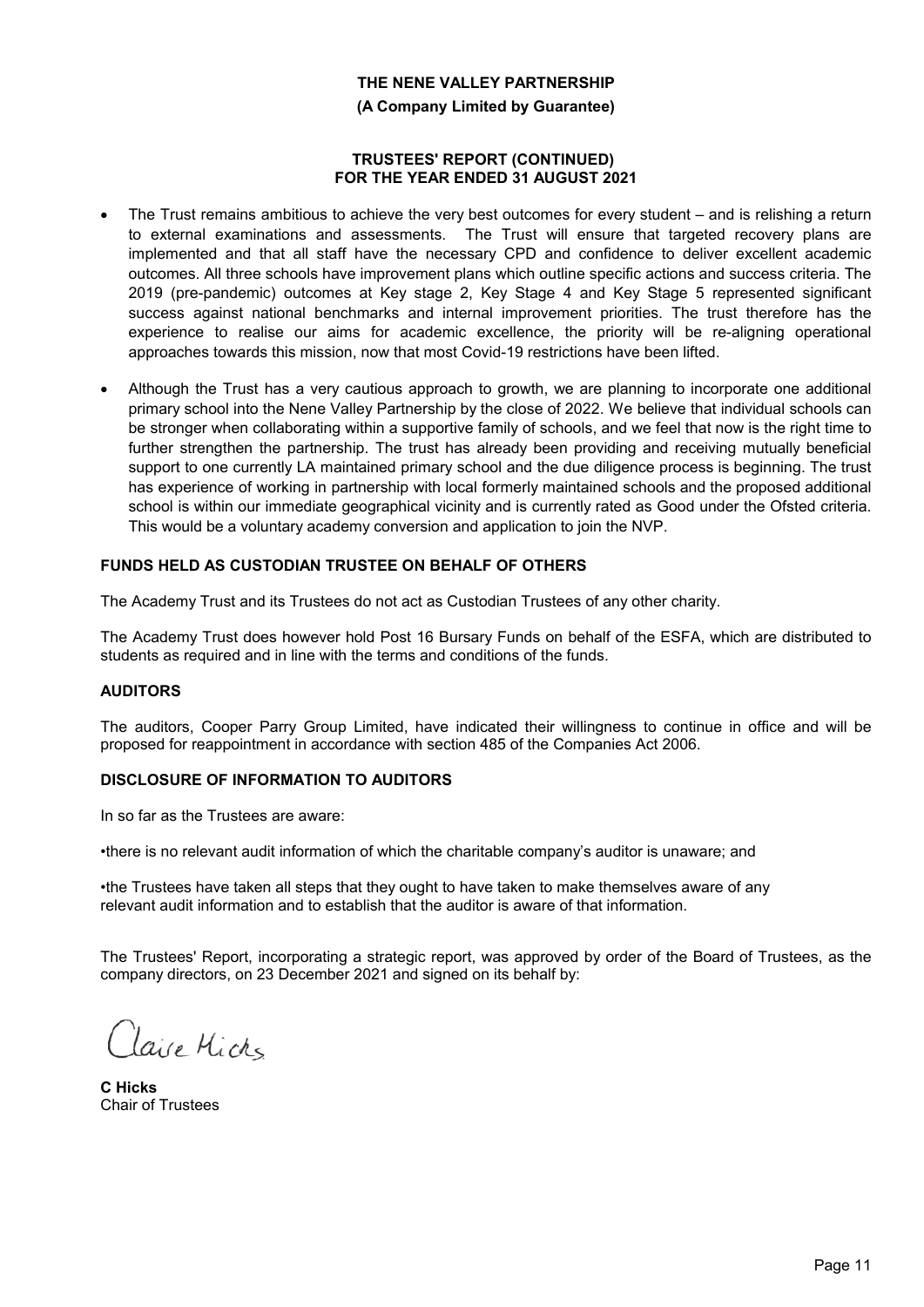# **THE NENE VALLEY PARTNERSHIP (A Company Limited by Guarantee)**

#### **GOVERNANCE STATEMENT**

#### **Scope of Responsibility**

As Trustees, we acknowledge we have overall responsibility for ensuring that the Nene Valley Partnership has an effective and appropriate system of control, financial and otherwise. However, such a system is designed to manage rather than eliminate the risk of failure to achieve business objectives and can provide only reasonable and not absolute assurance against material misstatement or loss.

As Trustees, we have reviewed and taken account of the guidance in the DfE's Governance Handbook and competency framework for governance.

The Board of Trustees has delegated the day-to-day responsibility to the Chief Executive Officer, as accounting officer, for ensuring financial controls conform with the requirements of both propriety and good financial management and in accordance with the requirements and responsibilities assigned to it in the funding agreement between The Nene Valley Partnership and the Secretary of State for Education. They are also responsible for reporting to the Board of Trustees any material weaknesses or breakdowns in internal control.

#### **Governance**

The information on governance included here supplements that described in the Trustees' Report and in the Statement of Trustees' Responsibilities. The Board of Trustees has formally met 14 times during the year.

Attendance during the year at meetings of the Board of Trustees was as follows:

| <b>Trustee</b> | Meetings attended | Out of a possible |
|----------------|-------------------|-------------------|
| J Birkett      | 12                | 14                |
| M Clements     | 14                | 14                |
| K Coleman      | 9                 | 14                |
| P Dudley-Smith | 12                | 14                |
| J Hakes        |                   | 2                 |
| C Hicks        | 14                | 14                |
| R Watts        | 13                | 14                |
| J Woodruff     | 0                 | 0                 |

During the year, J Hakes resigned as a Trustee and K Coleman resigned after the year-end. J Woodruff has been appointed as a Trustee after 31 August 2021.

The Trust is in the second full year since establishment and thus organisational structures are still being refined. Trustees have reviewed the effectiveness of the Board by obtaining feedback during the year from the Trustees, Local Governing Bodies, Headteachers/Head of School and School Business Managers. The Trustees have determined that this internal review is appropriate due to the stage of development of the Trust. The information has been reviewed and an action plan has been produced, identifying areas for development, which will be monitored in 2021/22. Trustees continued to monitor the risk assessments of the Schools against the coronavirus advice available from the Department for Education.

The Board of Trustees reviewed the Trust's governance structure in October 2020 and October 2021 to evaluate its impact and effectiveness, which was achieved through obtaining feedback internally from key stakeholders. The Trustees have reviewed the feedback and identified areas that are working well and the key matters that need attention. As the number of Trustees have declined, the Trust has actively sought new Trustees, based on the skills required from the latest skills audit, The number of Trustees will increase during 2021/22, along with the breadth of skills of the Trustees. The Trustees will next carry out a review in Summer/Autumn 2022 and will evaluate whether this will be done as an external review. As a result of their own internal evaluation procedures, the Trust are currently developing more structured modes of communication with Local Governing Boards alongside a revised approach to policy formation, review and approval.

The impact of coronavirus has increased the number of meetings held by Trustees to review the budgets and financial outcomes of the Schools. Meetings are held virtually and Trustees will continue to assess how meetings should be held and the frequency of these.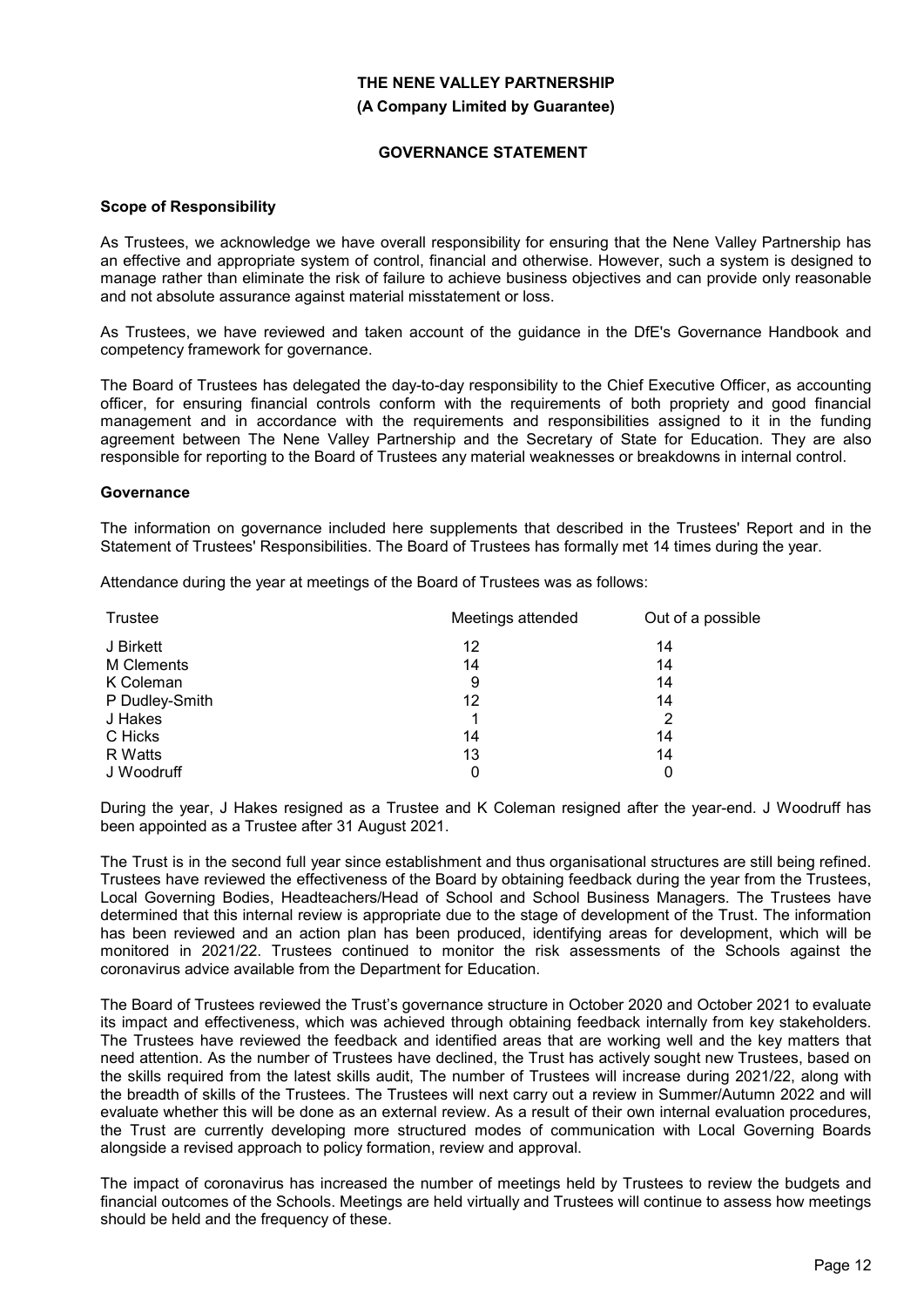#### (A Company Limited by Guarantee)

#### GOVERNANCE STATEMENT (CONTINUED)

#### Governance (continued)

The Finance, Audit and Risk Committee is a sub-Committee of the Board of Trustees. Its purpose is to provide oversight, guidance and assistance to the Board of Trustees on all matters related to finance, resources, premises and Health & Safety of the Academy Trust. This committee also acts as the Trust's Audit Committee, where its purpose is to maintain an oversight of the Trust's governance, risk management, internal control and value for money framework. Attendance at meetings of the Finance, Audit and Risk Committee during the year was as follows:

| Trustee                        | Meetings attended | Out of a possible |
|--------------------------------|-------------------|-------------------|
| M Clements                     |                   |                   |
| P Dudley-Smith                 | 6                 |                   |
| R Watts                        |                   |                   |
| J Birkett (in attendance only) | 6                 |                   |
| C Hicks (in attendance only)   | ค                 |                   |

The key issues dealt with by the Finance, Audit and Risk Committee during the year were the review of the Trust's 3 year financial forecasts and actions required from prior year's audit reviews, evaluation of internal control procedures and oversight of the internal and external audit processes.

#### Review of Value for Money

As Accounting Officer, the Chief Executive Officer has responsibility for ensuring that the Trust delivers good value in the use of public resources. The Accounting Officer understands that value for money refers to the educational and wider societal outcomes achieved in return for the taxpayer resources received.

The Accounting Officer considers how the Trust's use of its resources has provided good value for money during each academic period, and reports to the Board of Trustees where value for money can be improved, including the use of benchmarking data where available. The Accounting Officer for the Trust has delivered value for money during the year by:

- The Trust significantly improved curriculum based financial planning in collaboration with an ESFA suggested SRMA. This was a voluntary exercise, but one which was useful in comparing trust and individual school spend against national benchmarks and making appropriate recommendations for improvement. This resulted in the Trust being able to take strategic staffing and curriculum decisions, including some restructuring of staff at Wollaston School in order to mitigate against cost pressures evident in the 3 -year budget submission. This has had a positive effect in that the Trust is now projecting a significantly more stable 3 year budget forecast as identified staffing and curriculum costs are returned towards national benchmarks.
- In improving IT provision, the Trust made use of a DFE sponsored grant to upgrade our operating platform and migrate the 3 school's individual domains to a shared platform. In order to maximise the cost efficacy of this approach, the Trust also commissioned the company completing the work to undertake an additional infrastructure project to support all three schools' implementation of Microsoft TEAMs. This has enabled more flexibility in the provision of remote working and learning, in addition to ensuring that all work was completed to a planned and costed schedule.
- Wollaston School utilised the DfE Summer School Grant to provide effective transition for Year 6 students starting school in September. The funds were used to run an incredibly successful programme which ran in the first week of the summer holiday, and was attended by over 200 of the 240 children starting in Year 7. This incredibly high take up enabled children to be "Secondary Ready" and the high participation rates demonstrate excellent use of Government funding.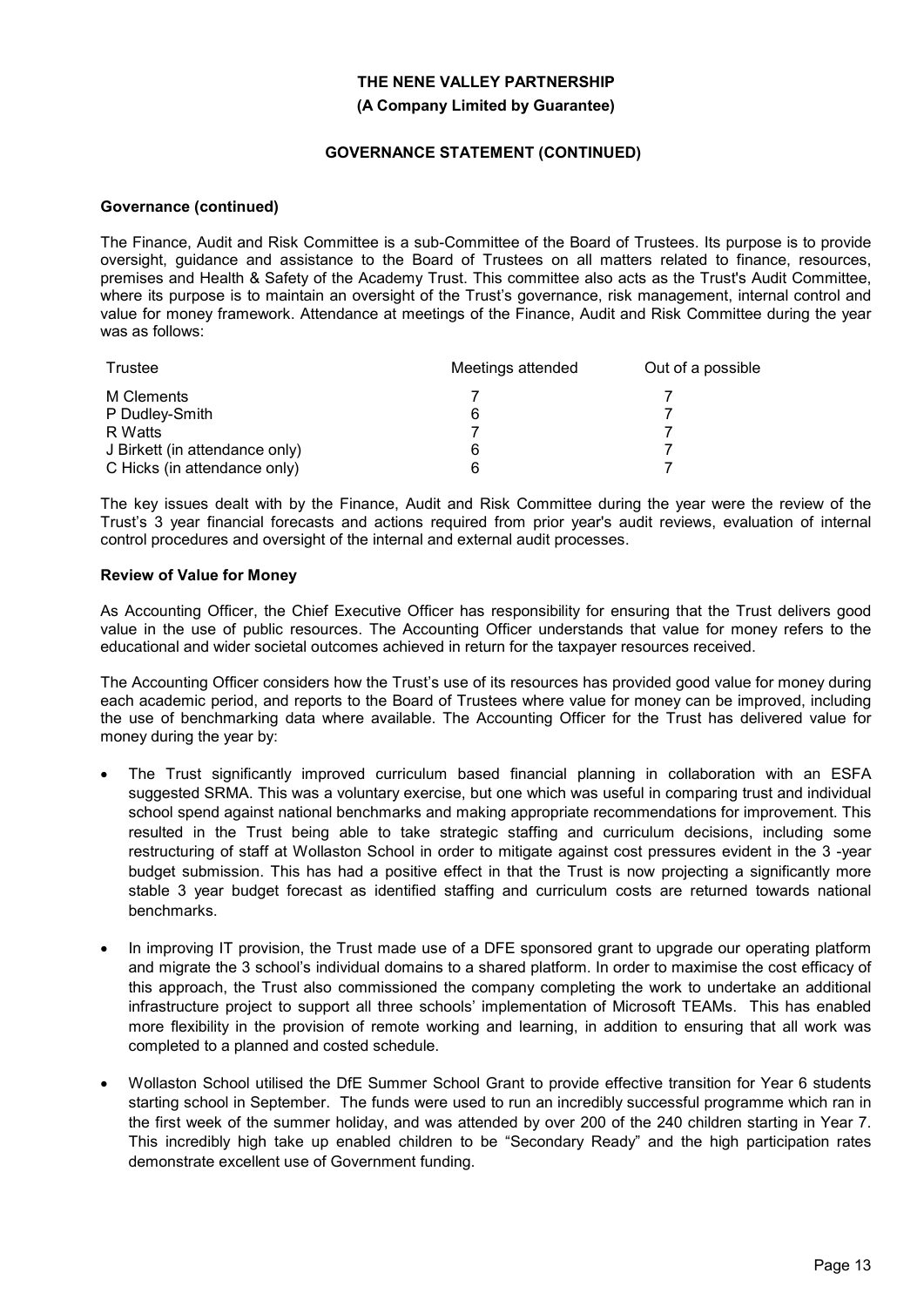#### **(A Company Limited by Guarantee)**

### **GOVERNANCE STATEMENT (CONTINUED)**

#### **The Purpose of the System of Internal Control**

The system of internal control is designed to manage risk to a reasonable level rather than to eliminate all risk of failure to achieve policies, aims and objectives. It can therefore only provide reasonable and not absolute assurance of effectiveness. The system of internal control is based on an ongoing process designed to identify and prioritise the risks to the achievement of the Trust's policies, aims and objectives, to evaluate the likelihood of those risks being realised and the impact should they be realised, and to manage them efficiently, effectively and economically. The system of internal control has been in place in The Nene Valley Partnership for the period from 1 September 2020 to 31 August 2021 and up to the date of approval of the annual report and financial statements.

#### **Capacity to Handle Risk**

The Board of Trustees has reviewed the key risks to which the Trust is exposed together with the operating, financial and compliance controls that have been implemented to mitigate those risks. The Board of Trustees is of the view that there is a formal on-going process for identifying, evaluating and managing the Trust's significant risks that has been in place for the period from 1 September 2020 to 31 August 2021 and up to the date of approval of the annual report and financial statements. This process is regularly reviewed by the Board of Trustees.

#### **The Risk and Control Framework**

The Trust's system of internal financial control is based on a framework of regular management information and administrative procedures including the segregation of duties and a system of delegation and accountability. In particular it includes:

- comprehensive budgeting and monitoring systems with an annual budget and regular termly financial reports which are reviewed and agreed by the Trustees;
- regular reviews by the Finance, Audit and Risk Committee of reports which indicate financial performance against the forecasts and of major purchase plans, capital works and expenditure programmes;
- clearly defined purchasing (asset purchase or capital investment) guidelines;
- delegation of authority and segregation of duties; and
- identification and management of risks.

The Board of Trustees has decided not to appoint an internal auditor. However, the Trustees have appointed a retired Strategic Business Manager of a local Academy Trust to carry out a programme of internal checks.

The reviewer's role includes giving advice on financial matters and performing a range of checks on the Trust's financial and other systems. In particular, the checks carried out in the current year included a supplementary review of payroll processes and a review of the procedures around the income cycle.

On an annual basis, the reviewer reports to the Board of Trustees through the Finance Audit and Risk Committee on the operation of the systems of control and on the discharge of the Board of Trustees' financial responsibilities and prepares a summary report to the Committee outlining the areas reviewed, key findings, recommendations and conclusions to help the Committee consider actions and assess year on year progress.

The reviewer has delivered their program of work during the year ended 31 August 2021 as planned. A number of internal control weaknesses were identified from the work completed and the Trustees and management have developed an action plan to address these weaknesses and improve internal controls over the next six months. The key remedial actions being undertaken by the Academy Trust are enhancing a sign-off procedure and review of documentation.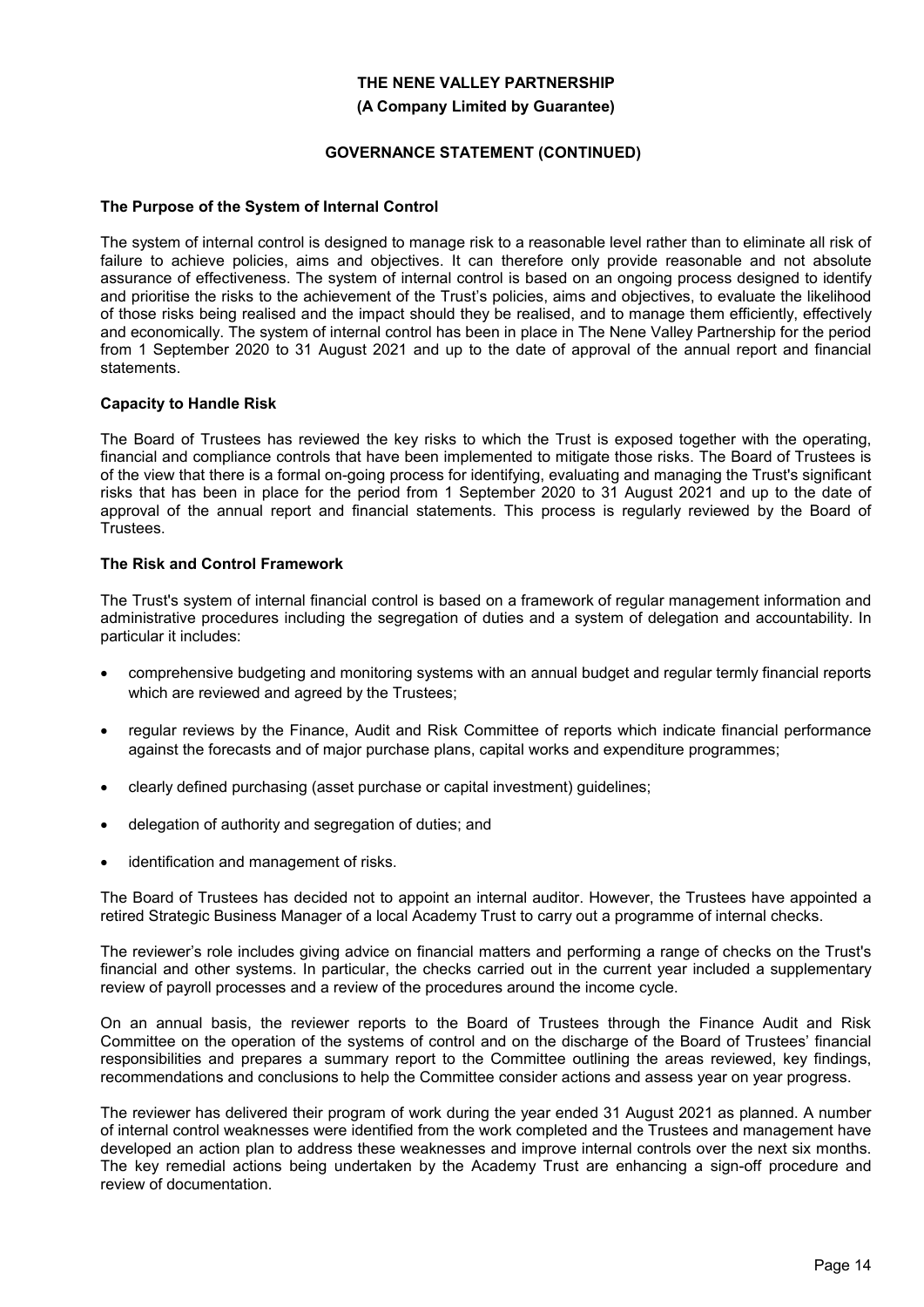#### **(A Company Limited by Guarantee)**

# **GOVERNANCE STATEMENT (CONTINUED)**

#### **Review of Effectiveness**

As accounting officer, the Chief Executive Officer has responsibility for reviewing the effectiveness of the system of internal control. During the year in question the review has been informed by:

- the work of the reviewer;
- the work of the external auditor;
- the school resource management self-assessment tool;
- the work of the executive managers within the Trust who have responsibility for the development and maintenance of the internal control framework.

The accounting officer has been advised of the implications of the result of their review of the system of internal control by the Finance, Audit and Risk Committee and a plan to address weaknesses and ensure continuous improvement of the system is in place.

Approved by order of the members of the Board of Trustees on 23 December 2021 and signed on their behalf by:

Clave Michs

**C Hicks** Chair of Trustees

*fands Siket* 

**J Birkett** Accounting Officer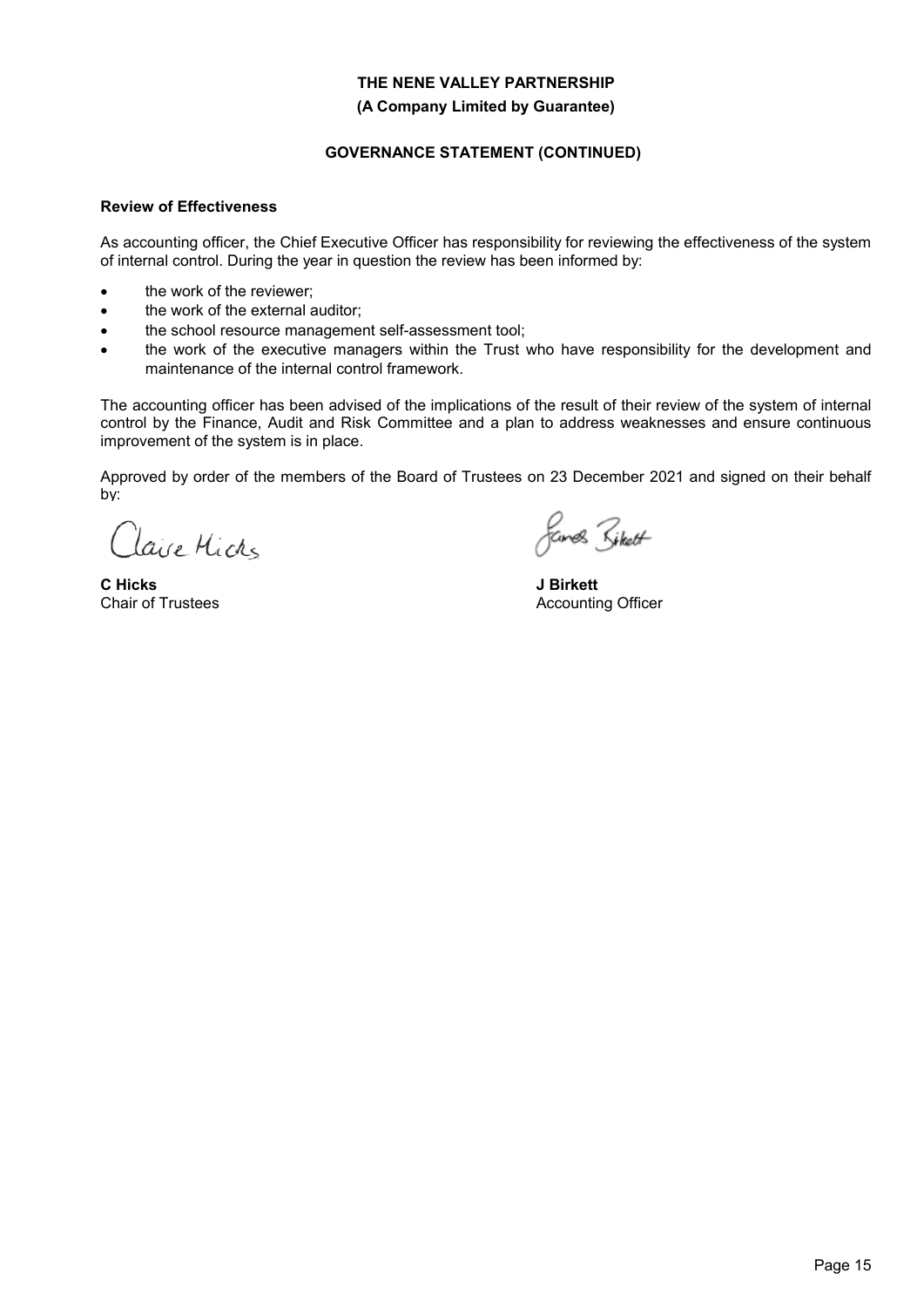#### **(A Company Limited by Guarantee)**

### **STATEMENT ON REGULARITY, PROPRIETY AND COMPLIANCE**

As Accounting Officer of The Nene Valley Partnership I have considered my responsibility to notify the Academy Trust Board of Trustees and the Education & Skills Funding Agency (ESFA) of material irregularity, impropriety and non-compliance with terms and conditions of all funding received by the Academy Trust, under the funding agreement in place between the Academy Trust and the Secretary of State for Education. As part of my consideration I have had due regard to the requirements of the Academies Financial Handbook 2020.

I confirm that I and the Academy Trust Board of Trustees are able to identify any material irregular or improper use of all funds by the Academy Trust, or material non-compliance with the terms and conditions of funding under the Academy Trust's funding agreement and the Academies Financial Handbook 2020.

I confirm that no instances of material irregularity, impropriety or funding non-compliance have been discovered to date. If any instances are identified after the date of this statement, these will be notified to the Board of Trustees and ESFA.

*fames Siket* 

**J Birkett** Accounting Officer

Date: 23 December 2021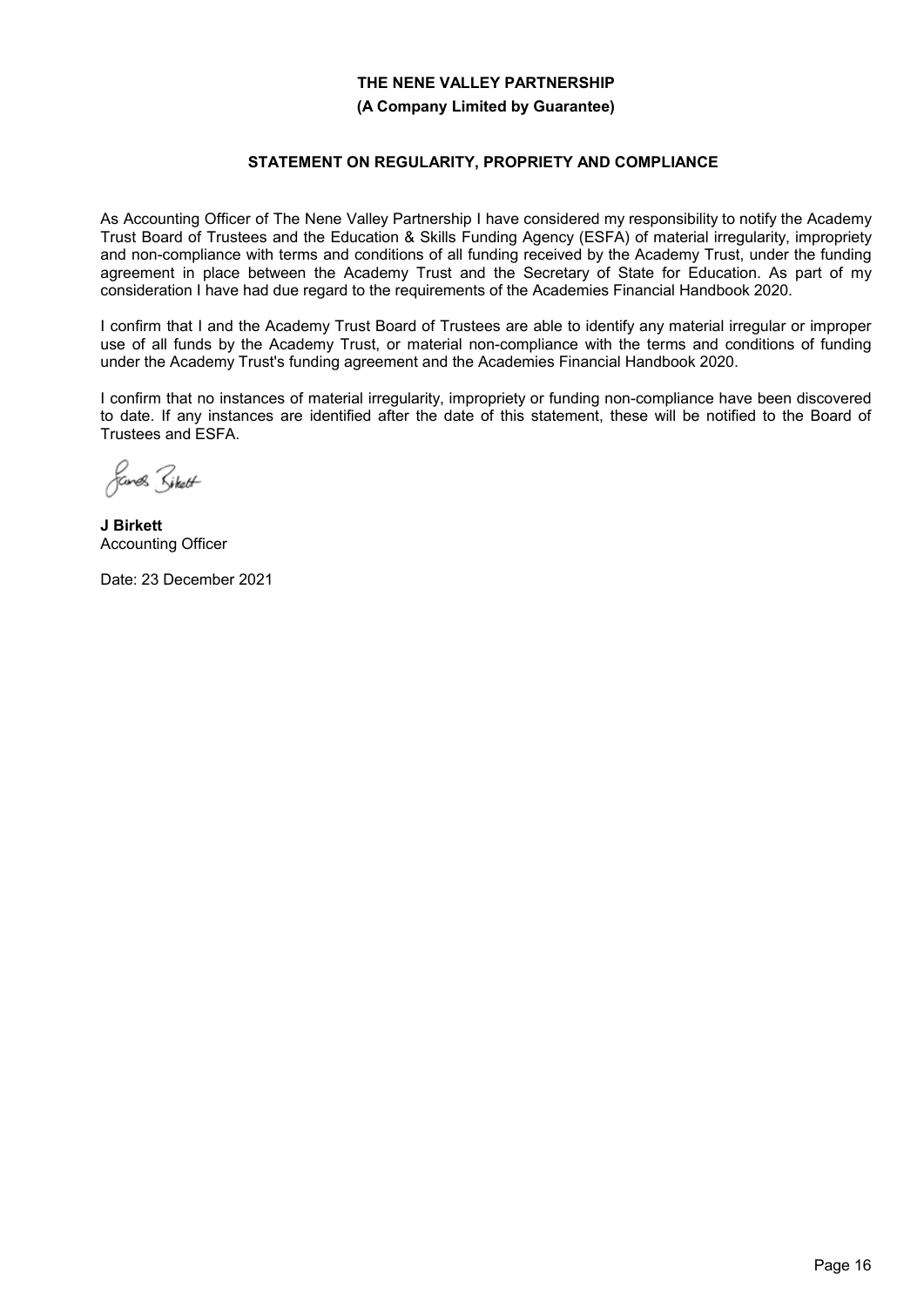#### **(A Company Limited by Guarantee)**

### **STATEMENT OF TRUSTEES' RESPONSIBILITIES FOR THE YEAR ENDED 31 AUGUST 2021**

The Trustees (who are also the directors of the charitable company for the purposes of company law) are responsible for preparing the Trustees' Report and the financial statements in accordance with the Academies Accounts Direction published by the Education and Skills Funding Agency, United Kingdom Accounting Standards (United Kingdom Generally Accepted Accounting Practice) and applicable law and regulations.

Company law requires the Trustees to prepare financial statements for each financial year. Under company law, the Trustees must not approve the financial statements unless they are satisfied that they give a true and fair view of the state of affairs of the charitable company and of its incoming resources and application of resources, including its income and expenditure, for that period. In preparing these financial statements, the Trustees are required to:

- select suitable accounting policies and then apply them consistently;
- observe the methods and principles of the Charities SORP 2019 and the Academies Accounts Direction 2020 to 2021;
- make judgements and accounting estimates that are reasonable and prudent;
- state whether applicable UK Accounting Standards have been followed, subject to any material departures disclosed and explained in the financial statements; and
- prepare the financial statements on the going concern basis unless it is inappropriate to presume that the charitable company will continue in business.

The Trustees are responsible for keeping adequate accounting records that are sufficient to show and explain the charitable company's transactions and disclose with reasonable accuracy at any time the financial position of the charitable company and enable them to ensure that the financial statements comply with the Companies Act 2006. They are also responsible for safeguarding the assets of the charitable company and hence for taking reasonable steps for the prevention and detection of fraud and other irregularities.

The Trustees are responsible for ensuring that in its conduct and operation the charitable company applies financial and other controls, which conform with the requirements both of propriety and of good financial management. They are also responsible for ensuring grants received from ESFA/DfE have been applied for the purposes intended.

The Trustees are responsible for the maintenance and integrity of the corporate and financial information included on the charitable company's website. Legislation in the United Kingdom governing the preparation and dissemination of financial statements may differ from legislation in other jurisdictions.

Approved by order of the members of the Board of Trustees on 23 December 2021 and signed on its behalf by:

laire Micks

**C Hicks** Chair of Trustees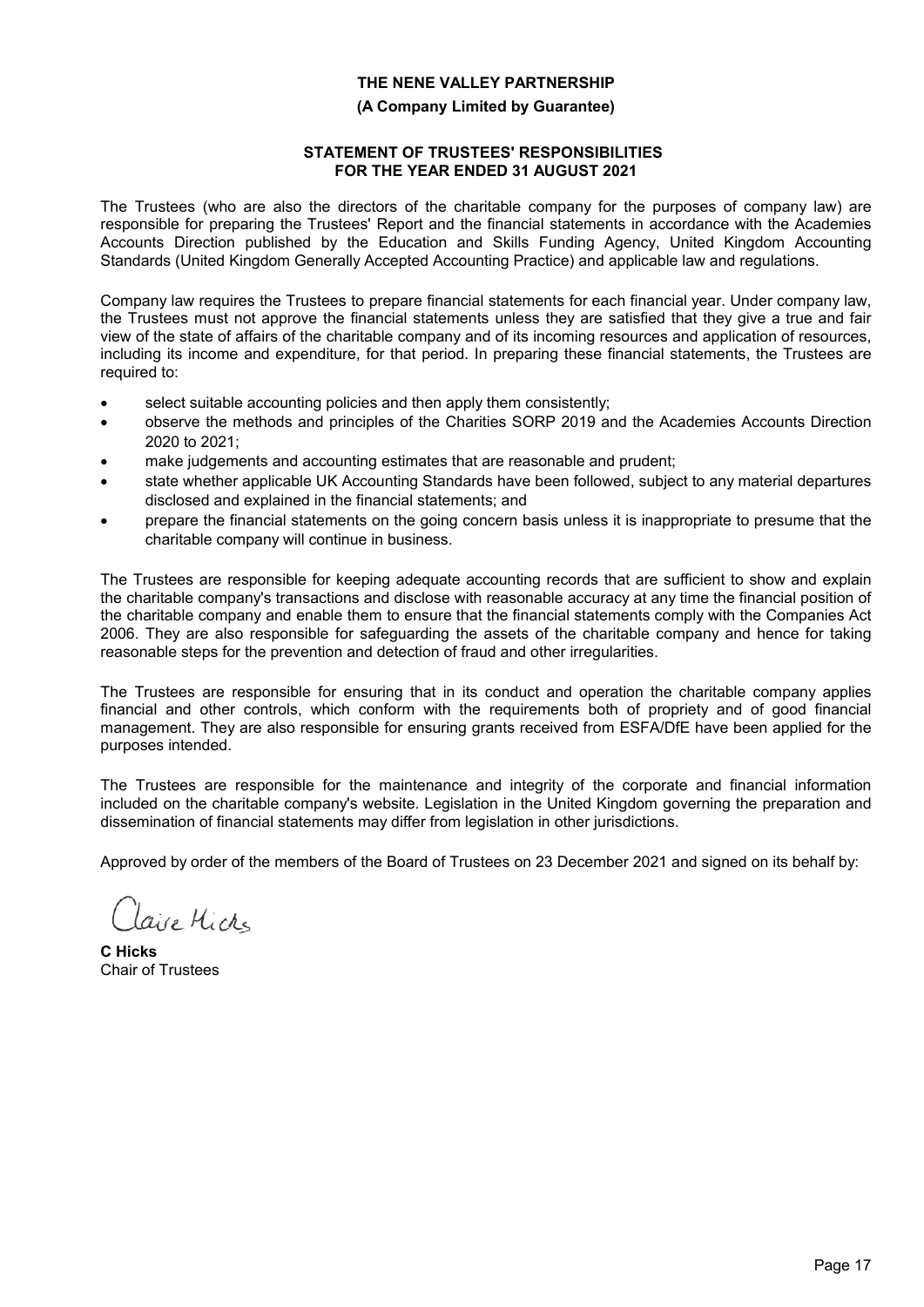#### **(A Company Limited by Guarantee)**

#### **INDEPENDENT AUDITORS' REPORT ON THE FINANCIAL STATEMENTS TO THE MEMBERS OF THE NENE VALLEY PARTNERSHIP**

## **Opinion**

We have audited the financial statements of The Nene Valley Partnership (the 'academy trust') for the period ended 31 August 2021 which comprise the Statement of Financial Activities, the Balance Sheet, the Statement of Cash Flows and the related notes, including a summary of significant accounting policies. The financial reporting framework that has been applied in their preparation is applicable law, United Kingdom Accounting Standards (United Kingdom Generally Accepted Accounting Practice), including Financial Reporting Standard 102 'The Financial Reporting Standard applicable in the UK and Republic of Ireland', the Charities SORP 2019 and the Academies Accounts Direction 2020 to 2021 issued by the Education and Skills Funding Agency.

In our opinion the financial statements:

- give a true and fair view of the state of the Academy Trust's affairs as at 31 August 2021 and of its incoming resources and application of resources, including its income and expenditure for the period then ended;
- have been properly prepared in accordance with United Kingdom Generally Accepted Accounting Practice; and
- have been prepared in accordance with the requirements of the Companies Act 2006, the Charities SORP 2019 and the Academies Accounts Direction 2020 to 2021 issued by the Education and Skills Funding Agency.

#### **Basis for opinion**

We conducted our audit in accordance with International Standards on Auditing (UK) (ISAs (UK)) and applicable law. Our responsibilities under those standards are further described in the Auditors' responsibilities for the audit of the financial statements section of our report. We are independent of the Academy Trust in accordance with the ethical requirements that are relevant to our audit of the financial statements in the United Kingdom, including the Financial Reporting Council's Ethical Standard, and we have fulfilled our other ethical responsibilities in accordance with these requirements. We believe that the audit evidence we have obtained is sufficient and appropriate to provide a basis for our opinion.

#### **Conclusions relating to going concern**

In auditing the financial statements, we have concluded that the Trustees' use of the going concern basis of accounting in the preparation of the financial statements is appropriate.

Based on the work we have performed, we have not identified any material uncertainties relating to events or conditions that, individually or collectively, may cast significant doubt on the Academy Trust's ability to continue as a going concern for a period of at least twelve months from when the financial statements are authorised for issue.

Our responsibilities and the responsibilities of the Trustees with respect to going concern are described in the relevant sections of this report.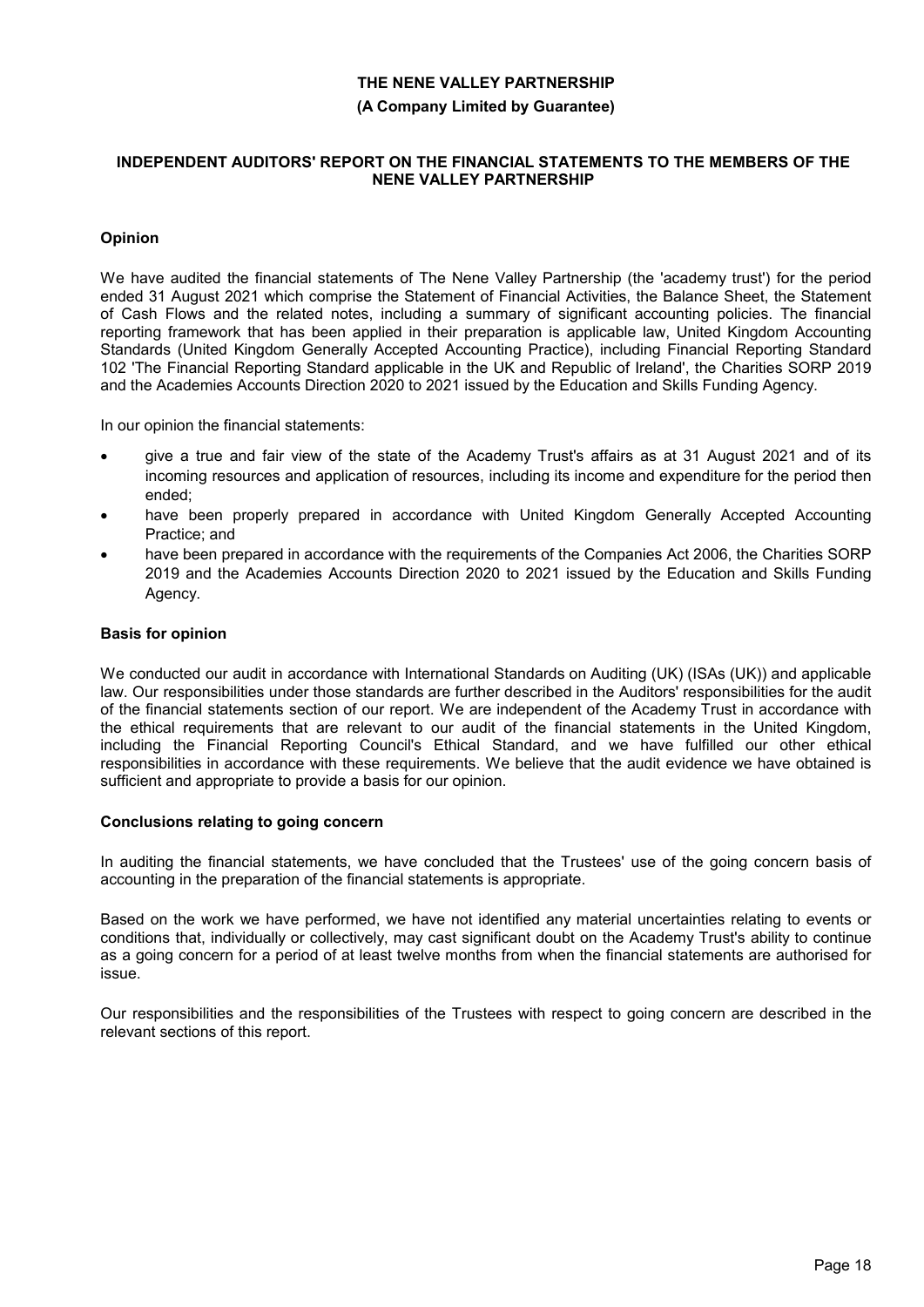#### **(A Company Limited by Guarantee)**

#### **INDEPENDENT AUDITORS' REPORT ON THE FINANCIAL STATEMENTS TO THE MEMBERS OF THE NENE VALLEY PARTNERSHIP (CONTINUED)**

#### **Other information**

The other information comprises the information included in the Annual Report other than the financial statements and our Auditors' Report thereon. The Trustees are responsible for the other information contained within the Annual Report. Our opinion on the financial statements does not cover the other information and, except to the extent otherwise explicitly stated in our report, we do not express any form of assurance conclusion thereon. Our responsibility is to read the other information and, in doing so, consider whether the other information is materially inconsistent with the financial statements or our knowledge obtained in the course of the audit, or otherwise appears to be materially misstated. If we identify such material inconsistencies or apparent material misstatements, we are required to determine whether this gives rise to a material misstatement in the financial statements themselves. If, based on the work we have performed, we conclude that there is a material misstatement of this other information, we are required to report that fact.

We have nothing to report in this regard.

#### **Opinion on other matters prescribed by the Companies Act 2006**

In our opinion, based on the work undertaken in the course of the audit:

- the information given in the Trustees' report including the Strategic report for the financial period for which the financial statements are prepared is consistent with the financial statements.
- the Trustees' Report and the Strategic Report have been prepared in accordance with applicable legal requirements.

#### **Matters on which we are required to report by exception**

In the light of our knowledge and understanding of the Academy Trust and its environment obtained in the course of the audit, we have not identified material misstatements in the Trustees' Report including the Strategic Report.

We have nothing to report in respect of the following matters in relation to which the Companies Act 2006 requires us to report to you if, in our opinion:

- adequate accounting records have not been kept, or returns adequate for our audit have not been received from branches not visited by us; or
- the financial statements are not in agreement with the accounting records and returns; or
- certain disclosures of Trustees' remuneration specified by law are not made; or
- we have not received all the information and explanations we require for our audit.

#### **Responsibilities of Trustees**

As explained more fully in the Trustees' Responsibilities Statement, the Trustees (who are also the directors of the Academy Trust for the purposes of company law) are responsible for the preparation of the financial statements and for being satisfied that they give a true and fair view, and for such internal control as the Trustees determine is necessary to enable the preparation of financial statements that are free from material misstatement, whether due to fraud or error.

In preparing the financial statements, the Trustees are responsible for assessing the Academy Trust's ability to continue as a going concern, disclosing, as applicable, matters related to going concern and using the going concern basis of accounting unless the Trustees either intend to liquidate the Academy Trust or to cease operations, or have no realistic alternative but to do so.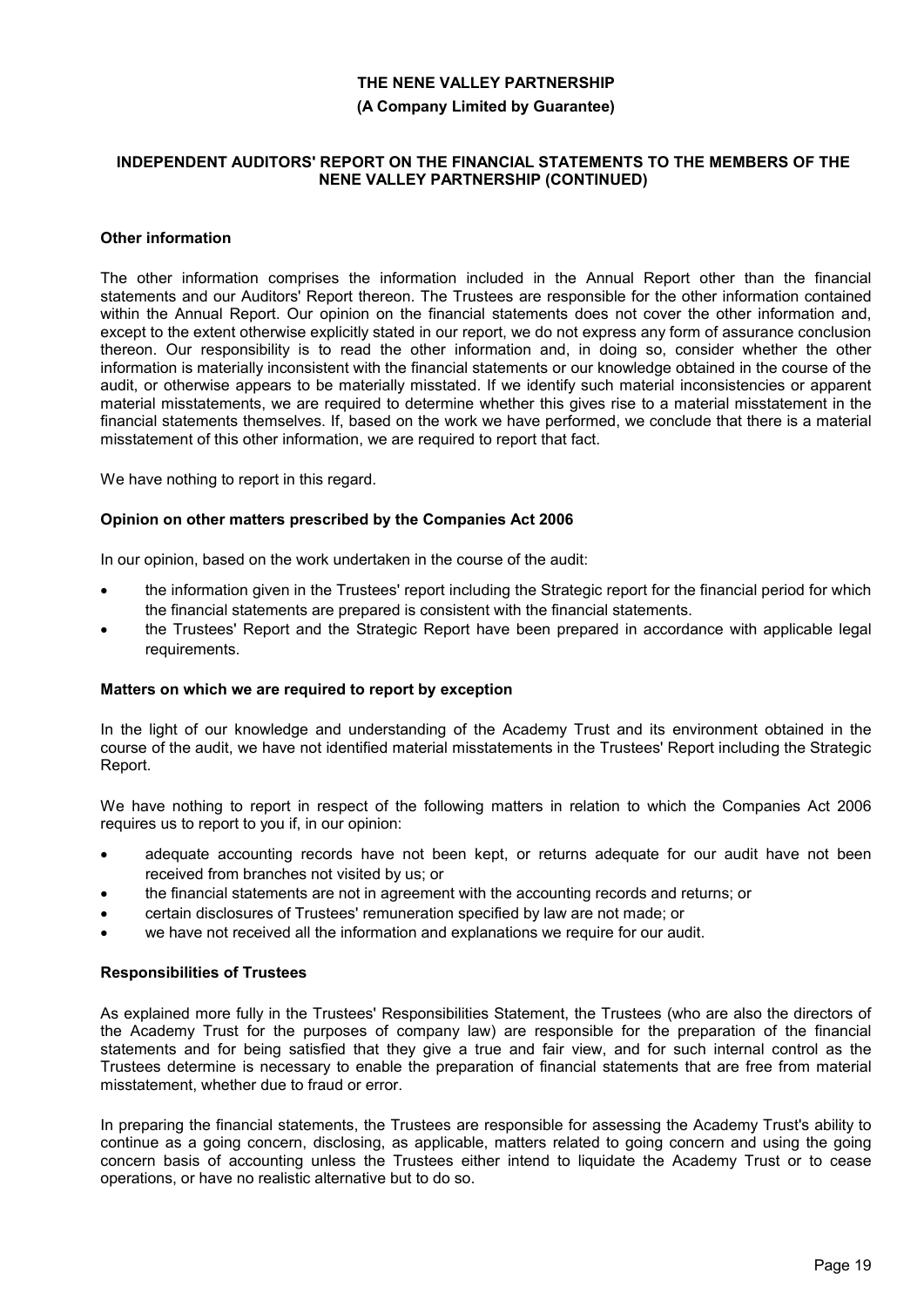#### **(A Company Limited by Guarantee)**

#### **INDEPENDENT AUDITORS' REPORT ON THE FINANCIAL STATEMENTS TO THE MEMBERS OF THE NENE VALLEY PARTNERSHIP (CONTINUED)**

#### **Auditors' responsibilities for the audit of the financial statements**

Our objectives are to obtain reasonable assurance about whether the financial statements as a whole are free from material misstatement, whether due to fraud or error, and to issue an Auditors' Report that includes our opinion. Reasonable assurance is a high level of assurance, but is not a guarantee that an audit conducted in accordance with ISAs (UK) will always detect a material misstatement when it exists. Misstatements can arise from fraud or error and are considered material if, individually or in the aggregate, they could reasonably be expected to influence the economic decisions of users taken on the basis of these financial statements.

Irregularities, including fraud, are instances of non-compliance with laws and regulations. We design procedures in line with our responsibilities, outlined above, to detect material misstatements in respect of irregularities, including fraud. The extent to which our procedures are capable of detecting irregularities, including fraud is detailed below:

Our assessment focussed on key laws and regulations the Academy Trust has to comply with and areas of the financial statements we assessed as being more susceptible to misstatement. These key laws and regulations included but were not limited to compliance with the Companies Act 2006, Charities Act 2011, the Academies Financial Handbook 2020, the Academies Accounts Direction 2020 to 2021, taxation legislation, data protection, anti-bribery and employment legislation.

We are not responsible for preventing irregularities, including fraud. Our approach to detecting irregularities, including fraud, included, but was not limited to, the following:

- obtaining an understanding of the legal and regulatory framework applicable to the Academy Trust and how the Academy Trust is complying with that framework, including agreement of financial statement disclosures to underlying documentation and other evidence;
- obtaining an understanding of the Academy Trust's control environment and how the Academy Trust has applied relevant control procedures, through discussions with Trustees and other management and by reviewing the reports on the internal scrutiny work commissioned by the Academy Trust in relation to the year and by performing walkthrough testing over key areas;
- obtaining an understanding of the Academy Trust's risk assessment process, including the risk of fraud;
- reviewing meeting minutes of those charged with governance throughout the year; and
- performing audit testing to address the risk of management override of controls, including testing journal entries and other adjustments for appropriateness, evaluating the business rationale of significant transactions outside the normal course of business and reviewing accounting estimates for bias.

Whilst considering how our audit work addressed the detection of irregularities, we also considered the likelihood of detection of fraud based on our approach. Irregularities arising from fraud are inherently more difficult to detect than those arising from error.

Because of the inherent limitations of an audit, there is a risk that we will not detect all irregularities, including those leading to a material misstatement in the financial statements or non-compliance with regulation. This risk increases the more that compliance with a law or regulation is removed from the events and transactions reflected in the financial statements, as we will be less likely to become aware of instances of non-compliance. The risk is also greater regarding irregularities occurring due to fraud rather than error, as fraud involves intentional concealment, forgery, collusion, omission or misrepresentation.

A further description of our responsibilities for the audit of the financial statements is located on the Financial Reporting Council's website at: www.frc.org.uk/auditorsresponsibilities. This description forms part of our Auditors' Report.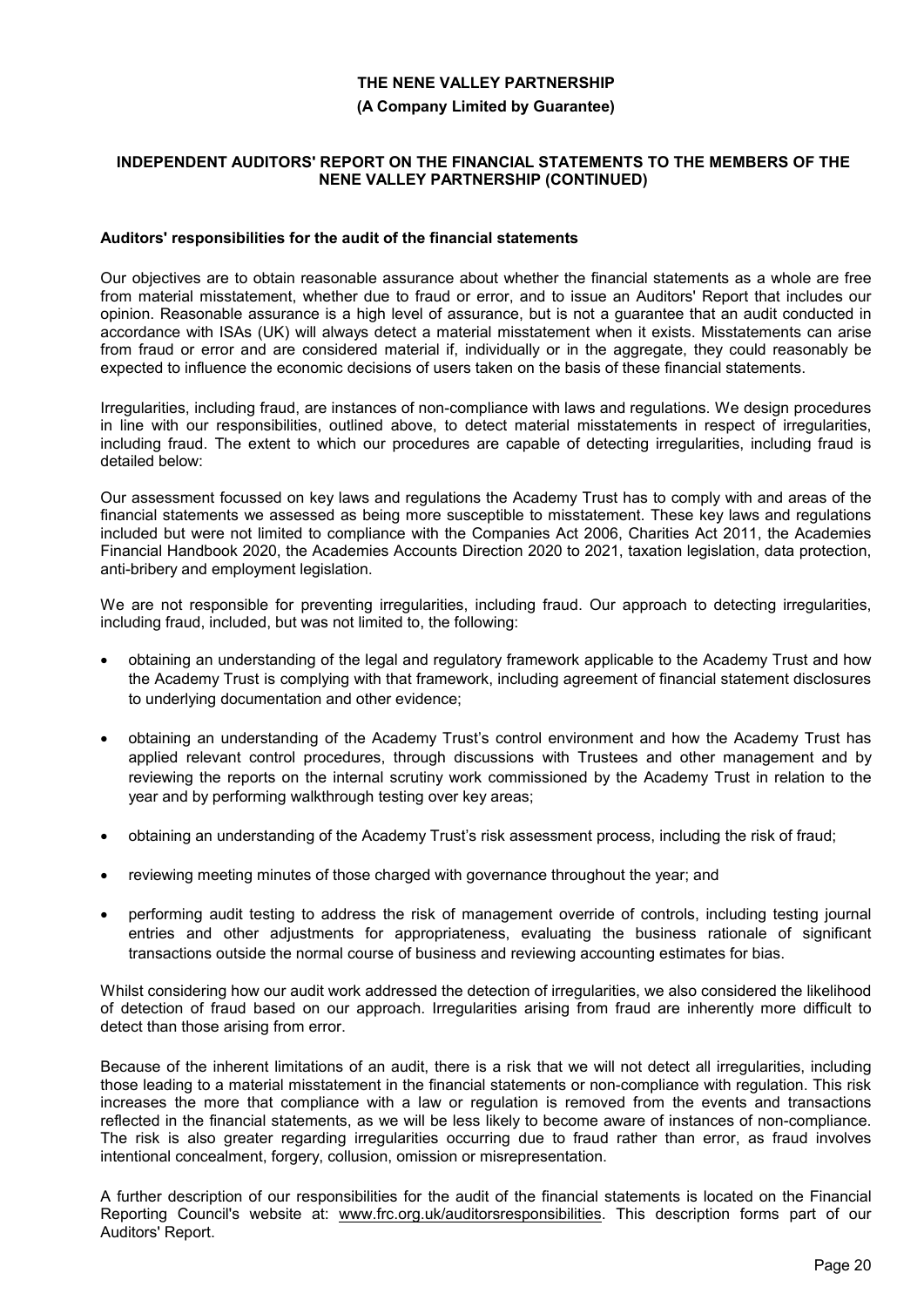**(A Company Limited by Guarantee)**

#### **INDEPENDENT AUDITORS' REPORT ON THE FINANCIAL STATEMENTS TO THE MEMBERS OF THE NENE VALLEY PARTNERSHIP (CONTINUED)**

### **Use of our report**

This report is made solely to the Academy Trust's members, as a body, in accordance with Chapter 3 of Part 16 of the Companies Act 2006. Our audit work has been undertaken so that we might state to the Academy Trust's members those matters we are required to state to them in an Auditors' Report and for no other purpose. To the fullest extent permitted by law, we do not accept or assume responsibility to anyone other than the Academy Trust and its members, as a body, for our audit work, for this report, or for the opinions we have formed.

Cooper lang Groy 11.

**Simon Atkins FCA (Senior Statutory Auditor)** for and on behalf of **Cooper Parry Group Limited** Chartered Accountants Statutory Auditors One Central Boulevard Blythe Valley Park **Solihull** West Midlands B90 8BG

23 December 2021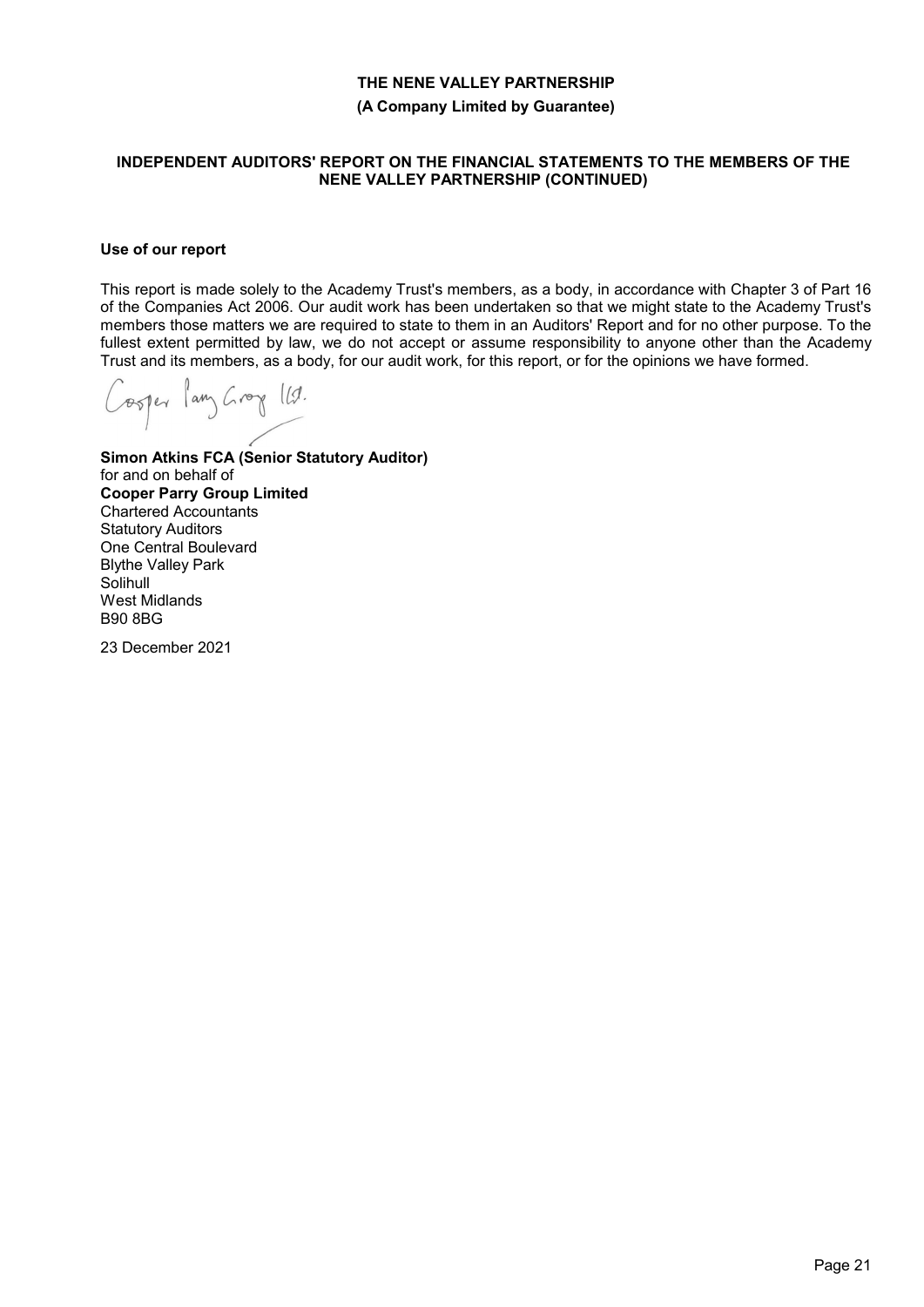#### **(A Company Limited by Guarantee)**

#### **INDEPENDENT REPORTING ACCOUNTANT'S ASSURANCE REPORT ON REGULARITY TO THE NENE VALLEY PARTNERSHIP AND THE EDUCATION AND SKILLS FUNDING AGENCY**

In accordance with the terms of our engagement letter dated 1 October 2019 and further to the requirements of the Education and Skills Funding Agency (ESFA) as included in the Academies Accounts Direction 2020 to 2021, we have carried out an engagement to obtain limited assurance about whether the expenditure disbursed and income received by The Nene Valley Partnership during the year 1 September 2020 to 31 August 2021 have been applied to the purposes identified by Parliament and the financial transactions conform to the authorities which govern them.

This report is made solely to The Nene Valley Partnership and ESFA in accordance with the terms of our engagement letter. Our work has been undertaken so that we might state to The Nene Valley Partnership and ESFA those matters we are required to state in a report and for no other purpose. To the fullest extent permitted by law, we do not accept or assume responsibility to anyone other than The Nene Valley Partnership and ESFA, for our work, for this report, or for the conclusion we have formed.

#### **Respective responsibilities of The Nene Valley Partnership's Accounting Officer and the reporting accountant**

The accounting officer is responsible, under the requirements of The Nene Valley Partnership's funding agreement with the Secretary of State for Education dated 1 April 2019 and the Academies Financial Handbook, extant from 1 September 2020, for ensuring that expenditure disbursed and income received is applied for the purposes intended by Parliament and the financial transactions conform to the authorities which govern them.

Our responsibilities for this engagement are established in the United Kingdom by our profession's ethical guidance and are to obtain limited assurance and report in accordance with our engagement letter and the requirements of the Academies Accounts Direction 2020 to 2021. We report to you whether anything has come to our attention in carrying out our work which suggests that in all material respects, expenditure disbursed and income received during the year 1 September 2020 to 31 August 2021 have not been applied to purposes intended by Parliament or that the financial transactions do not conform to the authorities which govern them.

### **Approach**

We conducted our engagement in accordance with the Framework and Guide for External Auditors and Reporting Accountant of Academy Trusts issued by ESFA. We performed a limited assurance engagement as defined in our engagement letter.

The objective of a limited assurance engagement is to perform such procedures as to obtain information and explanations in order to provide us with sufficient appropriate evidence to express a negative conclusion on regularity.

A limited assurance engagement is more limited in scope than a reasonable assurance engagement and consequently does not enable us to obtain assurance that we would become aware of all significant matters that might be identified in a reasonable assurance engagement. Accordingly, we do not express a positive opinion.

Our engagement includes examination, on a test basis, of evidence relevant to the regularity and propriety of the Academy Trust's income and expenditure.

The work undertaken to draw our conclusions included:

- Reviewing the internal control policies and procedures implemented by the Academy Trust and evaluating their design and effectiveness to understand how the Academy Trust has complied with the framework of authorities, including reviewing the reports on the internal scrutiny work commissioned by the Academy Trust in relation to the year.
- Reviewing the minutes of meetings of the Trustees, relevant sub-committees and other evidence made available to us, relevant to our consideration of regularity;
- Enquiries of the Accounting Officer, including reviewing the work undertaken by the Accounting Officer in relation to their Statement on Regularity, Propriety and Compliance; and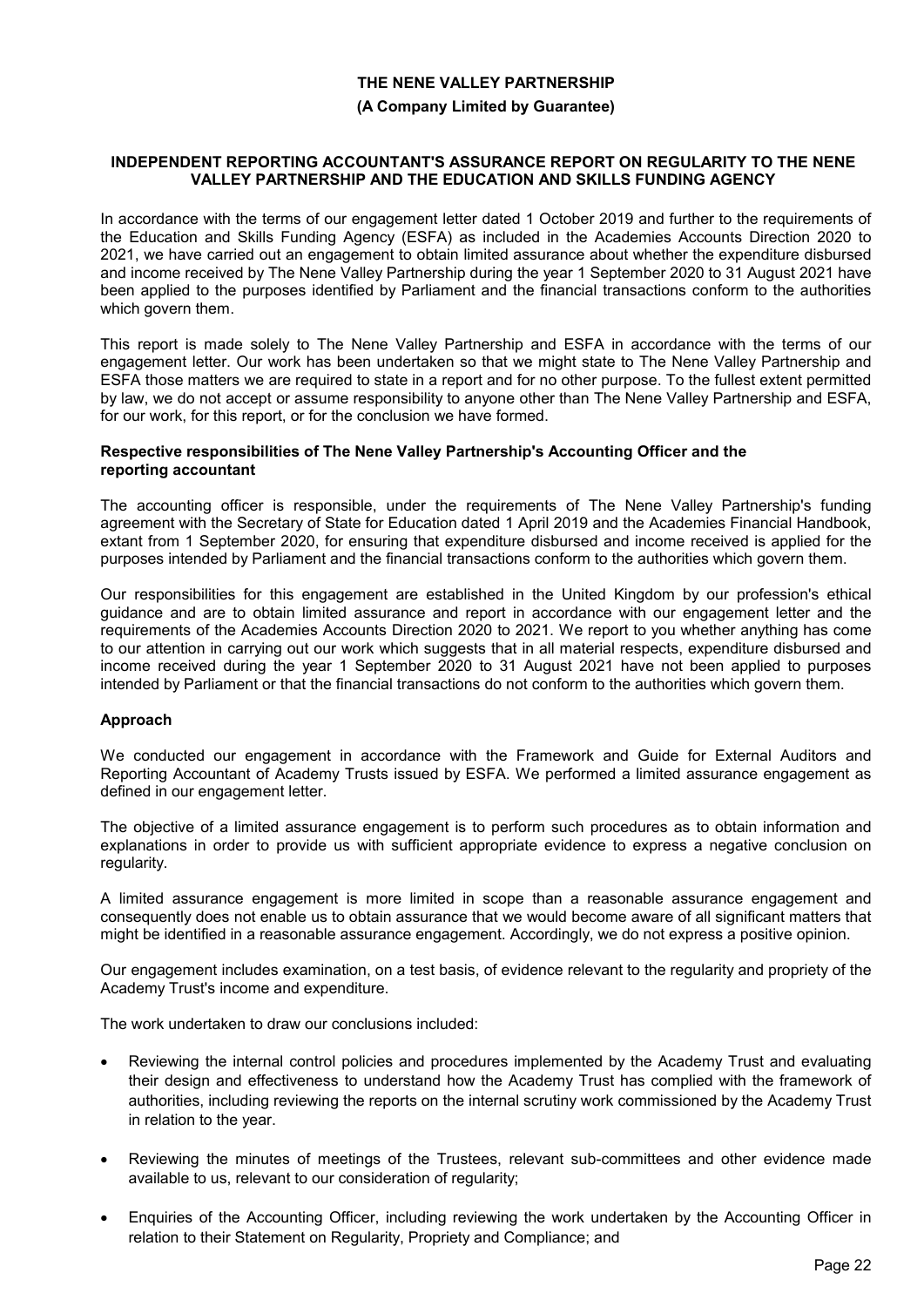**(A Company Limited by Guarantee)**

#### **INDEPENDENT REPORTING ACCOUNTANT'S ASSURANCE REPORT ON REGULARITY TO THE NENE VALLEY PARTNERSHIP AND THE EDUCATION & SKILLS FUNDING AGENCY (CONTINUED)**

 Detailed testing of the income and expenditure of the Academy Trust based on our assessment of the risk of material irregularity, impropriety and non-compliance. This work was integrated with our audit of the financial statements where appropriate and included analytical review and detailed substantive testing of transactions.

### **Conclusion**

In the course of our work, nothing has come to our attention which suggest in all material respects the expenditure disbursed and income received during the year 1 September 2020 to 31 August 2021 has not been applied to purposes intended by Parliament and the financial transactions do not conform to the authorities which govern them.

osper lang Groy 112.

Reporting Accountant **Cooper Parry Group Limited** Chartered Accountants Statutory Auditors

One Central Boulevard Blythe Valley Park **Solihull** West Midlands B90 8BG

Date: 23 December 2021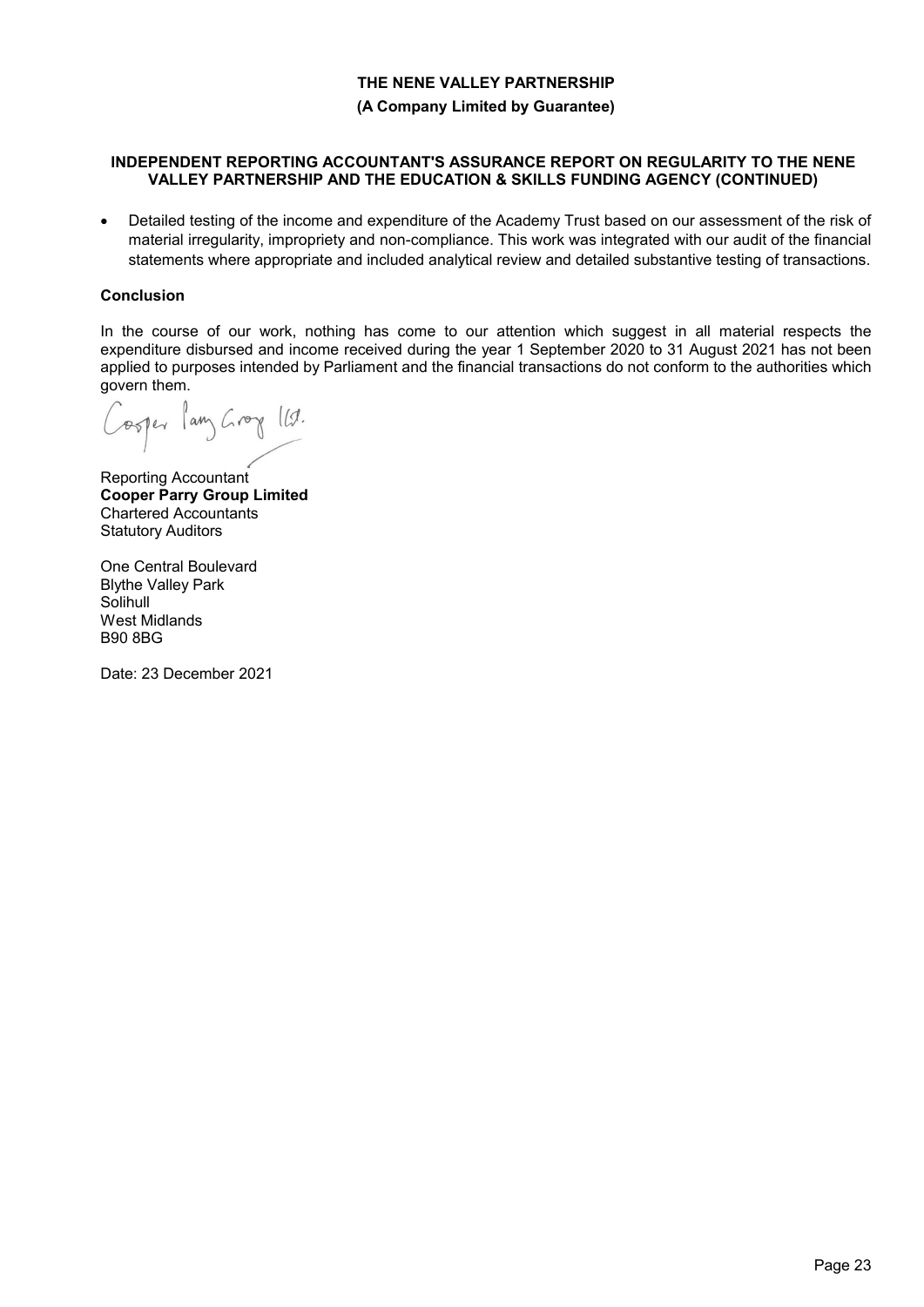#### **(A Company Limited by Guarantee)**

#### **STATEMENT OF FINANCIAL ACTIVITIES (INCORPORATING INCOME AND EXPENDITURE ACCOUNT) FOR THE YEAR ENDED 31 AUGUST 2021**

| <b>Note</b>                                                       |     | <b>Unrestricted</b><br>funds<br>2021<br>£ | <b>Restricted</b><br>funds<br>2021<br>£ | <b>Restricted</b><br>fixed asset<br>funds<br>2021<br>£ | <b>Total</b><br>funds<br>2021<br>£ | Total<br>funds<br>2020<br>£ |
|-------------------------------------------------------------------|-----|-------------------------------------------|-----------------------------------------|--------------------------------------------------------|------------------------------------|-----------------------------|
| Income from:                                                      |     |                                           |                                         |                                                        |                                    |                             |
| Donations and capital<br>grants:                                  | 3   |                                           |                                         |                                                        |                                    |                             |
| Assets transferred on<br>conversion                               |     |                                           |                                         |                                                        |                                    | (3,813,000)                 |
| Other donations and<br>capital grants                             |     | 10,302                                    | 9,760                                   | 388,194                                                | 408,256                            | 437,128                     |
| Charitable activities                                             | 4   | 406,774                                   | 10,498,414                              |                                                        | 10,905,188                         | 10,421,038                  |
| Other trading activities                                          | 5   | 71,350                                    |                                         |                                                        | 71,350                             | 68,718                      |
| Investments                                                       | 6   | 860                                       |                                         |                                                        | 860                                | 2,364                       |
| <b>Total income</b>                                               |     | 489,286                                   | 10,508,174                              | 388,194                                                | 11,385,654                         | 7,116,248                   |
| <b>Expenditure on:</b>                                            |     |                                           |                                         |                                                        |                                    |                             |
| Charitable activities                                             | 7,8 | 473,387                                   | 10,163,349                              | 306,447                                                | 10,943,183                         | 10,525,047                  |
| <b>Total expenditure</b>                                          |     | 473,387                                   | 10,163,349                              | 306,447                                                | 10,943,183                         | 10,525,047                  |
| <b>Net</b>                                                        |     |                                           |                                         |                                                        |                                    |                             |
| income/(expenditure)                                              |     | 15,899                                    | 344,825                                 | 81,747                                                 | 442,471                            | (3,408,799)                 |
| Transfers between<br>funds                                        | 18  |                                           | (312, 453)                              | 312,453                                                |                                    |                             |
| Net movement in<br>funds before other                             |     |                                           |                                         |                                                        |                                    |                             |
| recognised<br>gains/(losses)                                      |     | 15,899                                    | 32,372                                  | 394,200                                                | 442,471                            | (3,408,799)                 |
| Other recognised<br>gains/(losses):                               |     |                                           |                                         |                                                        |                                    |                             |
| Actuarial (losses)/gains<br>on defined benefit<br>pension schemes | 26  |                                           | (822,000)                               |                                                        | (822,000)                          | 14,000                      |
| Net movement in<br>funds                                          |     | 15,899                                    | (789, 628)                              | 394,200                                                | (379, 529)                         | (3, 394, 799)               |
|                                                                   |     |                                           |                                         |                                                        |                                    |                             |
| <b>Reconciliation of</b><br>funds:                                |     |                                           |                                         |                                                        |                                    |                             |
| Total funds brought<br>forward                                    | 18  | 1,103,242                                 | (2,599,157)                             | 15,481,373                                             | 13,985,458                         | 17,380,257                  |
| <b>Total funds carried</b><br>forward                             | 18  | 1,119,141                                 | (3,388,785)                             | 15,875,573                                             | 13,605,929                         | 13,985,458                  |
|                                                                   |     |                                           |                                         |                                                        |                                    |                             |

The notes on pages 27 to 51 form part of these financial statements.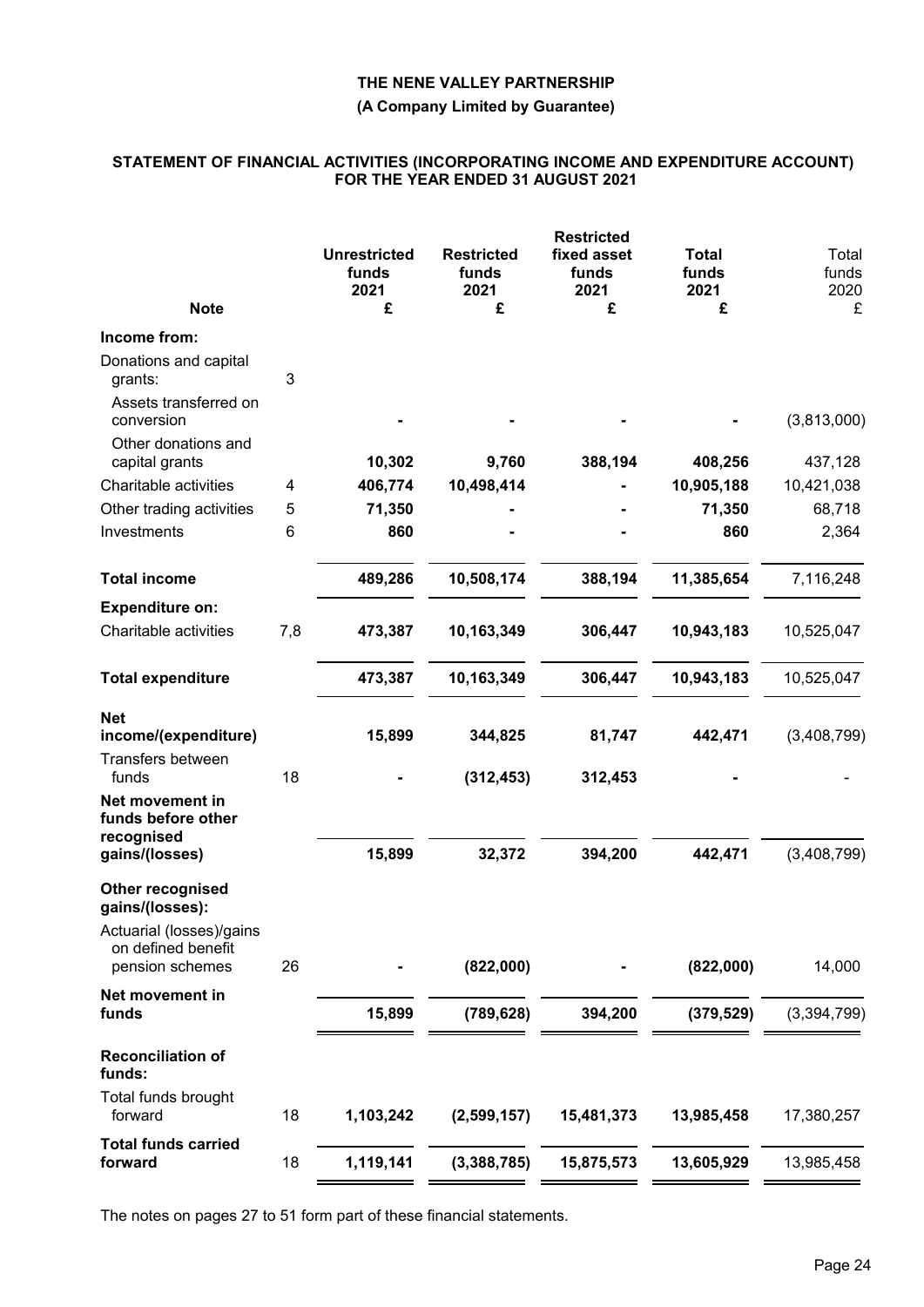**(A Company Limited by Guarantee) REGISTERED NUMBER: 11842925**

# **BALANCE SHEET AS AT 31 AUGUST 2021**

|                                                   | <b>Note</b> |               | 2021<br>£     |               | 2020<br>£     |
|---------------------------------------------------|-------------|---------------|---------------|---------------|---------------|
| <b>Fixed assets</b>                               |             |               |               |               |               |
| Tangible assets                                   | 14          |               | 15,604,769    |               | 15,217,219    |
|                                                   |             |               | 15,604,769    |               | 15,217,219    |
| <b>Current assets</b>                             |             |               |               |               |               |
| <b>Stocks</b>                                     | 15          | 31,221        |               | 36,661        |               |
| <b>Debtors</b>                                    | 16          | 509,456       |               | 415,153       |               |
| Cash at bank and in hand                          |             | 2,422,169     |               | 1,886,489     |               |
|                                                   |             | 2,962,846     |               | 2,338,303     |               |
| Creditors: amounts falling due within one<br>year | 17          | (567, 686)    |               | (376,064)     |               |
| <b>Net current assets</b>                         |             |               | 2,395,160     |               | 1,962,239     |
| <b>Total assets less current liabilities</b>      |             |               | 17,999,929    |               | 17,179,458    |
| Net assets excluding pension liability            |             |               | 17,999,929    |               | 17,179,458    |
| Defined benefit pension scheme liability          | 26          |               | (4, 394, 000) |               | (3, 194, 000) |
| <b>Total net assets</b>                           |             |               | 13,605,929    |               | 13,985,458    |
| <b>Funds of the Academy Trust</b>                 |             |               |               |               |               |
| <b>Restricted funds:</b>                          |             |               |               |               |               |
| Fixed asset funds                                 | 18          | 15,875,573    |               | 15,481,373    |               |
| Restricted income funds                           | 18          | 1,005,215     |               | 594,843       |               |
| Pension reserve                                   | 18          | (4, 394, 000) |               | (3, 194, 000) |               |
| <b>Total restricted funds</b>                     | 18          |               | 12,486,788    |               | 12,882,216    |
| <b>Unrestricted income funds</b>                  | 18          |               | 1,119,141     |               | 1,103,242     |
| <b>Total funds</b>                                |             |               | 13,605,929    |               | 13,985,458    |

The financial statements on pages 24 to 51 were approved by the Trustees, and authorised for issue on 23 December 2021 and are signed on their behalf, by:

Clave Michs

**C Hicks** Chair of Trustees

The notes on pages 27 to 51 form part of these financial statements.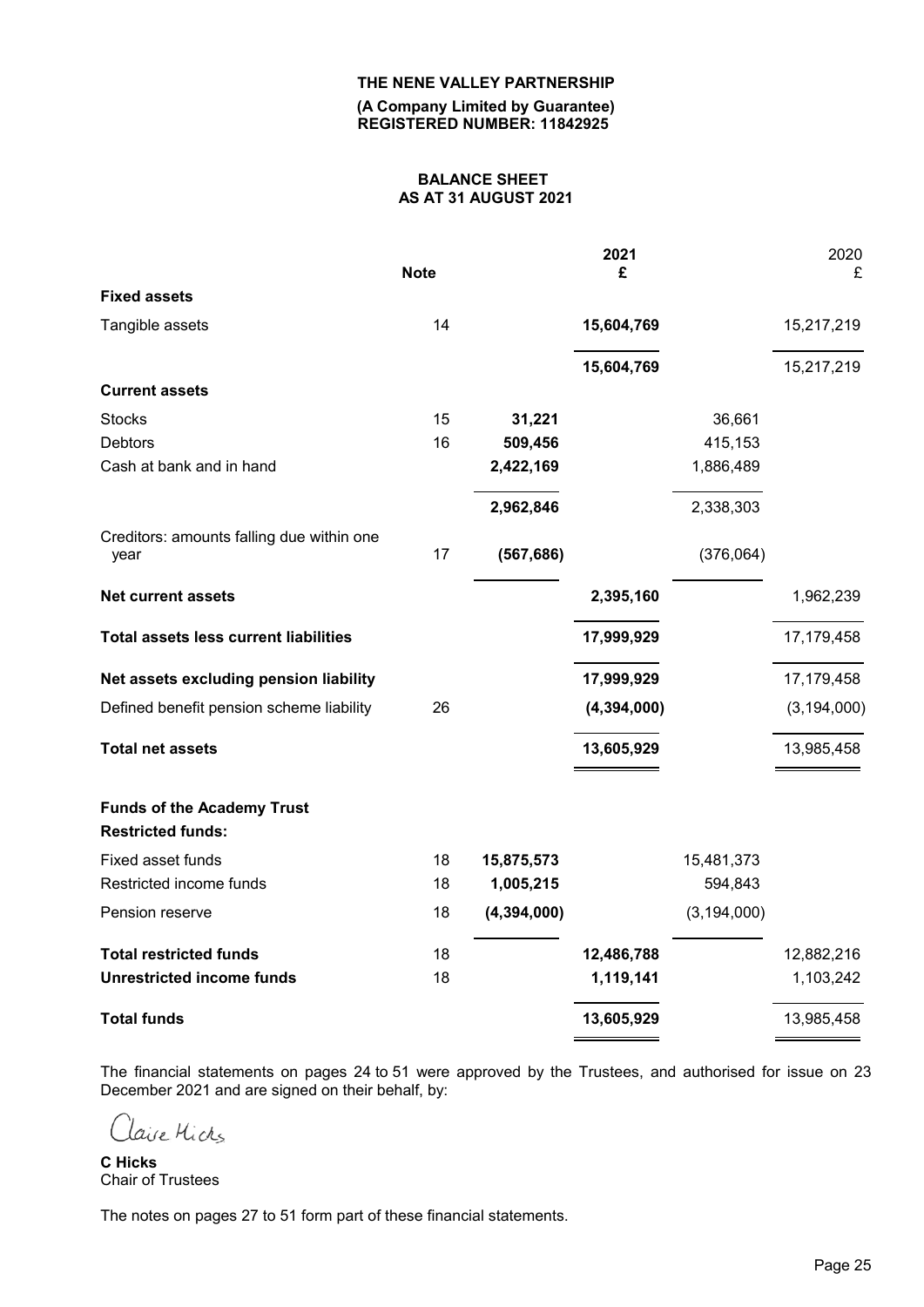# **(A Company Limited by Guarantee)**

#### **STATEMENT OF CASH FLOWS FOR THE YEAR ENDED 31 AUGUST 2021**

|                                                        | <b>Note</b> | 2021<br>£  | 2020<br>£  |
|--------------------------------------------------------|-------------|------------|------------|
| Cash flows from operating activities                   |             |            |            |
| Net cash provided by operating activities              | 20          | 873,135    | 262,738    |
| Cash flows from investing activities                   | 22          | (304, 943) | 172,791    |
| Cash flows from financing activities                   | 21          | (32, 512)  | (113, 114) |
| Change in cash and cash equivalents in the year        |             | 535,680    | 322,415    |
| Cash and cash equivalents at the beginning of the year |             | 1,886,489  | 1,564,074  |
| Cash and cash equivalents at the end of the year       | 23, 24      | 2,422,169  | 1,886,489  |

The notes on pages 27 to 51 from part of these financial statements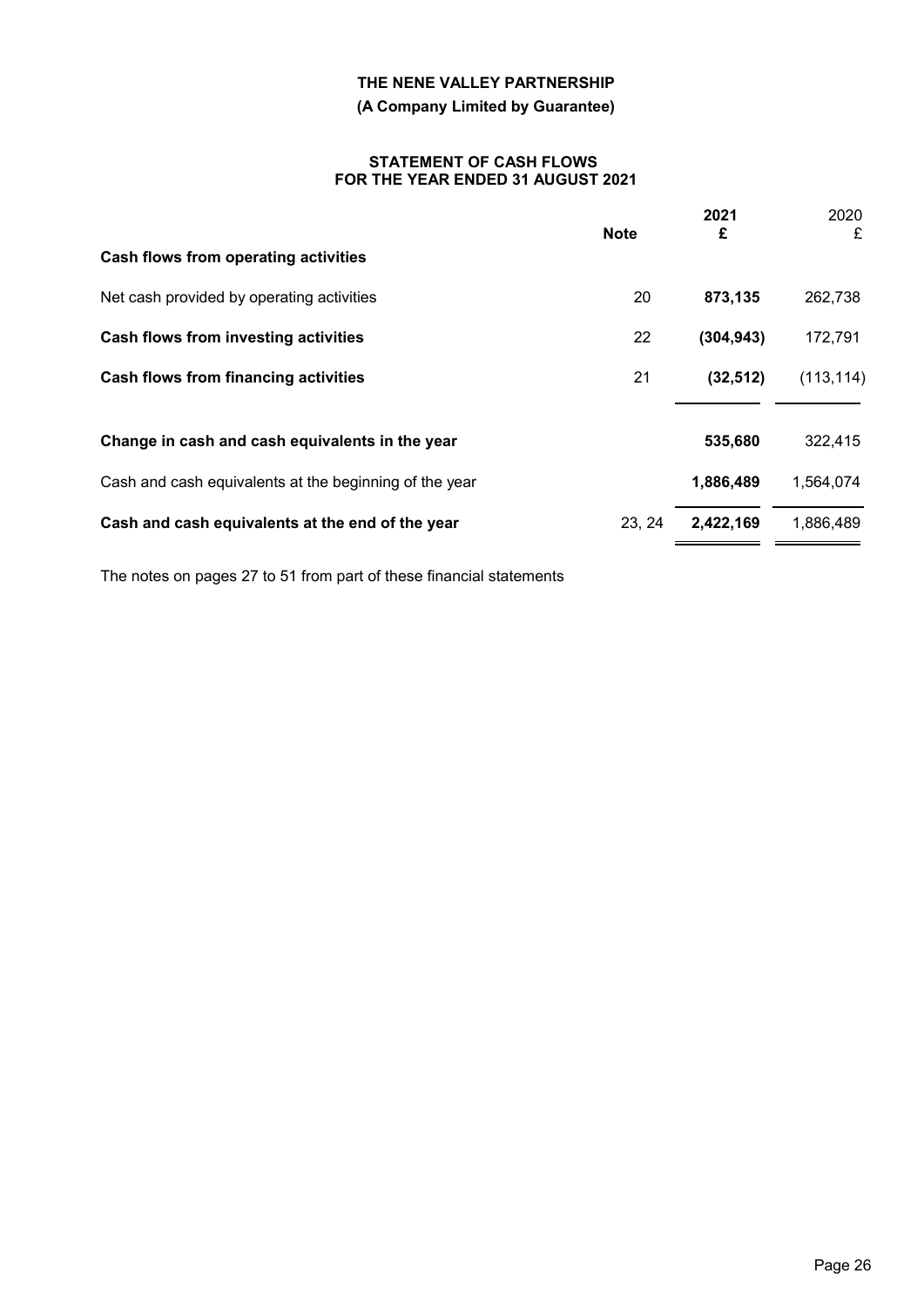**(A Company Limited by Guarantee)**

#### **NOTES TO THE FINANCIAL STATEMENTS FOR THE YEAR ENDED 31 AUGUST 2021**

#### **1. Accounting policies**

A summary of the principal accounting policies adopted (which have been applied consistently, except where noted), judgements and key sources of estimation uncertainty, is set out below.

#### **1.1 Basis of preparation of financial statements**

The financial statements of the Academy Trust, which is a public benefit entity under FRS 102, have been prepared under the historic cost convention in accordance with the Financial Reporting Standard Applicable in the UK and Republic of Ireland (FRS 102), the Accounting and Reporting by Charities: Statement of Recommended Practice applicable to charities preparing their accounts in accordance with the Financial Reporting Standard applicable in the UK and Republic of Ireland (FRS 102) (Charities SORP (FRS 102)), the Academies Accounts Direction 2020 to 2021 issued by ESFA, the Charities Act 2011 and the Companies Act 2006.

#### **1.2 Going concern**

The Trustees assess whether the use of going concern is appropriate i.e. whether there are any material uncertainties related to events or conditions that may cast significant doubt on the ability of the Academy Trust to continue as a going concern. The Trustees make this assessment in respect of a period of at least one year from the date of authorisation for issue of the financial statements and have concluded that the Academy Trust has adequate resources to continue in operational existence for the foreseeable future and there are no material uncertainties about the Academy Trust's ability to continue as a going concern, thus they continue to adopt the going concern basis of accounting in preparing the financial statements.

#### **1.3 Taxation**

The Academy Trust is considered to pass the tests set out in Paragraph 1 Schedule 6 of the Finance Act 2010 and therefore it meets the definition of a charitable company for UK corporation tax purposes.

Accordingly, the Academy Trust is potentially exempt from taxation in respect of income or capital gains received within categories covered by Part 11, chapter 3 of the Corporation Tax Act 2010 or Section 256 of the Taxation of Chargeable Gains Act 1992, to the extent that such income or gains are applied exclusively to charitable purposes.

#### **1.4 Fund accounting**

Unrestricted income funds represent those resources which may be used towards meeting any of the charitable objects of the Academy Trust at the discretion of the Trustees.

Restricted fixed asset funds are resources which are to be applied to specific capital purposes imposed by the funders where the asset acquired or created is held for a specific purpose.

Restricted general funds comprise all other restricted funds received with restrictions imposed by the funder/donor and include grants from the Department for Education.

Investment income, gains and losses are allocated to the appropriate fund.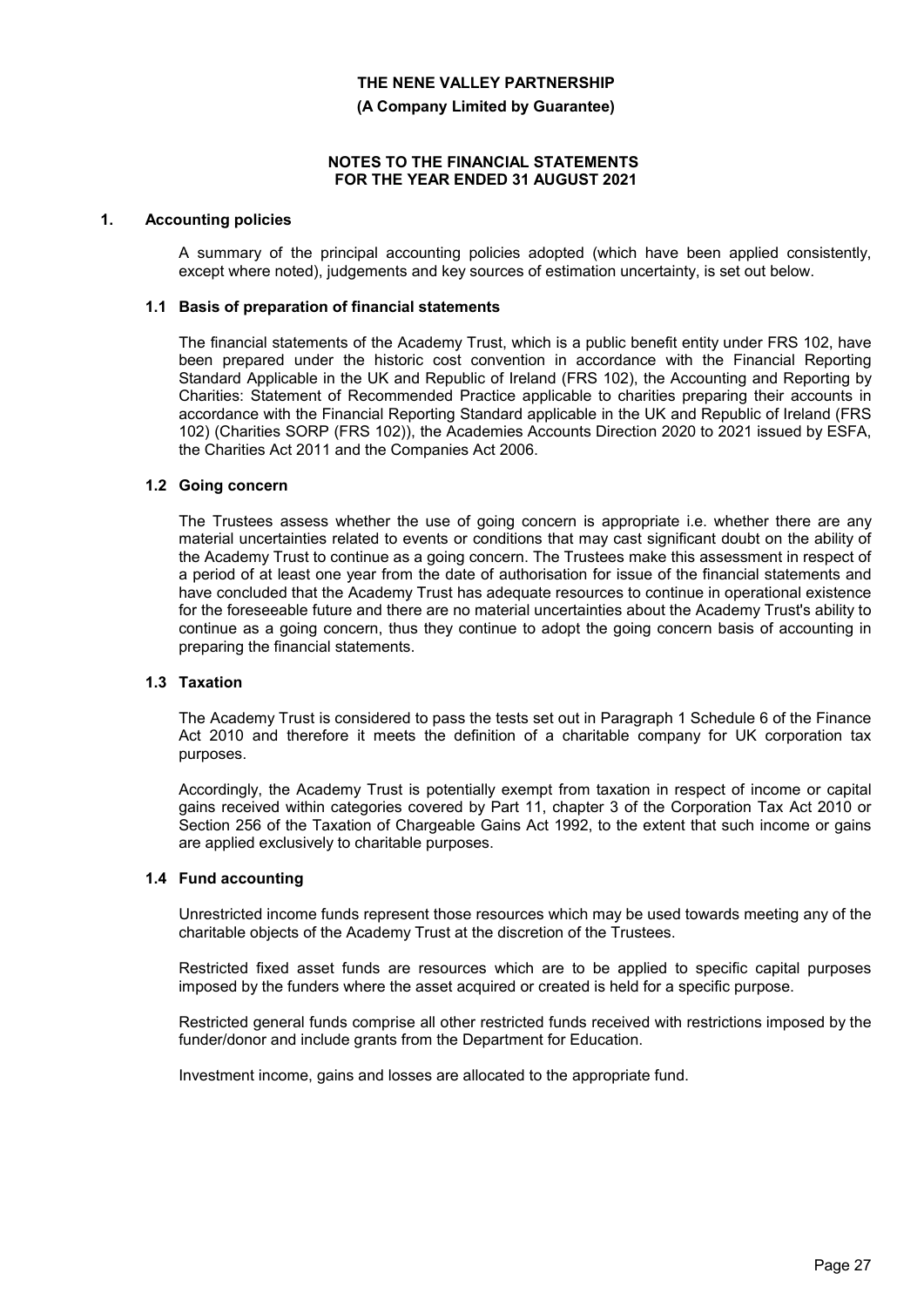**(A Company Limited by Guarantee)**

#### **NOTES TO THE FINANCIAL STATEMENTS FOR THE YEAR ENDED 31 AUGUST 2021**

#### **1. Accounting policies (continued)**

#### **1.5 Income**

All incoming resources are recognised when the Academy Trust has entitlement to the funds, the receipt is probable and the amount can be measured reliably.

#### **Grants**

Grants are included in the Statement of Financial Activities on a receivable basis. The balance of income received for specific purposes but not expended during the period is shown in the relevant funds on the Balance Sheet. Where income is received in advance of meeting any performancerelated conditions there is not unconditional entitlement to the income and its recognition is deferred and included in creditors as deferred income until the performance-related conditions are met. Where entitlement occurs before income is received, the income is accrued.

General Annual Grant is recognised in full in the Statement of Financial Activities in the year for which it is receivable and any abatement in respect of the year is deducted from income and recognised as a liability.

Capital grants are recognised in full when there is an unconditional entitlement to the grant. Unspent amounts of capital grants are reflected in the Balance Sheet in the restricted fixed asset fund. Capital grants are recognised when there is entitlement and are not deferred over the life of the asset on which they are expended.

#### **Donations**

Donations are recognised on a receivable basis (where there are no performance-related conditions) where the receipt is probable and the amount can be reliably measured.

#### **Other income**

Other income, including the hire of facilities, is recognised in the year it is receivable and to the extent the Academy Trust has provided the goods or services.

#### **1.6 Expenditure**

Expenditure is recognised once there is a legal or constructive obligation to transfer economic benefit to a third party, it is probable that a transfer of economic benefits will be required in settlement and the amount of the obligation can be measured reliably. Expenditure is classified by activity. The costs of each activity are made up of the total of direct costs and shared costs, including support costs involved in undertaking each activity. Direct costs attributable to a single activity are allocated directly to that activity. Shared costs which contribute to more than one activity and support costs which are not attributable to a single activity are apportioned between those activities on a basis consistent with the use of resources. Central staff costs are allocated on the basis of time spent, and depreciation charges allocated on the portion of the asset's use.

#### **Charitable activities**

These are costs incurred on the Academy Trust's educational operations, including support costs and costs relating to the governance of the Academy Trust apportioned to charitable activities.

All resources expended are inclusive of irrecoverable VAT.

#### **1.7 Interest receivable**

Interest on funds held on deposit is included when receivable and the amount can be measured reliably by the Academy Trust; this is normally upon notification of the interest paid or payable by the institution with whom the funds are deposited.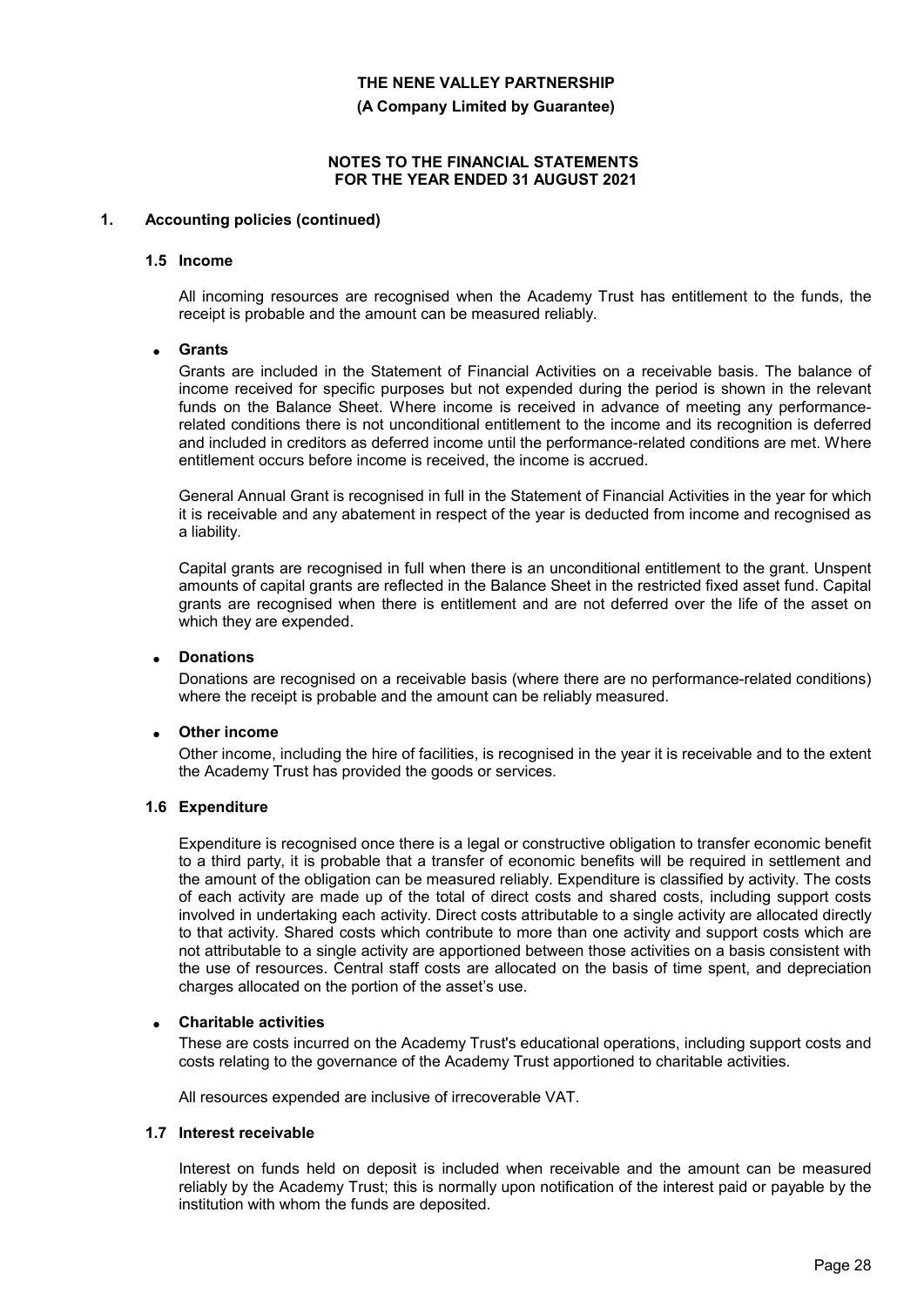**(A Company Limited by Guarantee)**

#### **NOTES TO THE FINANCIAL STATEMENTS FOR THE YEAR ENDED 31 AUGUST 2021**

#### **1. Accounting policies (continued)**

#### **1.8 Tangible fixed assets**

Assets costing £10,000 or more are capitalised as tangible fixed assets and are carried at cost, net of depreciation and any provision for impairment.

Where tangible fixed assets have been acquired with the aid of specific grants, either from the government or from the private sector, they are included in the Balance Sheet at cost and depreciated over their expected useful economic life. Where there are specific conditions attached to the funding requiring the continued use of the asset, the related grants are credited to a restricted fixed asset fund in the Statement of Financial Activities and carried forward in the Balance Sheet. Depreciation on the relevant assets is charged directly to the restricted fixed asset fund in the Statement of Financial Activities. Where tangible fixed assets have been acquired with unrestricted funds, depreciation on such assets is charged to the unrestricted fund.

Depreciation is provided on all tangible fixed assets other than freehold land and assets under construction, at rates calculated to write off the cost of each asset on a straight-line basis over its expected useful life.

The estimated useful lives range as follows:

| Long-term leasehold property | $\sim$ | 50 to 125 years |
|------------------------------|--------|-----------------|
| Furniture and equipment      |        | - 10 years      |
| Computer equipment           |        | - 5 years       |

A review for impairment of a fixed asset is carried out if events or changes in circumstances indicate that the carrying value of any fixed asset may not be recoverable. Shortfalls between the carrying value of fixed assets and their recoverable amounts are recognised as impairments. Impairment losses are recognised in the Statement of Financial Activities.

#### **1.9 Stocks**

Stocks are valued at the lower of cost and net realisable value after making due allowance for obsolete and slow-moving stocks. Cost includes all direct costs and an appropriate proportion of fixed and variable overheads.

#### **1.10 Debtors**

Trade and other debtors are recognised at the settlement amount after any trade discount offered. Prepayments are valued at the amount prepaid net of any trade discounts due.

#### **1.11 Cash at bank and in hand**

Cash at bank and in hand includes cash and short-term highly liquid investments with a short maturity of three months or less from the date of acquisition or opening of the deposit or similar account.

#### **1.12 Liabilities**

Liabilities are recognised when there is an obligation at the Balance Sheet date as a result of a past event, it is probable that a transfer of economic benefit will be required in settlement, and the amount of the settlement can be estimated reliably. Liabilities are recognised at the amount that the Academy Trust anticipates it will pay to settle the debt or the amount it has received as advanced payments for the goods or services it must provide.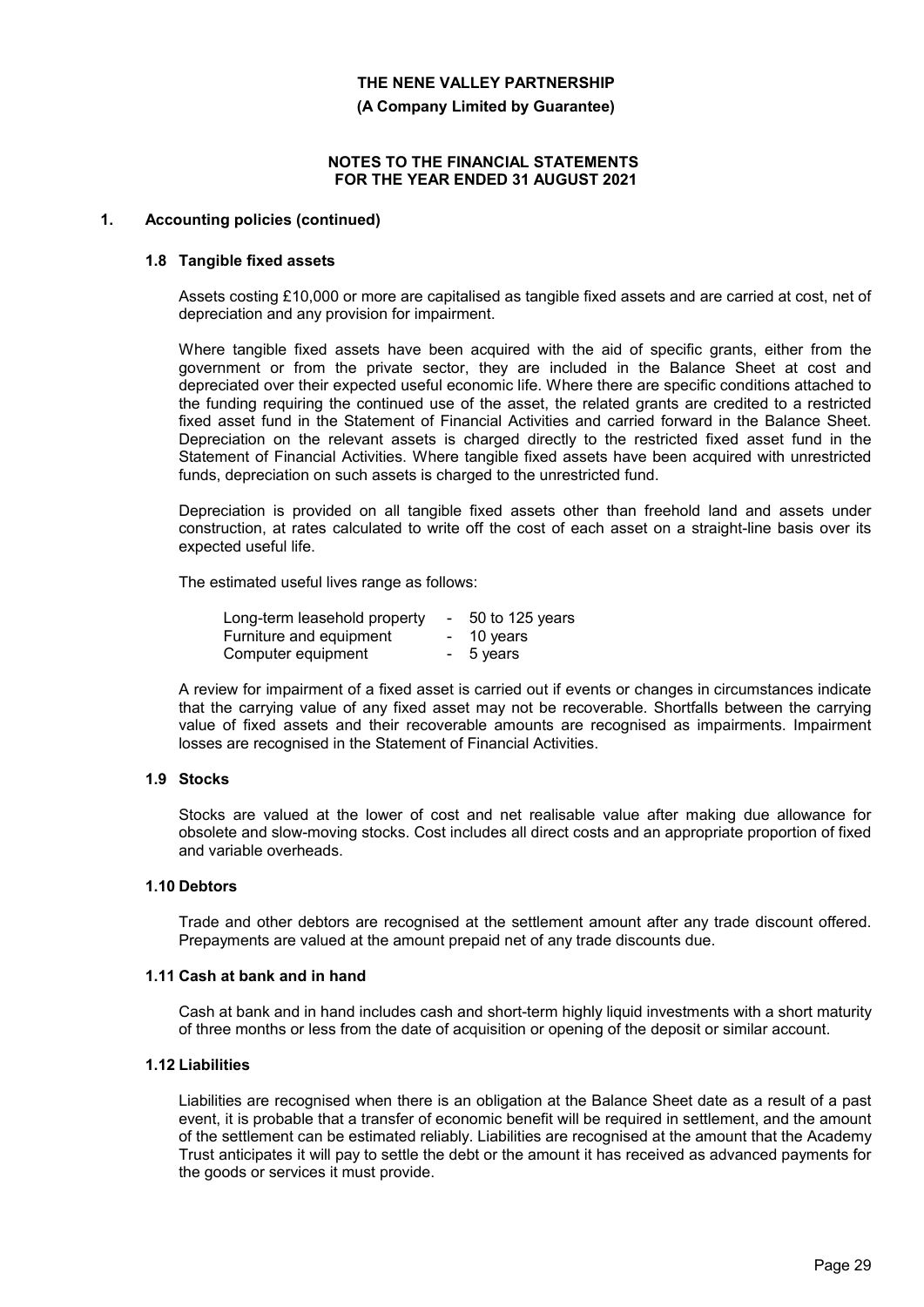**(A Company Limited by Guarantee)**

#### **NOTES TO THE FINANCIAL STATEMENTS FOR THE YEAR ENDED 31 AUGUST 2021**

#### **1. Accounting policies (continued)**

#### **1.13 Financial instruments**

The Academy Trust only holds basic financial instruments as defined in FRS 102. The financial assets and financial liabilities of the Academy Trust and their measurement bases are as follows:

*Financial assets* - trade and other debtors are basic financial instruments and are debt instruments measured at amortised cost as detailed in note 16. Prepayments are not financial instruments.

Cash at bank is classified as a basic financial instrument and is measured at face value.

*Financial liabilities* - trade creditors, accruals and other creditors are financial instruments, and are measured at amortised cost as detailed in note 17. Taxation and social security are not included in the financial instruments disclosure definition. Deferred income is not deemed to be a financial liability, as the cash settlement has already taken place and there is an obligation to deliver services rather than cash or another financial instrument.

#### **1.14 Operating leases**

Rentals paid under operating leases are charged to the Statement of Financial Activities on a straight line basis over the lease term.

#### **1.15 Pensions**

Retirement benefits to employees of the Academy Trust are provided by the Teachers' Pension Scheme ("TPS") and the Local Government Pension Scheme ("LGPS"). These are defined benefit schemes.

The TPS is an unfunded scheme and contributions are calculated so as to spread the cost of pensions over employees' working lives with the Academy Trust in such a way that the pension cost is a substantially level percentage of current and future pensionable payroll. The contributions are determined by the Government Actuary on the basis of quadrennial valuations using a prospective unit credit method. TPS is an unfunded multi-employer scheme with no underlying assets to assign between employers. Consequently, the TPS is treated as a defined contribution scheme for accounting purposes and the contributions recognised in the period to which they relate.

The LGPS is a funded multi-employer scheme and the assets are held separately from those of the Academy Trust in separate trustee administered funds. Pension scheme assets are measured at fair value and liabilities are measured on an actuarial basis using the projected unit credit method and discounted at a rate equivalent to the current rate of return on a high quality corporate bond of equivalent term and currency to the liabilities. The actuarial valuations are obtained at least triennially and are updated at each Balance Sheet date. The amounts charged to operating surplus are the current service costs and the costs of scheme introductions, benefit changes, settlements and curtailments. They are included as part of staff costs as incurred. Net interest on the net defined benefit liability/asset is also recognised in the Statement of Financial Activities and comprises the interest cost on the defined benefit obligation and interest income on the scheme assets, calculated by multiplying the fair value of the scheme assets at the beginning of the period by the rate used to discount the benefit obligations. The difference between the interest income on the scheme assets and the actual return on the scheme assets is recognised in other recognised gains and losses.

Actuarial gains and losses are recognised immediately in other recognised gains and losses.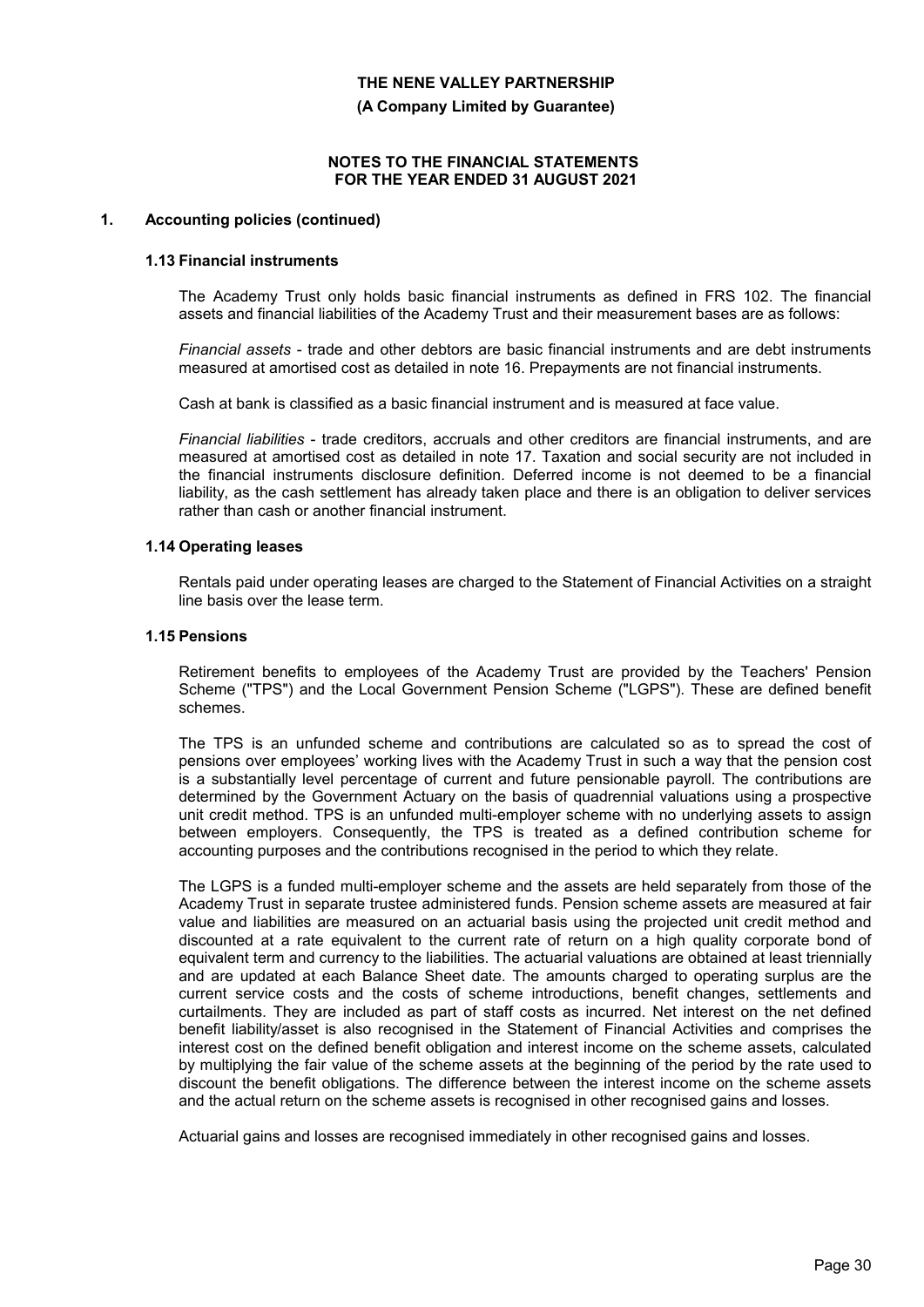**(A Company Limited by Guarantee)**

#### **NOTES TO THE FINANCIAL STATEMENTS FOR THE YEAR ENDED 31 AUGUST 2021**

### **1. Accounting policies (continued)**

#### **1.16 Agency arrangements**

The Academy Trust acts as an agent in distributing the 16-19 bursary funds from the ESFA. Payments received from the ESFA and subsequent disbursements to students are excluded from the statement of financial activities as the Academy Trust does not have control over the charitable application of the funds. The funds received and paid and balances held are disclosed in note 30.

#### **2. Critical accounting estimates and areas of judgement**

Estimates and judgements are continually evaluated and are based on historical experience and other factors, including expectations of future events that are believed to be reasonable under the circumstances.

Critical accounting estimates and assumptions:

The Academy Trust makes estimates and assumptions concerning the future. The resulting accounting estimates and assumptions will, by definition, seldom equal the related actual results. The estimates and assumptions that have a significant risk of causing a material adjustment to the carrying amounts of assets and liabilities within the next financial year are discussed below.

The present value of the Local Government Pension Scheme defined benefit liability depends on a number of factors that are determined on an actuarial basis using a variety of assumptions. The assumptions used in determining the net cost or income for pensions include the discount rate. Any changes in these assumptions, which are disclosed in note 26, will impact the carrying amount of the pension liability. Furthermore a roll forward approach which projects results from the latest full actuarial valuation performed at 31 March 2019 has been used by the actuary in valuing the pensions liability at 31 August 2021. Any differences between the figures derived from the roll forward approach and a full actuarial valuation would impact on the carrying amount of the pension liability.

Tangible fixed assets are depreciated over their economic useful lives taking into account residual values where appropriate. The actual lives of the assets and residual values are assessed annually and may vary depending on a number of factors.

Critical areas of judgement:

The classification of expenditure between restricted and unrestricted funds is considered a critical area of judgement as certain expenditure can be applied to both funds. Where this is the case and the amounts in question are considered material, the expenditure is apportioned to both funding streams on an appropriate basis.

The Academy Trust obtains use of fixed assets as a lessee. The classification of such leases as operating or finance lease requires the Academy Trust to determine, based on an evaluation of the terms and conditions of the arrangements, whether it retains or acquires the significant risks and rewards of ownership of these assets and accordingly whether the lease requires an asset and liability to be recognised in the Balance Sheet.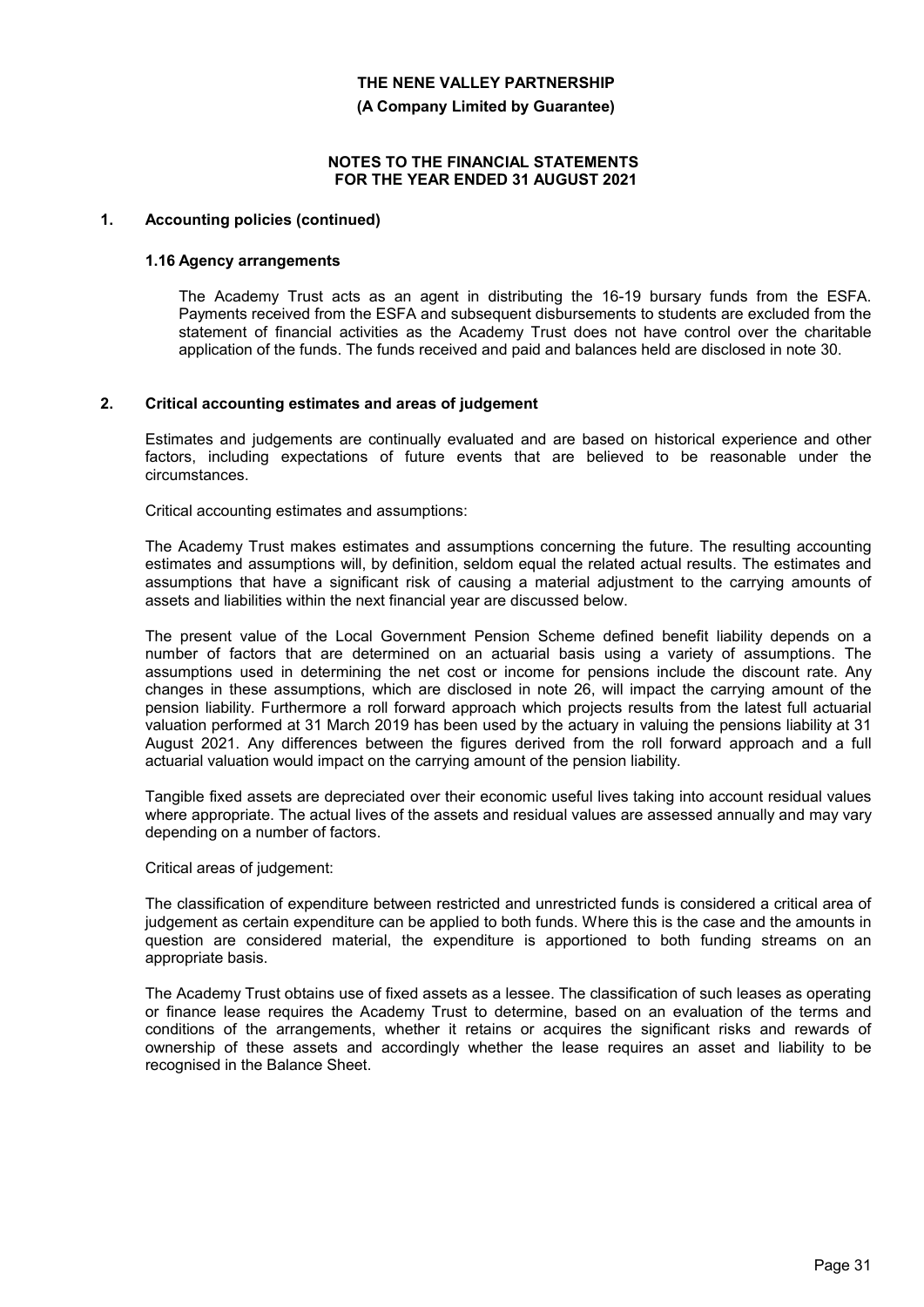**(A Company Limited by Guarantee)**

#### **NOTES TO THE FINANCIAL STATEMENTS FOR THE YEAR ENDED 31 AUGUST 2021**

### **3. Income from donations and capital grants**

|                                | <b>Unrestricted</b><br>funds<br>2021<br>£ | <b>Restricted</b><br>funds<br>2021<br>£ | <b>Restricted</b><br>fixed asset<br>funds<br>2021<br>£ | <b>Total</b><br>funds<br>2021<br>£ | Total<br>funds<br>2020<br>£ |
|--------------------------------|-------------------------------------------|-----------------------------------------|--------------------------------------------------------|------------------------------------|-----------------------------|
| <b>Donations</b>               |                                           |                                         |                                                        |                                    |                             |
| Assets inherited on conversion |                                           |                                         |                                                        |                                    | (3,813,000)                 |
|                                |                                           |                                         |                                                        |                                    | (3,813,000)                 |
| Donations                      | 10,302                                    | 9,760                                   | 2,100                                                  | 22,162                             | 124,317                     |
| <b>Capital Grants</b>          |                                           |                                         | 386,094                                                | 386,094                            | 312,811                     |
| <b>Subtotal</b>                | 10,302                                    | 9,760                                   | 388,194                                                | 408,256                            | 437,128                     |
|                                | 10,302                                    | 9,760                                   | 388,194                                                | 408,256                            | (3,375,872)                 |
| <b>Total 2020</b>              | 12,732                                    | 300                                     | (3,388,904)                                            | (3,375,872)                        |                             |

#### **Revision of the value of assets inherited on conversion in prior year:**

The long term leasehold property of the Academy Trust includes the land and buildings of Wollaston School, Irchester Community Primary School and Bozeat Community Primary School and Nursery, which were transferred to the Academy Trust on conversion and are occupied under a 125 year lease from Northamptonshire County Council. In the year ended 31 August 2019, in the absence of an available valuation from the ESFA, the value of the land and buildings, as included in the financial statements, was based on a Trustees' valuation. In the year ended 31 August 2020, valuations from the ESFA for the land and buildings have been made available and the Trustees have therefore revised the valuation of the land and buildings recognised in the prior year based on the current ESFA valuations.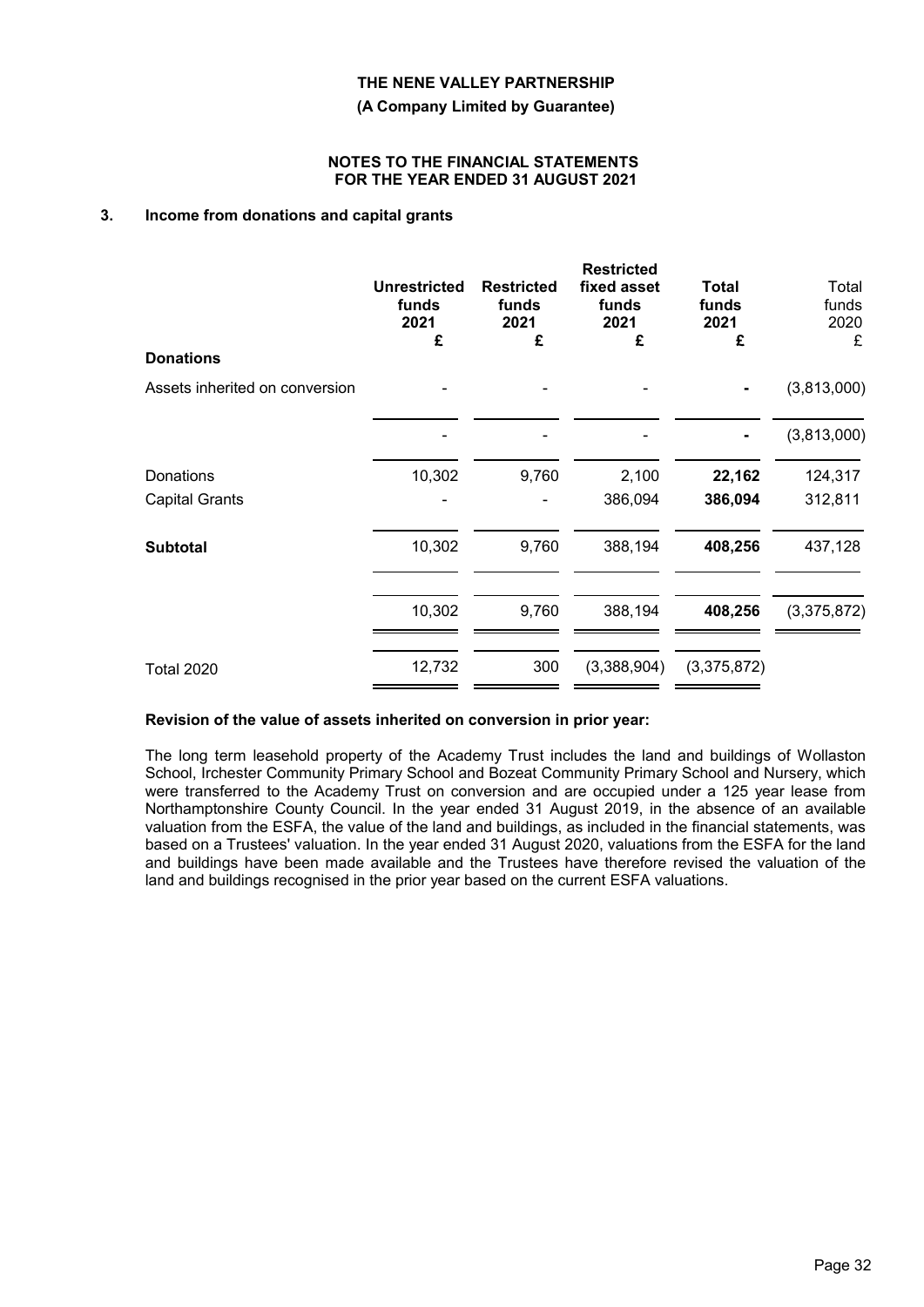**(A Company Limited by Guarantee)**

#### **NOTES TO THE FINANCIAL STATEMENTS FOR THE YEAR ENDED 31 AUGUST 2021**

# **4. Funding for the Academy Trust's educational activities**

|                                                | <b>Unrestricted</b><br>funds<br>2021<br>£ | <b>Restricted</b><br>funds<br>2021<br>£ | <b>Total</b><br>funds<br>2021<br>£ | Total<br>funds<br>2020<br>£ |
|------------------------------------------------|-------------------------------------------|-----------------------------------------|------------------------------------|-----------------------------|
| DfE/ESFA grants                                |                                           |                                         |                                    |                             |
| General Annual Grant (GAG)                     |                                           | 9,048,738                               | 9,048,738                          | 8,687,542                   |
| Other DfE/ESFA grants                          |                                           |                                         |                                    |                             |
| Pupil Premium                                  |                                           | 320,386                                 | 320,386                            | 308,811                     |
| Teacher pay grant                              |                                           | 124,858                                 | 124,858                            | 125,835                     |
| Teachers' pension grant                        |                                           | 352,815                                 | 352,815                            | 355,574                     |
| PE Sport Premium                               |                                           | 36,560                                  | 36,560                             | 36,700                      |
| <b>UIFSM</b> grants                            |                                           | 61,704                                  | 61,704                             | 75,223                      |
| Rates funding                                  |                                           | 15,936                                  | 15,936                             | 37,659                      |
| Free School Meals funding                      |                                           | 19,068                                  | 19,068                             | 6,600                       |
| Other DfE Group grants                         |                                           | 7,423                                   | 7,423                              | 44,000                      |
|                                                |                                           | 9,987,488                               | 9,987,488                          | 9,677,944                   |
| <b>Other Government grants</b>                 |                                           |                                         |                                    |                             |
| Local Authority Early Years funding            |                                           | 48,938                                  | 48,938                             | 47,146                      |
| <b>Local Authority SEN funding</b>             |                                           | 44,546                                  | 44,546                             | 81,224                      |
| Other Government grants                        |                                           | 39,095                                  | 39,095                             | 2,200                       |
| Other income from educational activities       | 406,774                                   | 132,579<br>29,702                       | 132,579<br>436,476                 | 130,570<br>612,524          |
| <b>COVID-19 additional funding (DfE/ESFA)</b>  |                                           |                                         |                                    |                             |
| <b>COVID Catch-up Premium</b>                  |                                           | 137,360                                 | 137,360                            |                             |
| Emergency exceptional expenditure funding      |                                           | 51,577                                  | 51,577                             |                             |
| <b>Summer School funding</b>                   |                                           | 65,413                                  | 65,413                             |                             |
|                                                |                                           | 254,350                                 | 254,350                            |                             |
| COVID-19 additional funding (non-<br>DfE/ESFA) |                                           |                                         |                                    |                             |
| <b>COVID Mass Testing grants</b>               |                                           | 48,510                                  | 48,510                             |                             |
| Local Authority COVID funding                  |                                           | 45,785                                  | 45,785                             |                             |
|                                                |                                           | 94,295                                  | 94,295                             |                             |
|                                                | 406,774                                   | 10,498,414                              | 10,905,188                         | 10,421,038                  |
|                                                |                                           |                                         |                                    |                             |
| <b>Total 2020</b>                              | 578,510                                   | 9,842,528                               | 10,421,038                         |                             |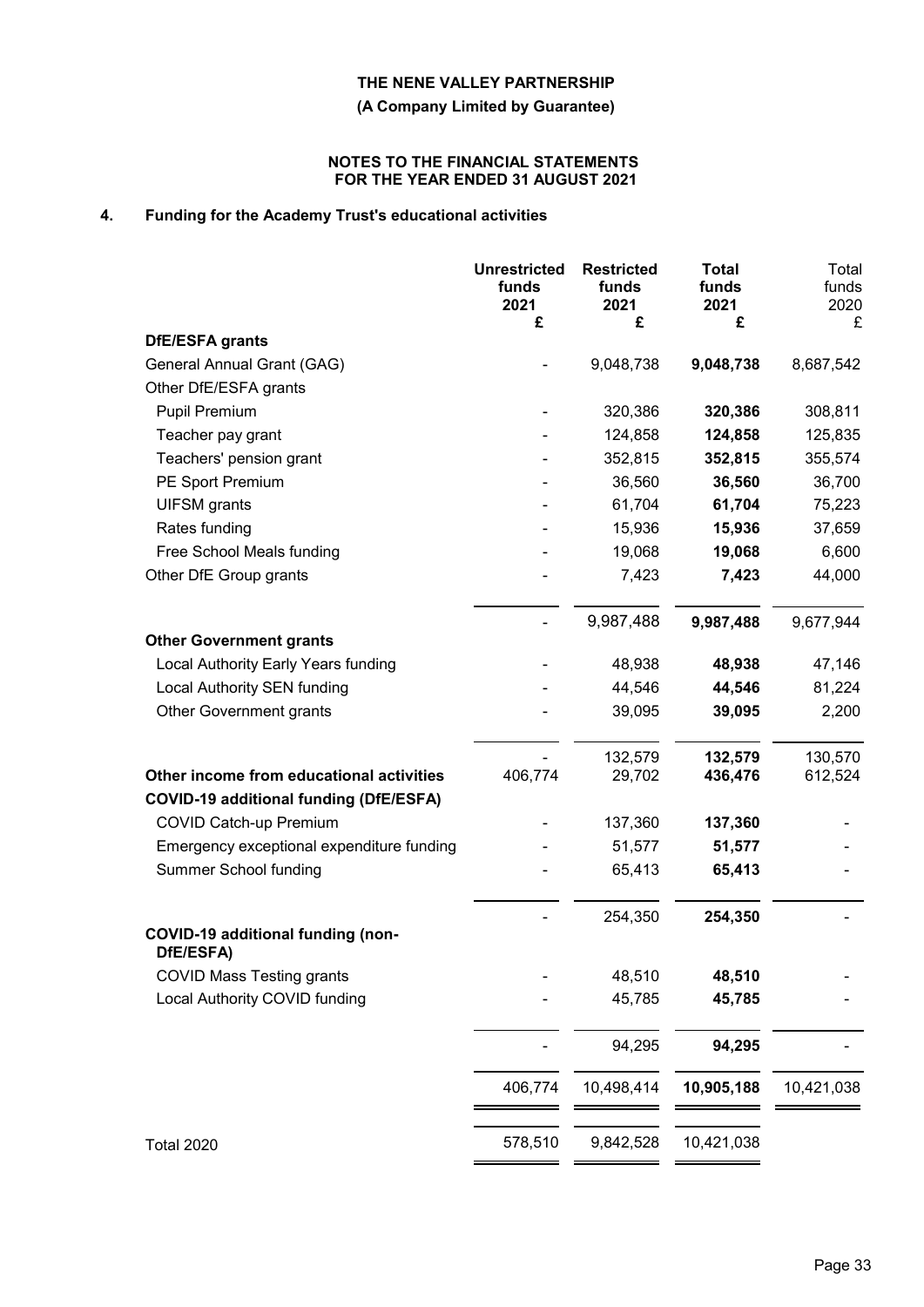**(A Company Limited by Guarantee)**

#### **NOTES TO THE FINANCIAL STATEMENTS FOR THE YEAR ENDED 31 AUGUST 2021**

#### **4. Funding for the Academy Trust's educational activities (continued)**

Following the reclassification in the Academies Accounts Direction 2020/21 of some grants received from the Department for Education and ESFA, the academy trust's funding for various grants previously aggregated together as Other DfE/ESFA grants are now reported as separate grants under the heading of Other DfE/ESFA grants above. The prior year comparatives have been reclassified accordingly.

The Academy Trust received £137,360 of funding for COVID Catch-up Premium and costs incurred in respect of this funding totalled £52,282, with the remaining balance of £85,078 to be utilised in the 2021/22 year.

#### **5. Income from other trading activities**

|                   | <b>Unrestricted</b><br>funds<br>2021<br>£ | <b>Total</b><br>funds<br>2021<br>£ | Total<br>funds<br>2020<br>£ |
|-------------------|-------------------------------------------|------------------------------------|-----------------------------|
| Catering income   | 44,045                                    | 44,045                             | 44,249                      |
| IT services       | 14,308                                    | 14,308                             | 5,750                       |
| Lettings          | 12,997                                    | 12,997                             | 18,719                      |
|                   | 71,350                                    | 71,350                             | 68,718                      |
| <b>Total 2020</b> | 68,718                                    | 68,718                             |                             |

#### **6. Investment income**

|                      | <b>Unrestricted</b><br>funds<br>2021<br>£ | <b>Total</b><br>funds<br>2021<br>£ | Total<br>funds<br>2020<br>£ |
|----------------------|-------------------------------------------|------------------------------------|-----------------------------|
| <b>Bank interest</b> | 860                                       | 860                                | 2,364                       |
| <b>Total 2020</b>    | 2,364                                     | 2,364                              |                             |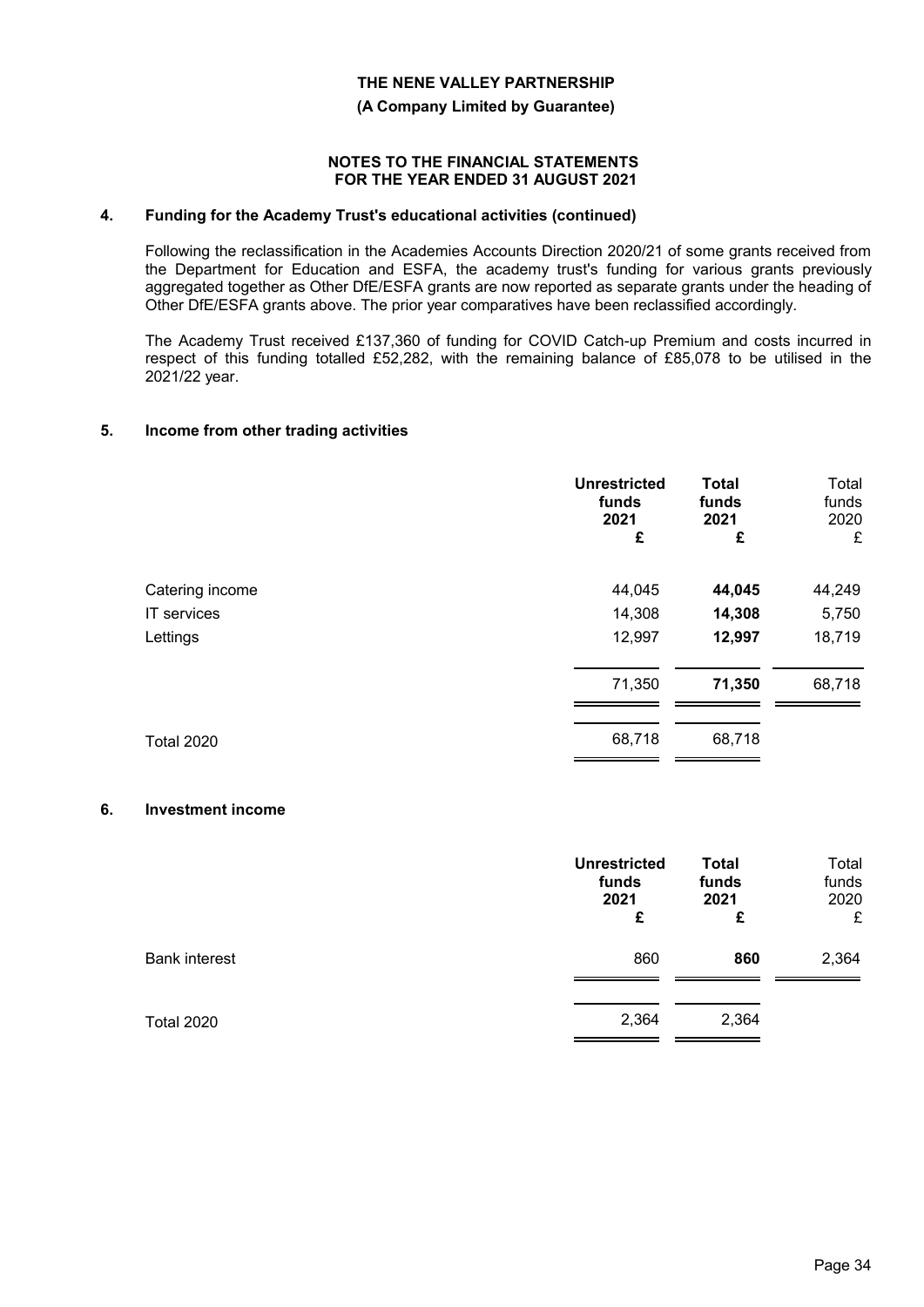**(A Company Limited by Guarantee)**

#### **NOTES TO THE FINANCIAL STATEMENTS FOR THE YEAR ENDED 31 AUGUST 2021**

# **7. Expenditure**

|                         | <b>Staff Costs</b><br>2021<br>£ | <b>Premises</b><br>2021<br>£ | <b>Other</b><br>2021<br>£ | Total<br>2021<br>£ | Total<br>2020<br>£ |
|-------------------------|---------------------------------|------------------------------|---------------------------|--------------------|--------------------|
| Educational activities: |                                 |                              |                           |                    |                    |
| Direct costs            | 7,003,679                       |                              | 613,045                   | 7,616,724          | 7,481,809          |
| Allocated support costs | 1,687,438                       | 516,208                      | 1,122,813                 | 3,326,459          | 3,043,238          |
|                         | 8,691,117                       | 516,208                      | 1,735,858                 | 10,943,183         | 10,525,047         |
| <b>Total 2020</b>       | 8,346,837                       | 497.833                      | 1.680.377                 | 10.525.047         |                    |

### **8. Analysis of expenditure by activities**

|                               | <b>Activities</b><br>undertaken<br>directly<br>2021<br>£ | <b>Support</b><br>costs<br>2021<br>£ | Total<br>funds<br>2021<br>£ | Total<br>funds<br>2020<br>£ |
|-------------------------------|----------------------------------------------------------|--------------------------------------|-----------------------------|-----------------------------|
| <b>Educational activities</b> | 7,616,724                                                | 3,326,459                            | 10,943,183                  | 10,525,047                  |
| <b>Total 2020</b>             | 7,481,809                                                | 3,043,238                            | 10,525,047                  |                             |

Of the total expenditure for the year of £10,943,183 (2020 - £10,525,047), £473,387 (2020 - £612,109) was allocated to unrestricted funds, £10,163,349 (2020 - £9,661,237) was allocated to restricted funds and £306,447 (2020 - £251,701) was allocated to restricted fixed asset funds.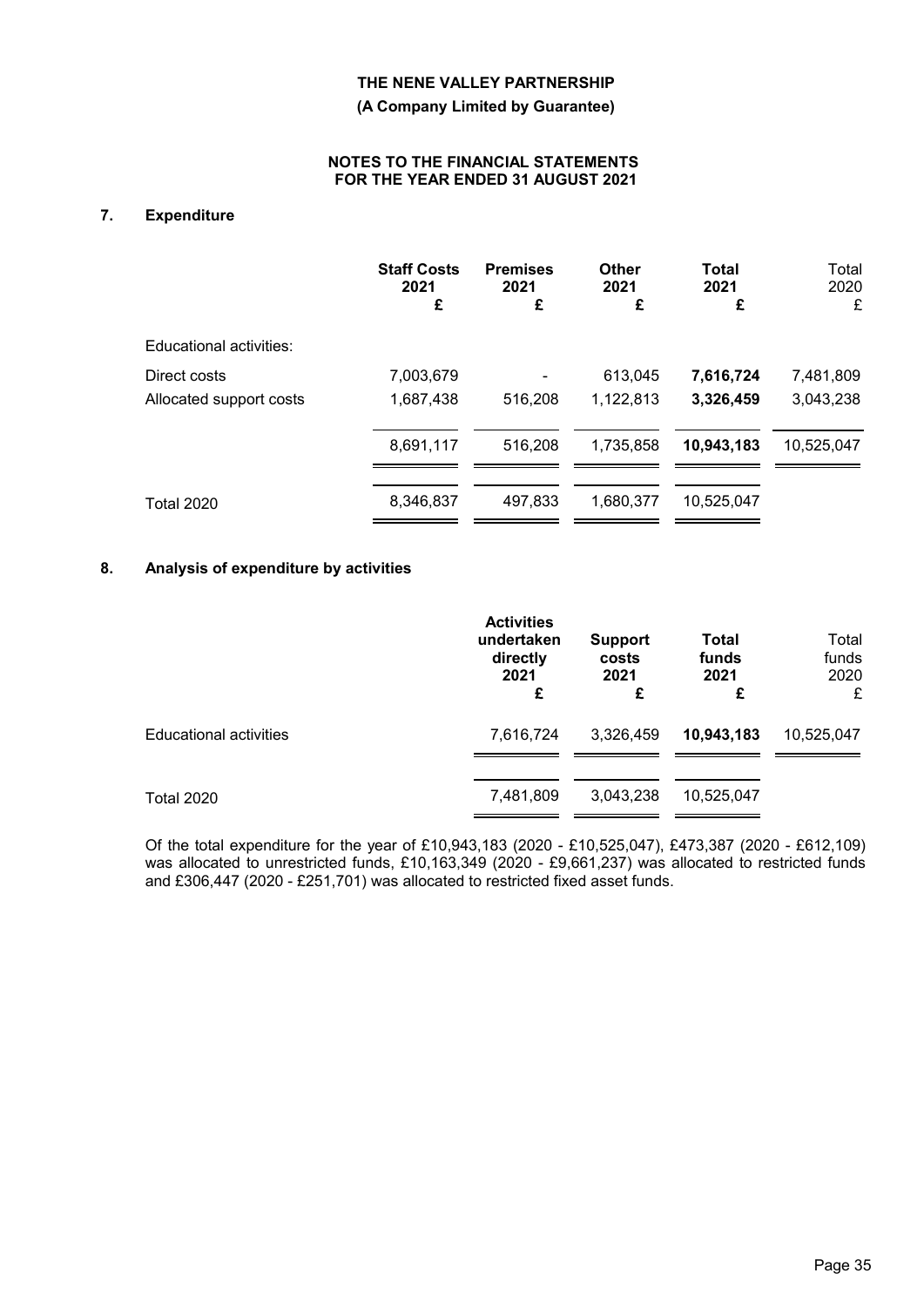### **(A Company Limited by Guarantee)**

#### **NOTES TO THE FINANCIAL STATEMENTS FOR THE YEAR ENDED 31 AUGUST 2021**

# **8. Analysis of expenditure by activities (continued)**

# **Analysis of support costs**

|                                       | <b>Educational</b><br>activities<br>2021<br>£ | Total<br>funds<br>2021<br>£ | Total<br>funds<br>2020<br>£ |
|---------------------------------------|-----------------------------------------------|-----------------------------|-----------------------------|
| LGPS FRS102 net pension interest cost | 57,000                                        | 57,000                      | 57,000                      |
| Staff costs                           | 1,687,438                                     | 1,687,438                   | 1,549,245                   |
| Depreciation                          | 306,447                                       | 306,447                     | 251,701                     |
| Technology costs                      | 249,478                                       | 249,478                     | 211,713                     |
| Premises costs                        | 515,795                                       | 515,795                     | 497,833                     |
| Other costs                           | 480,851                                       | 480,851                     | 461,122                     |
| Governance costs                      | 26,200                                        | 26,200                      | 14,397                      |
| Legal costs                           | 3,250                                         | 3,250                       | 227                         |
|                                       | 3,326,459                                     | 3,326,459                   | 3,043,238                   |
| <b>Total 2020</b>                     | 3,043,238                                     | 3,043,238                   |                             |

# **9. Net income/(expenditure)**

Net income/(expenditure) for the year includes:

|                                       | 2021<br>£ | 2020<br>£ |
|---------------------------------------|-----------|-----------|
| Operating lease rentals               | 44.241    | 77,938    |
| Depreciation of tangible fixed assets | 306,447   | 251,701   |
| Fees paid to auditors for:            |           |           |
| - audit                               | 8,850     | 8,350     |
| - other services                      | 6,100     | 4,950     |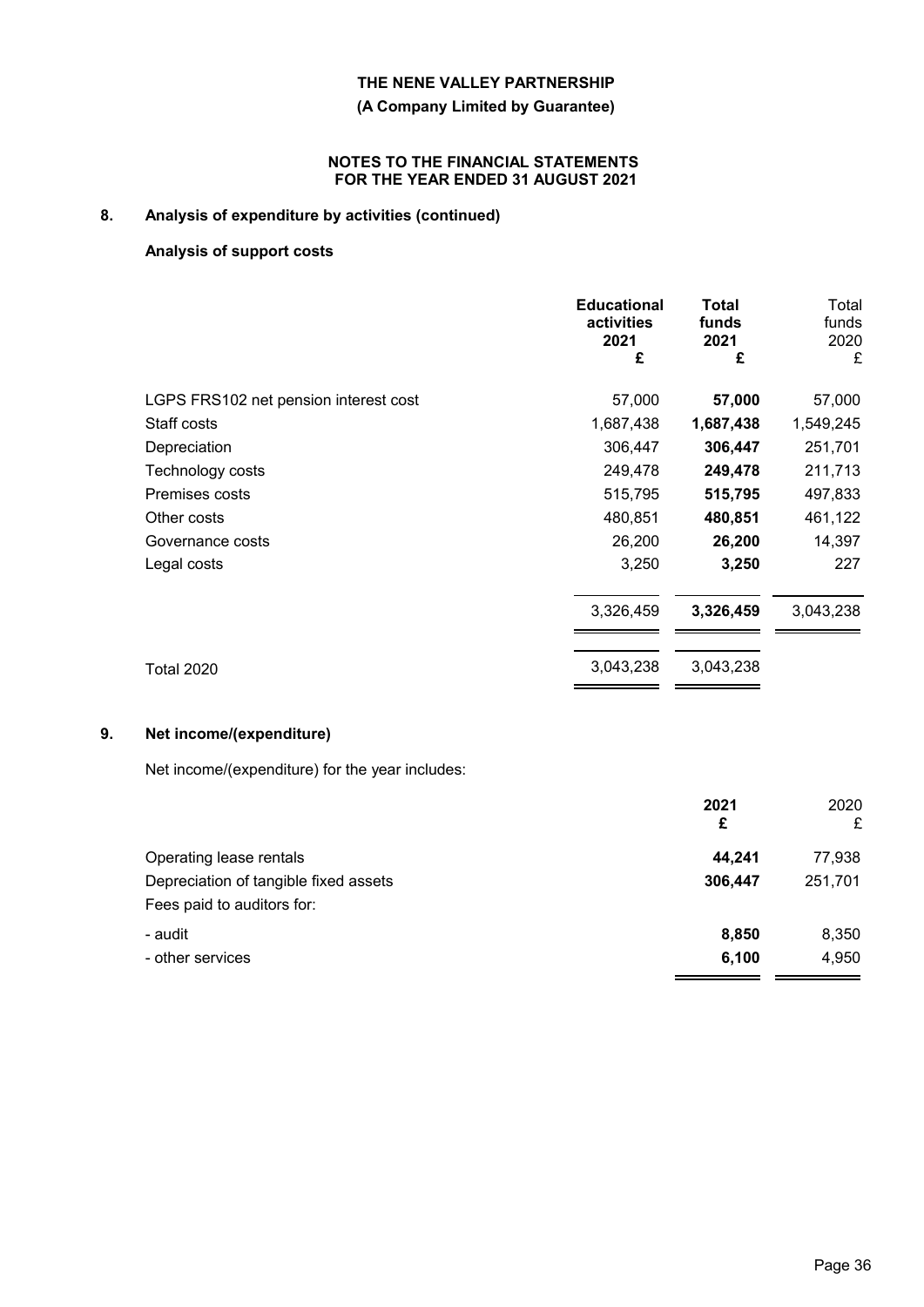#### **(A Company Limited by Guarantee)**

#### **NOTES TO THE FINANCIAL STATEMENTS FOR THE YEAR ENDED 31 AUGUST 2021**

#### **10. Staff**

#### **a. Staff costs**

Staff costs during the year were as follows:

|                       | 2021<br>£ | 2020<br>£ |
|-----------------------|-----------|-----------|
| Wages and salaries    | 6,251,052 | 6,057,218 |
| Social security costs | 597,507   | 571,693   |
| Pension costs         | 1,702,811 | 1,648,527 |
|                       | 8,551,370 | 8,277,438 |
| Agency staff costs    | 139,747   | 69,399    |
|                       | 8,691,117 | 8,346,837 |

#### **b. Staff numbers**

The average number of persons employed by the Academy Trust during the year was as follows:

|                                   | 2021<br>No. | 2020<br>No. |
|-----------------------------------|-------------|-------------|
| <b>Teachers</b>                   | 106         | 104         |
| Leadership                        | 14          | 11          |
| <b>Administration and Support</b> | 103         | 109         |
|                                   | 223         | 224         |
|                                   |             |             |

#### **c. Higher paid staff**

The number of employees whose employee benefits (excluding employer pension costs) exceeded £60,000 was:

|                                 | 2021<br>No.    | 2020<br>No. |
|---------------------------------|----------------|-------------|
| In the band £70,001 - £80,000   |                | 3           |
| In the band £100,001 - £110,000 | $\blacksquare$ |             |
| In the band £110,001 - £120,000 |                |             |

#### **d. Key management personnel**

The key management personnel of the Academy Trust comprise the Trustees and the senior management team as listed on page 1. The total amount of employee benefits (including employer pension contributions and employer national insurance contributions) received by key management personnel for their services to the Academy Trust was £381,168 (2020 *-* £361,891).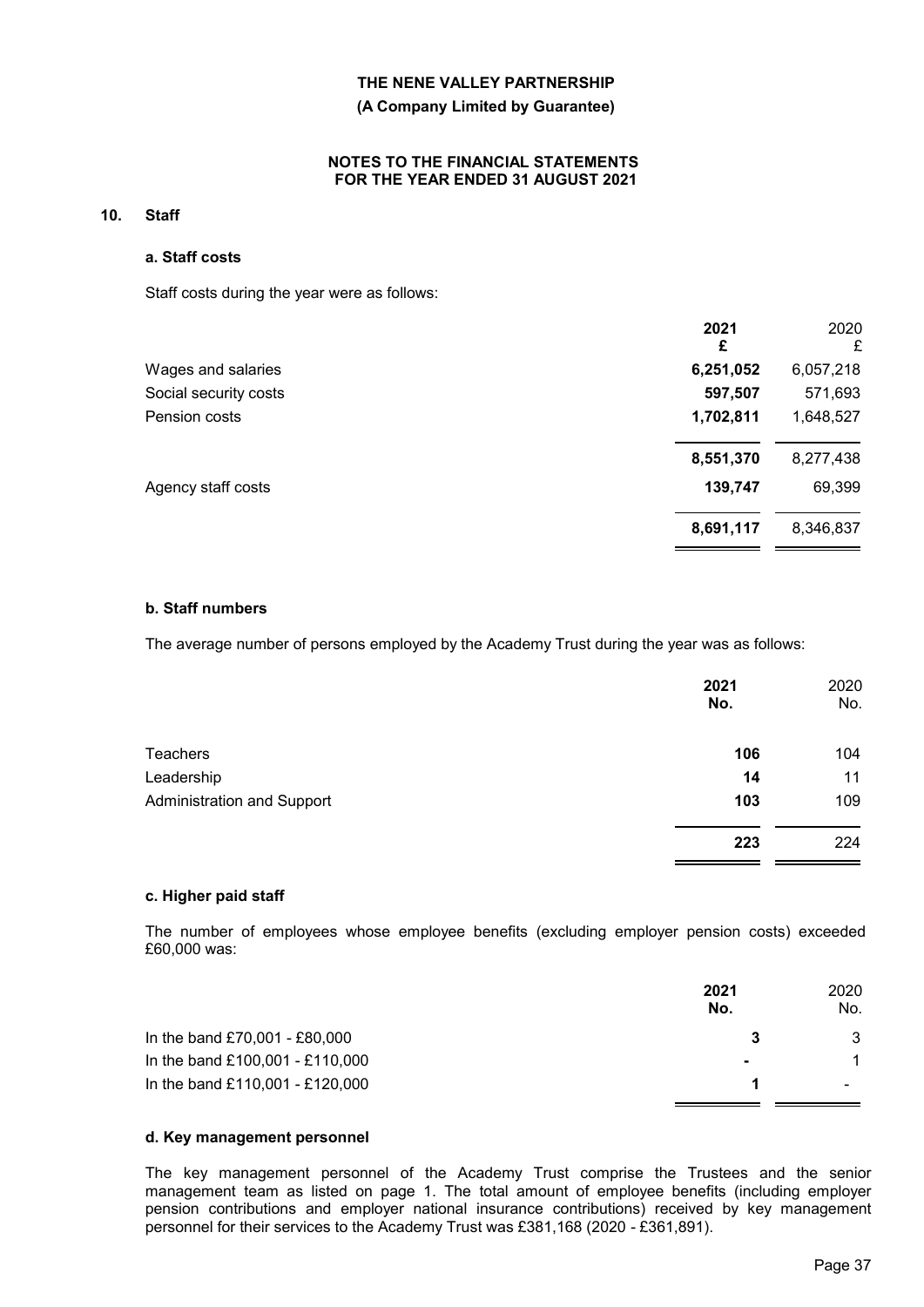**(A Company Limited by Guarantee)**

#### **NOTES TO THE FINANCIAL STATEMENTS FOR THE YEAR ENDED 31 AUGUST 2021**

#### **11. Central services**

The Academy Trust has provided the following central services to its academies during the year:

- School improvement
- HR
- Finance
- IT

The Academy Trust charges for these services on the following basis:

- 3% of GAG funding

The actual amounts charged during the year were as follows:

|                                             | 2021<br>£ | 2020<br>£ |
|---------------------------------------------|-----------|-----------|
| <b>Wollaston School</b>                     | 180,300   | 173,476   |
| <b>Irchester Community Primary School</b>   | 44,918    | 42,502    |
| Bozeat Community Primary School and Nursery | 16,710    | 17,062    |
| Total                                       | 241.928   | 233,040   |
|                                             |           |           |

### **12. Trustees' remuneration and expenses**

One or more Trustees has been paid remuneration or has received other benefits from an employment with the Academy Trust. The principal and other staff Trustees only receive remuneration in respect of services they provide undertaking the roles of principal and staff members under their contracts of employment. The value of Trustees' remuneration and other benefits was as follows:

|           |                            | 2021        | 2020        |
|-----------|----------------------------|-------------|-------------|
|           |                            |             |             |
| J Birkett | Remuneration               | $110,000 -$ | $100.000 -$ |
|           |                            | 115,000     | 105,000     |
|           | Pension contributions paid | $25,000 -$  | $20,000 -$  |
|           |                            | 30,000      | 25,000      |

During the year ended 31 August 2021, no Trustee expenses have been incurred (2020 - £NIL).

### **13. Trustees' and Officers' insurance**

The Academy Trust has opted into the Department for Education's risk protection arrangement (RPA), an alternative to insurance where UK government funds cover losses that arise. This scheme protects Trustees and Officers from claims arising from negligent acts, errors or omissions occurring whilst on academy business, and provides cover up to £10,000,000. It is not possible to quantify the Trustees and Officers indemnity element from the overall cost of the RPA scheme membership.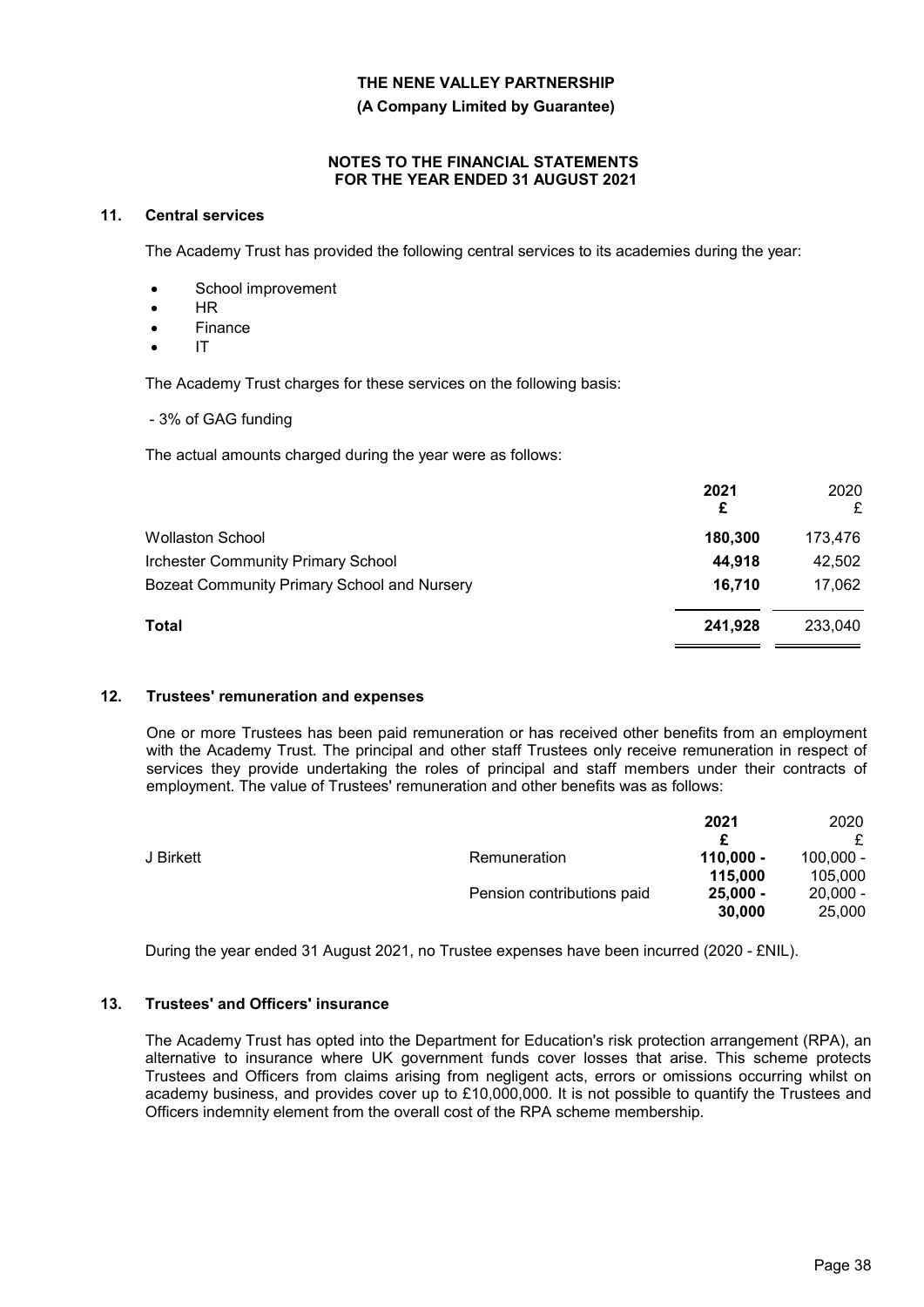**(A Company Limited by Guarantee)**

#### **NOTES TO THE FINANCIAL STATEMENTS FOR THE YEAR ENDED 31 AUGUST 2021**

# **14. Tangible fixed assets**

|                          | Long-term<br>leasehold<br>property<br>£ | <b>Furniture and</b><br>equipment<br>£ | Computer<br>equipment<br>£ | <b>Total</b><br>£ |
|--------------------------|-----------------------------------------|----------------------------------------|----------------------------|-------------------|
| <b>Cost or valuation</b> |                                         |                                        |                            |                   |
| At 1 September 2020      | 15,300,145                              | 197,652                                | 126,755                    | 15,624,552        |
| Additions                | 681,301                                 | 5,867                                  | 6,829                      | 693,997           |
| At 31 August 2021        | 15,981,446                              | 203,519                                | 133,584                    | 16,318,549        |
| <b>Depreciation</b>      |                                         |                                        |                            |                   |
| At 1 September 2020      | 355,121                                 | 22,404                                 | 29,808                     | 407,333           |
| Charge for the year      | 262,203                                 | 20,217                                 | 24,027                     | 306,447           |
| At 31 August 2021        | 617,324                                 | 42,621                                 | 53,835                     | 713,780           |
| Net book value           |                                         |                                        |                            |                   |
| At 31 August 2021        | 15,364,122                              | 160,898                                | 79,749                     | 15,604,769        |
| At 31 August 2020        | 14,945,024                              | 175,248                                | 96,947                     | 15,217,219        |

The long term leasehold property comprises the land and buildings of Wollaston School, Irchester Community Primary School and Bozeat Community Primary School which were transferred to the Academy Trust on conversion on 1 April 2019 by Northamptonshire County Council, and which are occupied under 125 year lease agreements with the Local Authority.

#### **15. Stocks**

|                            | 2021   | 2020        |
|----------------------------|--------|-------------|
| Uniform and catering stock | 31,221 | £<br>36,661 |
|                            |        |             |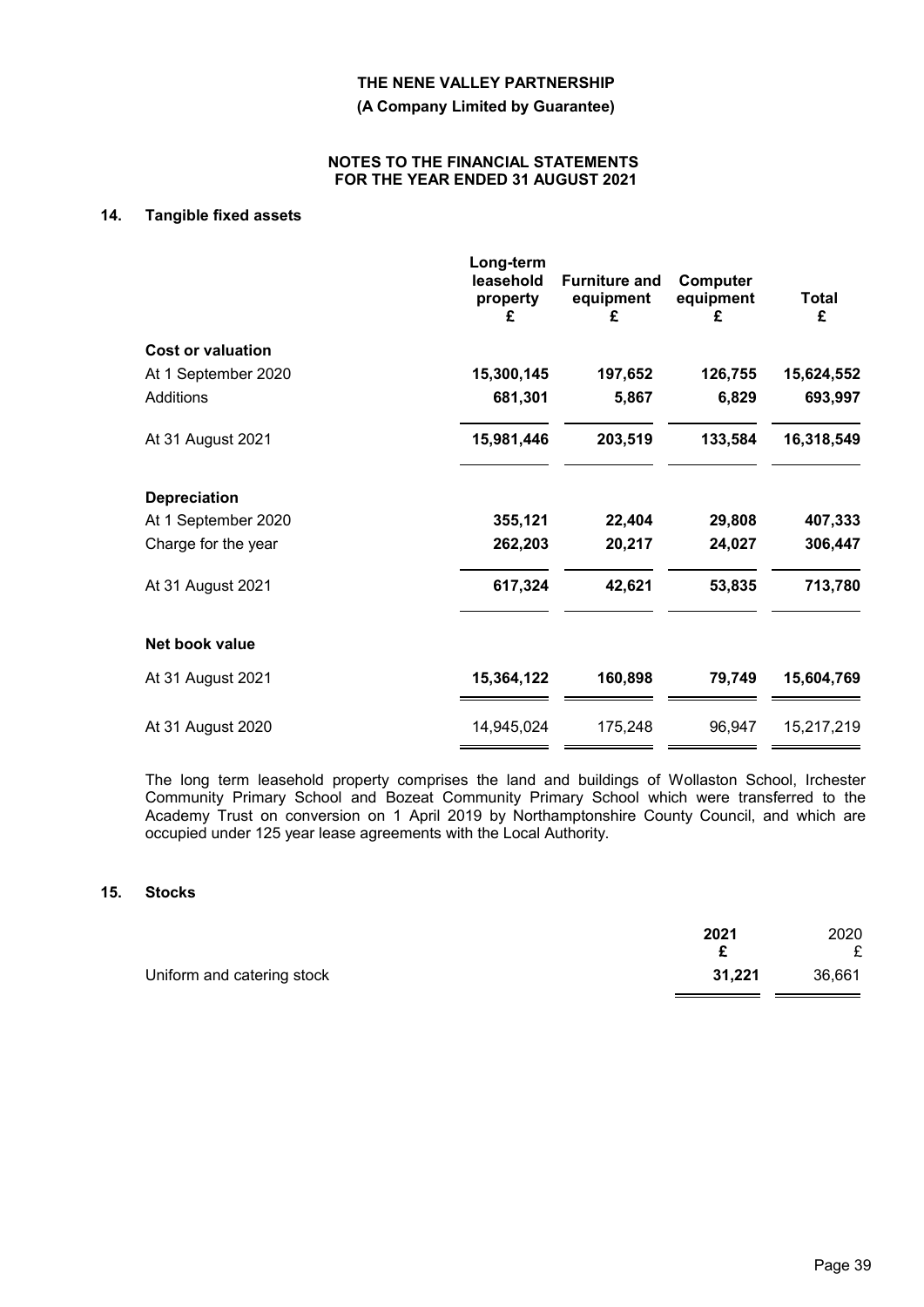#### **(A Company Limited by Guarantee)**

#### **NOTES TO THE FINANCIAL STATEMENTS FOR THE YEAR ENDED 31 AUGUST 2021**

# **16. Debtors**

|                                | 2021<br>£ | 2020<br>£ |
|--------------------------------|-----------|-----------|
| Due within one year            |           |           |
| Trade debtors                  | 36        | 3,935     |
| Other debtors                  | 38,125    | 37,994    |
| Prepayments and accrued income | 471,295   | 373,224   |
|                                | 509,456   | 415,153   |

#### **17. Creditors: Amounts falling due within one year**

|                                    | 2021<br>£      | 2020<br>£ |
|------------------------------------|----------------|-----------|
| Loans                              | $\blacksquare$ | 32,512    |
| Trade creditors                    | 31,134         | 33,587    |
| Other taxation and social security | 158,690        | 243,875   |
| Other creditors                    | 170,020        | 9,629     |
| Accruals and deferred income       | 207,842        | 56,461    |
|                                    | 567,686        | 376,064   |

Loans in the prior year comprised amounts due to Northamptonshire County Council in respect of capital work undertaken prior to conversion and Salix loans.

|                                        | 2021<br>£ | 2020<br>£ |
|----------------------------------------|-----------|-----------|
| Deferred income                        |           |           |
| Deferred income at 1 September 2020    | 45.135    | 83,363    |
| Resources deferred during the year     | 68,079    | 45,135    |
| Amounts released from previous periods | (45, 135) | (83, 363) |
|                                        | 68,079    | 45,135    |

Deferred income relates to funding received in advance for Universal Infant Free School Meals and trip income relating to future trips, which will be utilised during the year ending 31 August 2022.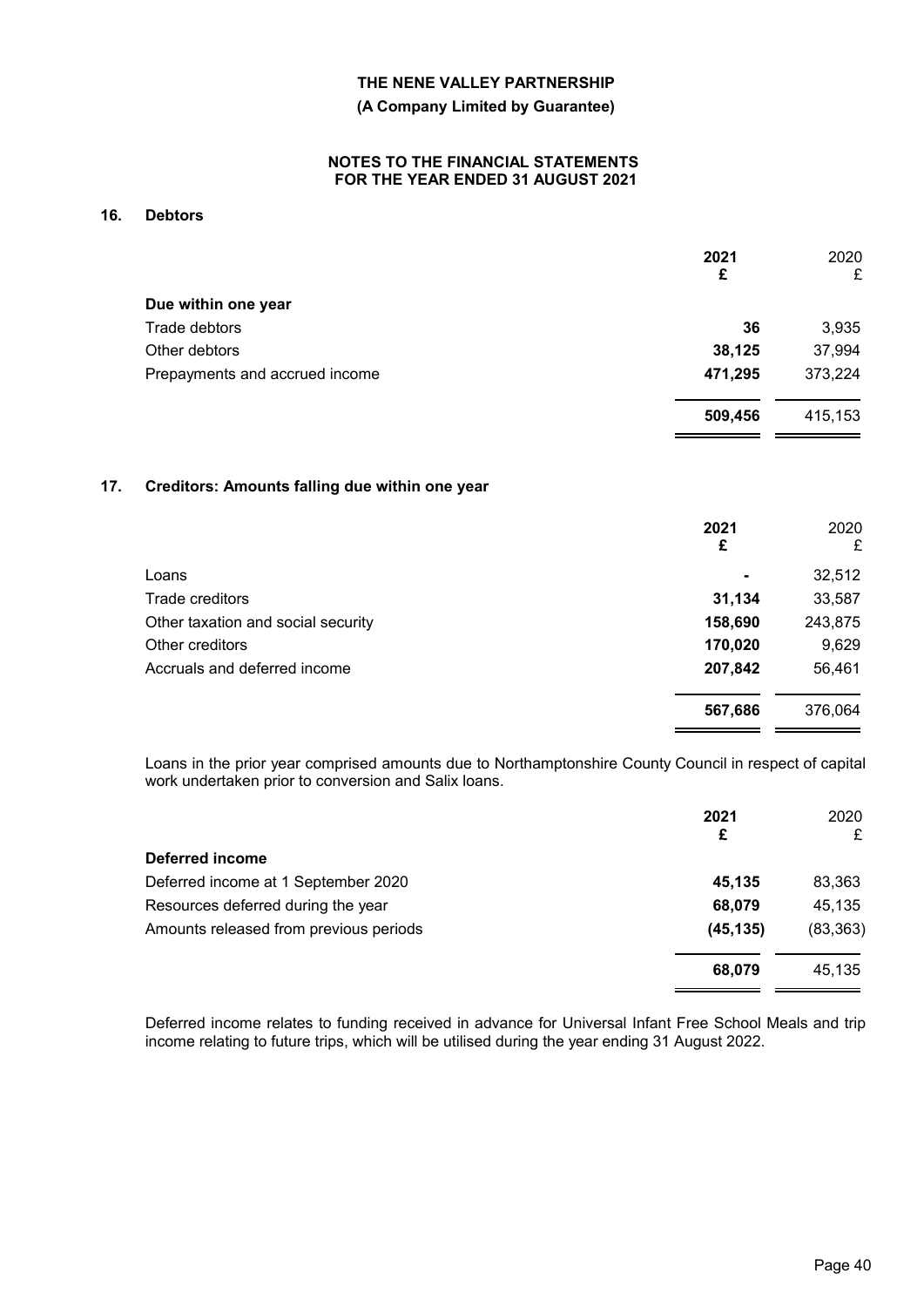**(A Company Limited by Guarantee)**

#### **NOTES TO THE FINANCIAL STATEMENTS FOR THE YEAR ENDED 31 AUGUST 2021**

# **18. Statement of funds**

|                                         | <b>Balance at 1</b><br><b>September</b><br>2020<br>£ | <b>Income</b><br>£ | <b>Expenditure</b><br>£ | <b>Transfers</b><br>in/out<br>£ | Gains/<br>(Losses)<br>£ | <b>Balance at 31</b><br>August 2021<br>£ |
|-----------------------------------------|------------------------------------------------------|--------------------|-------------------------|---------------------------------|-------------------------|------------------------------------------|
| <b>Unrestricted</b><br>funds            |                                                      |                    |                         |                                 |                         |                                          |
| <b>General Funds</b>                    | 1,103,242                                            | 489,286            | (473, 387)              |                                 |                         | 1,119,141                                |
| <b>Restricted</b><br>general funds      |                                                      |                    |                         |                                 |                         |                                          |
| General annual<br>grant (GAG)           | 545,529                                              | 9,048,738          | (8, 381, 525)           | (312, 453)                      |                         | 900,289                                  |
| Pupil Premium                           |                                                      | 320,386            | (311, 844)              |                                 |                         | 8,542                                    |
| Teacher pay<br>grant                    |                                                      | 124,858            | (124, 858)              |                                 |                         |                                          |
| Teachers'<br>pension grant              |                                                      | 352,815            | (352, 815)              |                                 |                         |                                          |
| PE Sport<br>Premium                     |                                                      | 36,560             | (25, 254)               |                                 |                         | 11,306                                   |
| <b>UIFSM</b> grants                     |                                                      | 61,704             | (61, 704)               |                                 |                         |                                          |
| COVID Catch up<br>Premium               |                                                      | 137,360            | (52, 282)               |                                 |                         | 85,078                                   |
| Emergency<br>exceptional<br>funding     |                                                      | 51,577             | (51, 577)               |                                 |                         |                                          |
| Summer School                           |                                                      |                    |                         |                                 |                         |                                          |
| funding                                 |                                                      | 65,413             | (65, 413)               |                                 |                         |                                          |
| Other DfE/ESFA<br>grants                | 49,314                                               | 42,427             | (91, 741)               |                                 |                         |                                          |
| <b>Local Authority</b><br>funding       |                                                      | 132,579            | (132, 579)              |                                 |                         |                                          |
| <b>COVID Mass</b><br>Testing grants     |                                                      | 48,510             | (48, 510)               |                                 |                         |                                          |
| <b>Local Authority</b><br>COVID funding |                                                      | 45,785             | (45, 785)               |                                 |                         |                                          |
| Other restricted                        |                                                      |                    |                         |                                 |                         |                                          |
| income<br>Pension reserve               | (3, 194, 000)                                        | 39,462             | (39, 462)<br>(378,000)  |                                 | (822,000)               | (4, 394, 000)                            |
|                                         |                                                      |                    |                         |                                 |                         |                                          |
|                                         | (2,599,157)                                          | 10,508,174         | (10, 163, 349)          | (312, 453)                      | (822,000)               | (3,388,785)                              |
|                                         |                                                      |                    |                         |                                 |                         |                                          |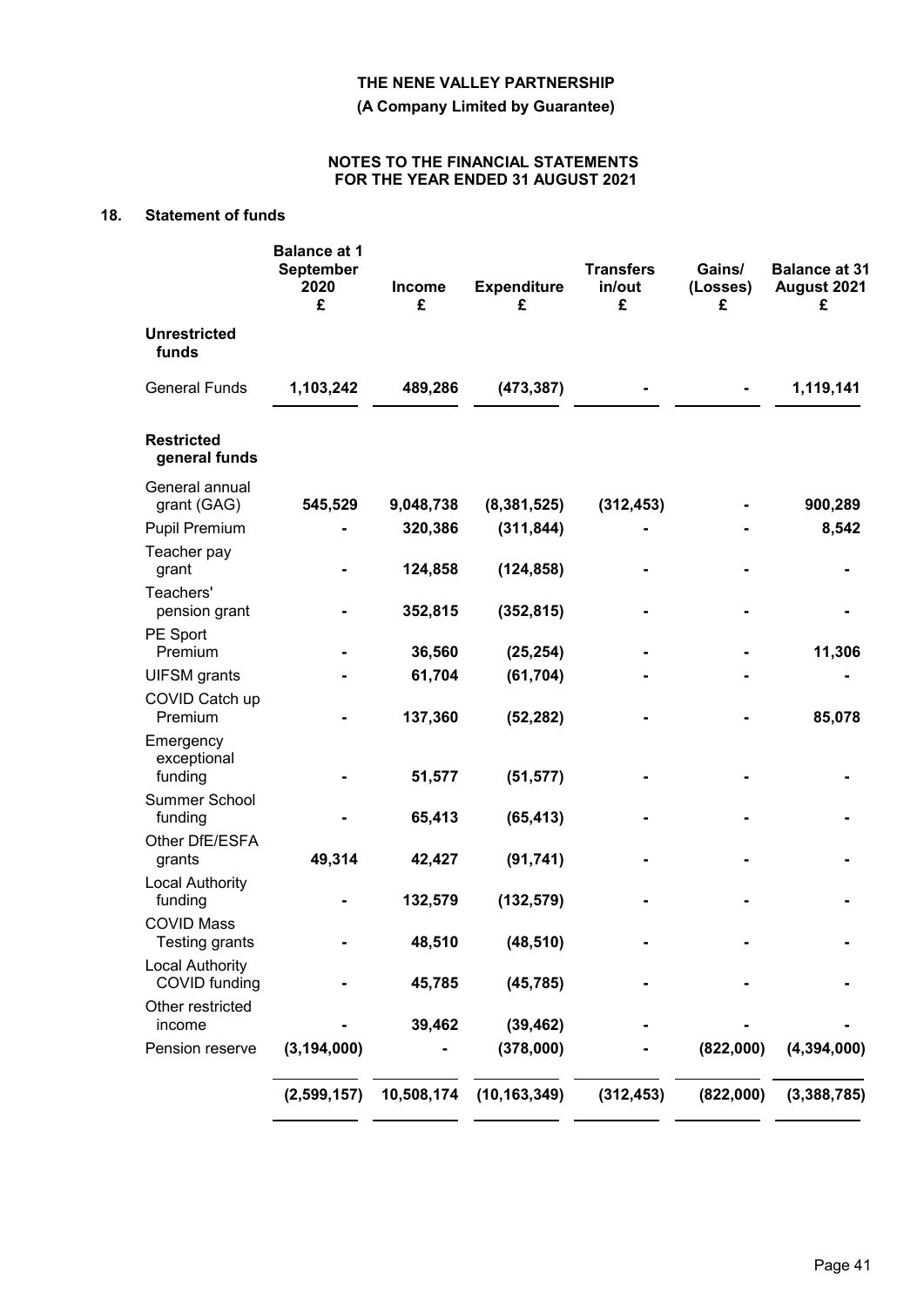**(A Company Limited by Guarantee)**

#### **NOTES TO THE FINANCIAL STATEMENTS FOR THE YEAR ENDED 31 AUGUST 2021**

#### **18. Statement of funds (continued)**

|                                        | <b>Balance at 1</b><br><b>September</b><br>2020<br>£ | <b>Income</b><br>£ | <b>Expenditure</b><br>£ | <b>Transfers</b><br>in/out<br>£ | Gains/<br>(Losses)<br>£ | <b>Balance at 31</b><br>August 2021<br>£ |
|----------------------------------------|------------------------------------------------------|--------------------|-------------------------|---------------------------------|-------------------------|------------------------------------------|
| <b>Restricted fixed</b><br>asset funds |                                                      |                    |                         |                                 |                         |                                          |
| Tangible fixed<br>assets               | 15,217,219                                           |                    | (306, 447)              | 693,997                         |                         | 15,604,769                               |
| Capital grants<br>and funding          | 264,154                                              | 388,194            |                         | (381, 544)                      |                         | 270,804                                  |
|                                        | 15,481,373                                           | 388,194            | (306, 447)              | 312,453                         |                         | 15,875,573                               |
| <b>Total Restricted</b><br>funds       | 12,882,216                                           | 10,896,368         | (10, 469, 796)          |                                 | (822,000)               | 12,486,788                               |
| <b>Total funds</b>                     | 13,985,458                                           | 11,385,654         | (10, 943, 183)          |                                 | (822,000)               | 13,605,929                               |
|                                        |                                                      |                    |                         |                                 |                         |                                          |

The specific purposes for which the funds are to be applied are as follows:

The General Annual Grant funding must be used for the normal running costs of the Academy Trust in line with its funding Agreement. Under the funding agreement with the Secretary of State, the Academy Trust was not subject to a limit on the amount of GAG it could carry forward at 31 August 2021.

All ESFA / DfE grants, which include Pupil Premium grants, Teacher pay grants, Teachers' pension grants and other ESFA/DfE grants, and COVID catch-up premium and other DfE/ESFA COVID related funding are all used in accordance with the specific restrictions of the individual grants.

Other grants, which include Local Authority funding, other Government grants and other restricted income, are all used in accordance with the specific restrictions of the individual grants and funding provided.

Restricted fixed asset funds comprise the value of the fixed assets transferred to the Academy Trust on conversion less accumulated depreciation together with any capital expenditure funded from restricted or unrestricted funds. Unspent capital grants are also held in this fund and their use is restricted to the capital projects for which the grants were paid.

The pension reserve represents the Local Government Pension Scheme deficit.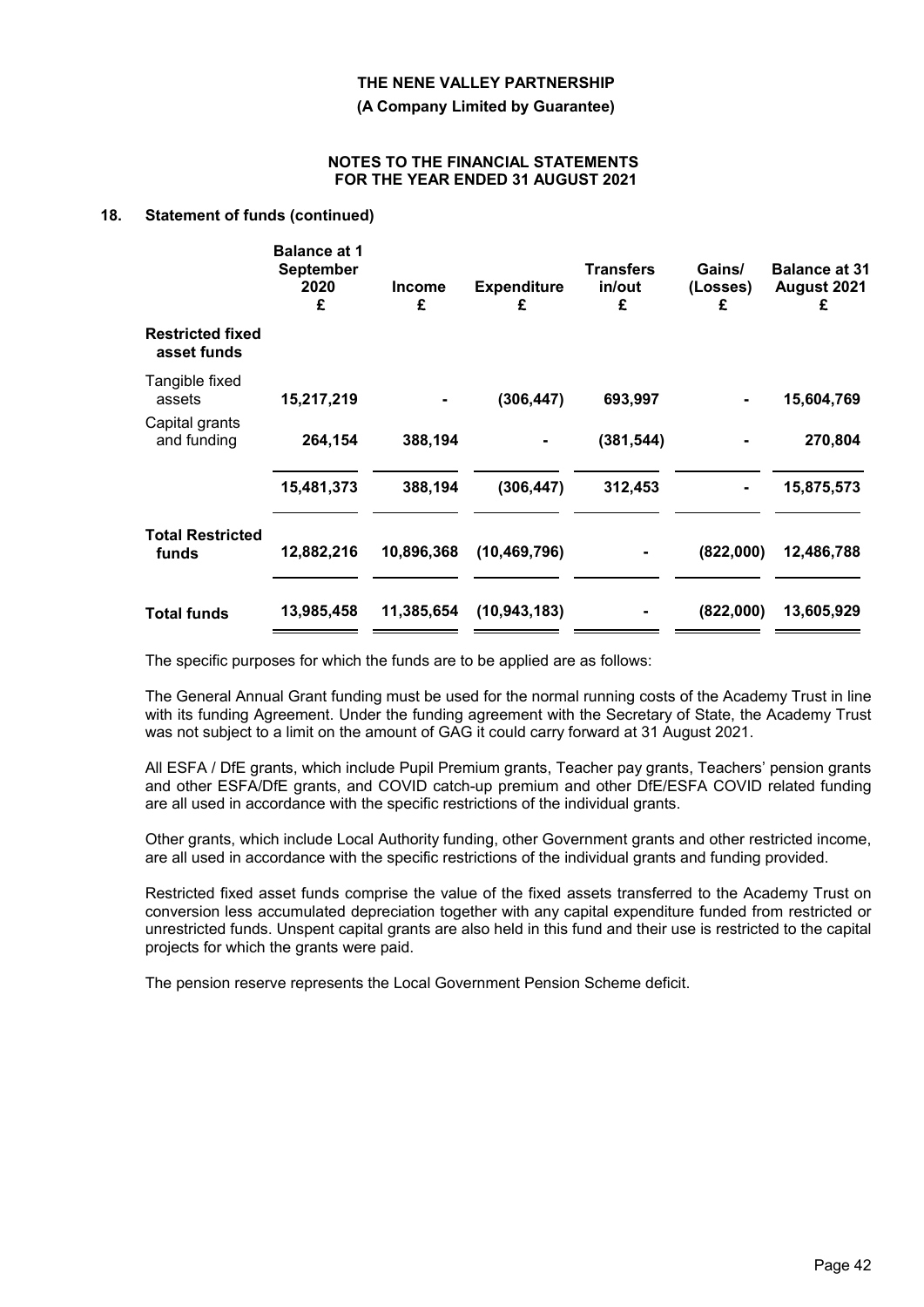**(A Company Limited by Guarantee)**

#### **NOTES TO THE FINANCIAL STATEMENTS FOR THE YEAR ENDED 31 AUGUST 2021**

# **18. Statement of funds (continued)**

Comparative information in respect of the preceding year is as follows:

|                                        | Balance at<br>1 September<br>2019<br>£ | Income<br>£ | Expenditure<br>£ | <b>Transfers</b><br>in/out<br>£ | Gains/<br>(Losses)<br>£ | Balance at<br>31 August<br>2020<br>£ |
|----------------------------------------|----------------------------------------|-------------|------------------|---------------------------------|-------------------------|--------------------------------------|
| <b>Unrestricted</b><br>funds           |                                        |             |                  |                                 |                         |                                      |
| <b>General Funds</b>                   | 1,053,027                              | 662,324     | (612, 109)       |                                 |                         | 1,103,242                            |
| <b>Restricted</b><br>general funds     |                                        |             |                  |                                 |                         |                                      |
| General annual<br>grant (GAG)          | 109,010                                | 8,687,542   | (8, 157, 296)    | (93, 727)                       |                         | 545,529                              |
| <b>Pupil Premium</b>                   |                                        | 308,811     | (308, 811)       |                                 |                         |                                      |
| Teacher pay<br>grant                   |                                        | 125,835     | (125, 835)       |                                 |                         |                                      |
| Teachers'<br>pension grant             |                                        | 355,574     | (355, 574)       |                                 |                         |                                      |
| PE Sport<br>Premium                    |                                        | 36,700      | (36, 700)        |                                 |                         |                                      |
| <b>UIFSM</b>                           |                                        | 75,223      | (75, 223)        |                                 |                         |                                      |
| Other DfE/ESFA<br>grants               | 40,491                                 | 88,259      | (79, 436)        |                                 |                         | 49,314                               |
| <b>Local Authority</b><br>funding      | 7,478                                  | 130,570     | (138, 048)       |                                 |                         |                                      |
| Other income                           |                                        | 34,314      | (34, 314)        |                                 |                         |                                      |
| Pension reserve                        | (2,858,000)                            |             | (350,000)        |                                 | 14,000                  | (3, 194, 000)                        |
|                                        | (2,701,021)                            | 9,842,828   | (9,661,237)      | (93, 727)                       | 14,000                  | (2,599,157)                          |
| <b>Restricted fixed</b><br>asset funds |                                        |             |                  |                                 |                         |                                      |
| Tangible fixed<br>assets               | 19,028,251                             | (3,813,000) | (251, 701)       | 253,669                         |                         | 15,217,219                           |
| Capital grants<br>and funding          |                                        | 424,096     |                  | (159, 942)                      |                         | 264,154                              |
|                                        | 19,028,251                             | (3,388,904) | (251, 701)       | 93,727                          |                         | 15,481,373                           |
| <b>Total Restricted</b><br>funds       | 16,327,230                             | 6,453,924   | (9,912,938)      |                                 | 14,000                  | 12,882,216                           |
| <b>Total funds</b>                     | 17,380,257                             | 7,116,248   | (10, 525, 047)   |                                 | 14,000                  | 13,985,458                           |
|                                        |                                        |             |                  |                                 |                         |                                      |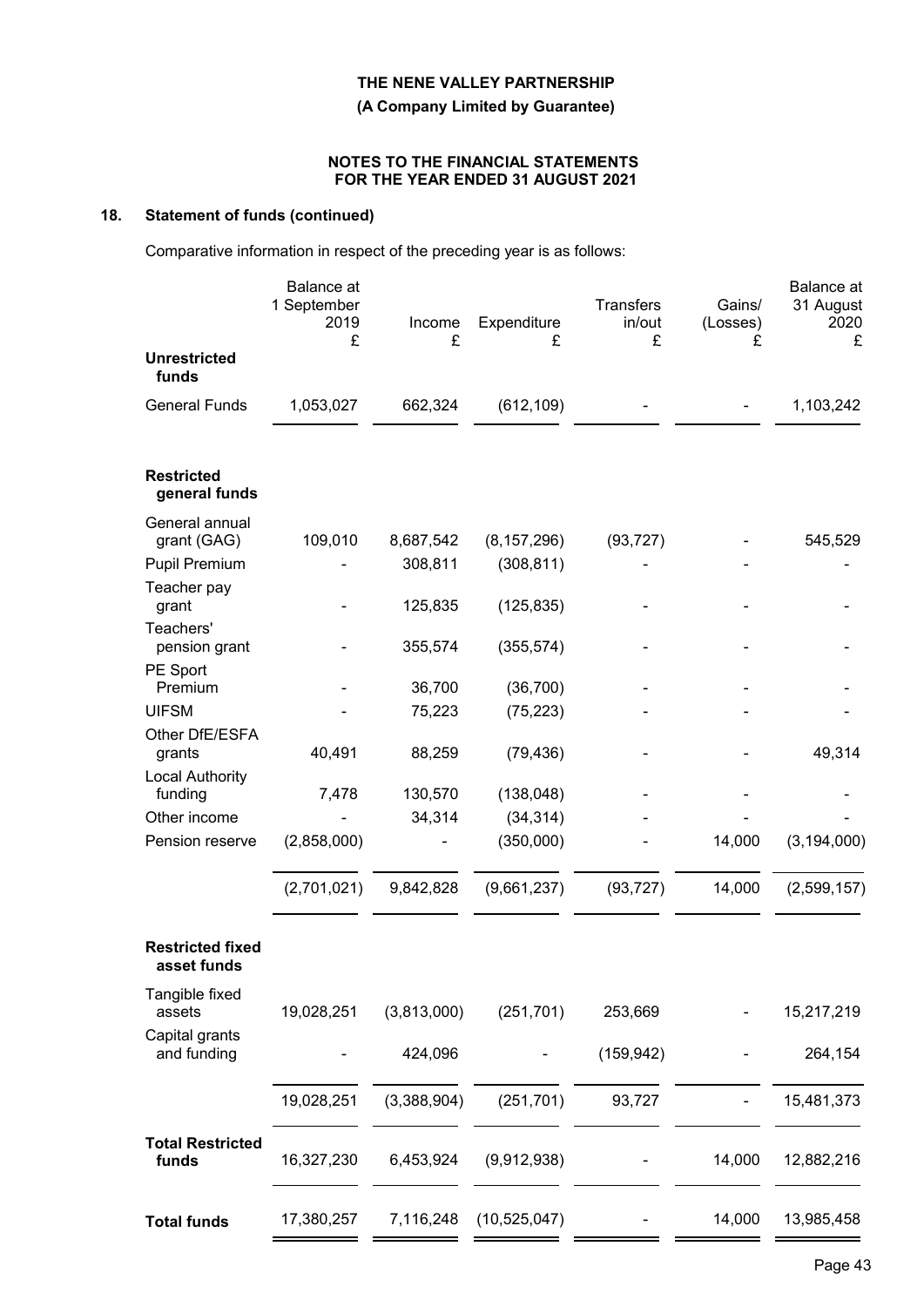**(A Company Limited by Guarantee)**

#### **NOTES TO THE FINANCIAL STATEMENTS FOR THE YEAR ENDED 31 AUGUST 2021**

# **18. Statement of funds (continued)**

# **Total funds analysis by academy**

Fund balances at 31 August 2021 were allocated as follows:

|                                                    | 2021<br>£   | 2020<br>£     |
|----------------------------------------------------|-------------|---------------|
| <b>Wollaston School</b>                            | 1,418,976   | 1,126,715     |
| <b>Irchester Community Primary School</b>          | 333,744     | 257,913       |
| Bozeat Community Primary School and Nursery        | 240,406     | 186,601       |
| Central services *                                 | 131,230     | 126,856       |
| Total before fixed asset funds and pension reserve | 2,124,356   | 1,698,085     |
| Restricted fixed asset fund                        | 15,875,573  | 15,481,373    |
| Pension reserve                                    | (4,394,000) | (3, 194, 000) |
| <b>Total</b>                                       | 13,605,929  | 13,985,458    |

#### **Total cost analysis by academy**

Expenditure incurred by each academy during the year was as follows:

|                                                                    | <b>Teaching and</b><br>educational<br>support staff support staff Educational<br>costs<br>£ | <b>Other</b><br>costs<br>£ | supplies<br>£ | Other costs<br>excluding<br>depreciation<br>£ | Total<br>2021<br>£ | Total<br>2020<br>£ |
|--------------------------------------------------------------------|---------------------------------------------------------------------------------------------|----------------------------|---------------|-----------------------------------------------|--------------------|--------------------|
| Wollaston<br>School                                                | 5,317,473                                                                                   | 974,355                    | 501,106       | 956,531                                       | 7,749,465          | 7,375,595          |
| <b>Irchester</b><br>Community<br><b>Primary School</b>             | 1,298,770                                                                                   | 254,159                    | 62,504        | 195,646                                       | 1,811,079          | 1,742,462          |
| <b>Bozeat</b><br>Community<br><b>Primary School</b><br>and Nursery | 387,436                                                                                     | 137,924                    | 47,400        | 126,673                                       | 699,433            | 750,513            |
| Central services<br>$\star$                                        |                                                                                             |                            | 2,035         | (3,276)                                       | (1,241)            | 54,776             |
| <b>Academy Trust</b>                                               | 7,003,679                                                                                   | 1,366,438                  | 613,045       | 1,275,574                                     | 10,258,736         | 9,923,346          |

\* Net of central service charges and other recharges to schools.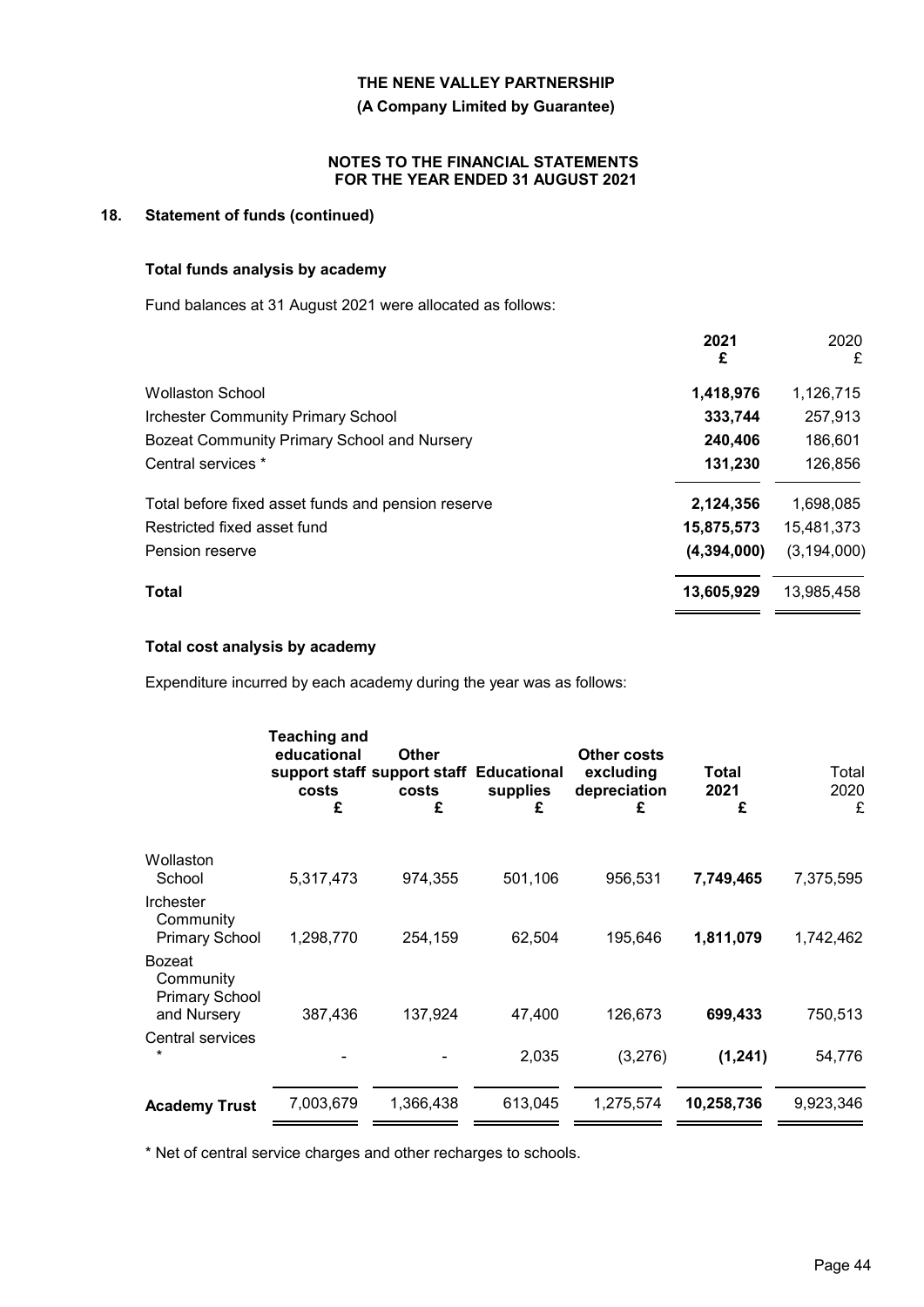**(A Company Limited by Guarantee)**

#### **NOTES TO THE FINANCIAL STATEMENTS FOR THE YEAR ENDED 31 AUGUST 2021**

# **19. Analysis of net assets between funds**

# **Analysis of net assets between funds - current year**

| <b>Unrestricted</b><br>funds<br>2021<br>£ | <b>Restricted</b><br>funds<br>2021<br>£ | <b>Restricted</b><br>fixed asset<br>funds<br>2021<br>£ | <b>Total</b><br>funds<br>2021<br>£ |
|-------------------------------------------|-----------------------------------------|--------------------------------------------------------|------------------------------------|
|                                           |                                         | 15,604,769                                             | 15,604,769                         |
| 1,119,141                                 | 1,572,901                               | 270,804                                                | 2,962,846                          |
|                                           | (567,685)                               | ۰                                                      | (567, 686)                         |
|                                           | (4,394,000)                             |                                                        | (4, 394, 000)                      |
| 1,119,141                                 | (3,388,785)                             | 15,875,573                                             | 13,605,929                         |
|                                           |                                         |                                                        |                                    |

# **Analysis of net assets between funds - prior year**

|                                        |              |               | Restricted     |               |
|----------------------------------------|--------------|---------------|----------------|---------------|
|                                        | Unrestricted | Restricted    | fixed asset    | Total         |
|                                        | funds        | funds         | funds          | funds         |
|                                        | 2020         | 2020          | 2020           | 2020          |
|                                        | £            | £             | £              | £             |
| Tangible fixed assets                  |              |               | 15,217,219     | 15,217,219    |
| <b>Current assets</b>                  | 1,103,242    | 970,907       | 264,154        | 2,338,303     |
| Creditors due within one year          |              | (376,064)     | $\blacksquare$ | (376,064)     |
| Provisions for liabilities and charges | ۰            | (3, 194, 000) | ۰              | (3, 194, 000) |
| Total                                  | 1,103,242    | (2,599,157)   | 15,481,373     | 13,985,458    |
|                                        |              |               |                |               |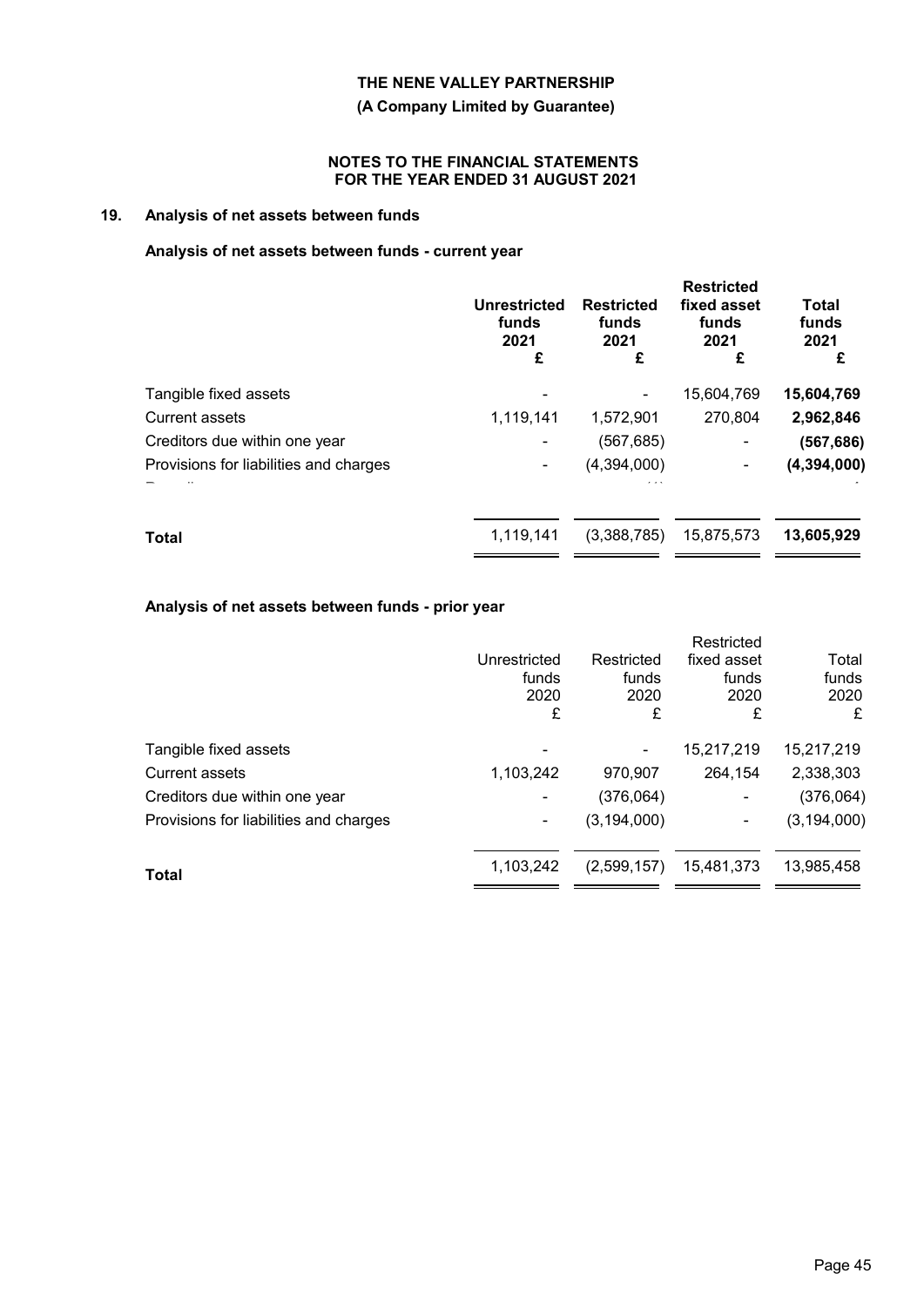**(A Company Limited by Guarantee)**

#### **NOTES TO THE FINANCIAL STATEMENTS FOR THE YEAR ENDED 31 AUGUST 2021**

# **20. Reconciliation of net income/(expenditure) to net cash flow from operating activities**

|     |                                                                                     | 2021<br>£  | 2020<br>£   |
|-----|-------------------------------------------------------------------------------------|------------|-------------|
|     | Net income/(expenditure) for the year (as per Statement of Financial<br>Activities) | 442,471    | (3,408,799) |
|     |                                                                                     |            |             |
|     | <b>Adjustments for:</b>                                                             |            |             |
|     | Depreciation                                                                        | 306,447    | 251,701     |
|     | Capital grants from DfE and other capital income                                    | (388, 194) | (424,096)   |
|     | Interest receivable                                                                 | (860)      | (2, 364)    |
|     | Defined benefit pension scheme cost less contributions payable                      | 321,000    | 293,000     |
|     | Defined benefit pension scheme finance cost                                         | 57,000     | 57,000      |
|     | Decrease/(increase) in stocks                                                       | 5,440      | (2,388)     |
|     | Increase in debtors                                                                 | (94, 303)  | (264, 400)  |
|     | Increase/(decrease) in creditors                                                    | 224,134    | (49, 916)   |
|     | Revaluation of land and buildings in the year                                       |            | 3,813,000   |
|     | Net cash provided by operating activities                                           | 873,135    | 262,738     |
| 21. | <b>Cash flows from financing activities</b>                                         |            |             |
|     |                                                                                     | 2021       | 2020        |
|     |                                                                                     | £          | £           |
|     | Repayments of borrowing                                                             | (32, 512)  | (113, 114)  |
|     | Net cash used in financing activities                                               | (32, 512)  | (113, 114)  |
| 22. | Cash flows from investing activities                                                |            |             |
|     |                                                                                     | 2021       | 2020        |
|     |                                                                                     | £          | £           |
|     | Dividends, interest and rents from investments                                      | 860        | 2,364       |
|     | Purchase of tangible fixed assets                                                   | (693, 997) | (253, 669)  |
|     | Capital grants from DfE                                                             | 386,094    | 312,811     |
|     | Capital funding received from sponsors and others                                   | 2,100      | 111,285     |
|     | Net cash (used in)/provided by investing activities                                 | (304, 943) | 172,791     |
|     |                                                                                     |            |             |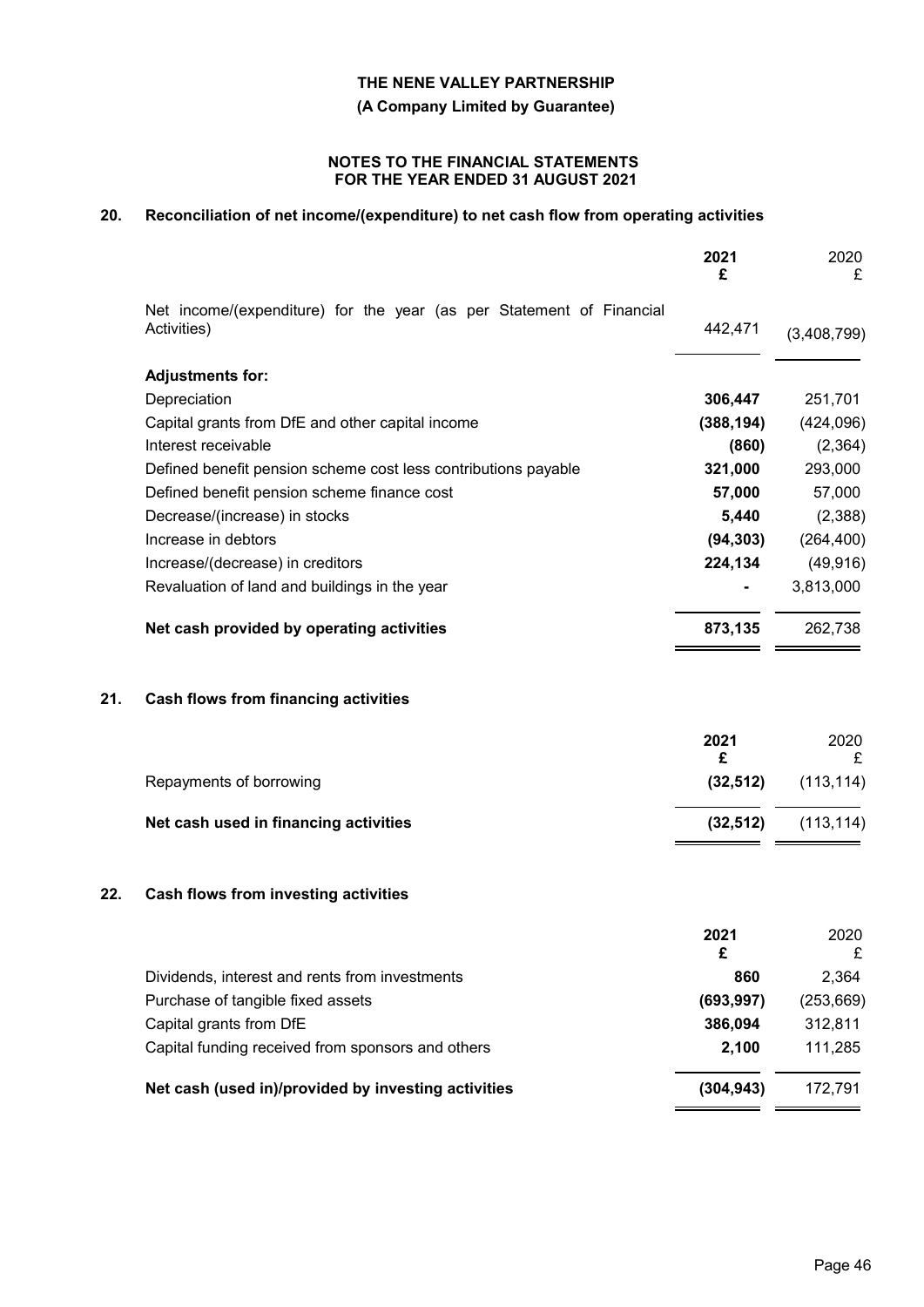**(A Company Limited by Guarantee)**

#### **NOTES TO THE FINANCIAL STATEMENTS FOR THE YEAR ENDED 31 AUGUST 2021**

### **23. Analysis of cash and cash equivalents**

|                                 | 2021<br>£ | 2020      |
|---------------------------------|-----------|-----------|
| Cash in hand and at bank        | 2.422.169 | 1.886.489 |
| Total cash and cash equivalents | 2.422.169 | 1.886.489 |

#### **24. Analysis of changes in net debt**

|                          | At 1<br><b>September</b><br>2020<br>£ | <b>Cash flows</b><br>£ | At 31 August<br>2021<br>£ |
|--------------------------|---------------------------------------|------------------------|---------------------------|
| Cash at bank and in hand | 1,886,489                             | 535,680                | 2,422,169                 |
| Debt due within 1 year   | (32, 512)                             | 32,512                 | $\blacksquare$            |
|                          | 1,853,977                             | 568,192                | 2,422,169                 |

#### **25. Capital commitments**

|                                                               | 2021    | 2020           |
|---------------------------------------------------------------|---------|----------------|
|                                                               |         |                |
| Contracted for but not provided in these financial statements |         |                |
| Acquisition of tangible fixed assets                          | 227.407 | $\blacksquare$ |

#### **26. Pension commitments**

The Academy Trust's employees belong to two principal pension schemes: the Teachers' Pension Scheme England and Wales (TPS) for academic and related staff; and the Local Government Pension Scheme (LGPS) for non-teaching staff, which is managed by Northamptonshire County Council. Both are multi-employer defined benefit schemes.

The latest actuarial valuation of the TPS related to the period ended 31 March 2016 and of the LGPS 31 March 2019.

Contributions amounting to £120,816 were payable to the schemes at 31 August 2021 (2020 - £113,868) and are included within creditors.

#### **Teachers' Pension Scheme**

The Teachers' Pension Scheme (TPS) is a statutory, contributory, defined benefit scheme, governed by the Teachers' Pension Scheme Regulations 2014. Membership is automatic for full-time teachers in academies. All teachers have the option to opt-out of the TPS following enrolment.

The TPS is an unfunded scheme to which both the member and employer makes contributions, as a percentage of salary - these contributions are credited to the Exchequer. Retirement and other pension benefits are paid by public funds provided by Parliament.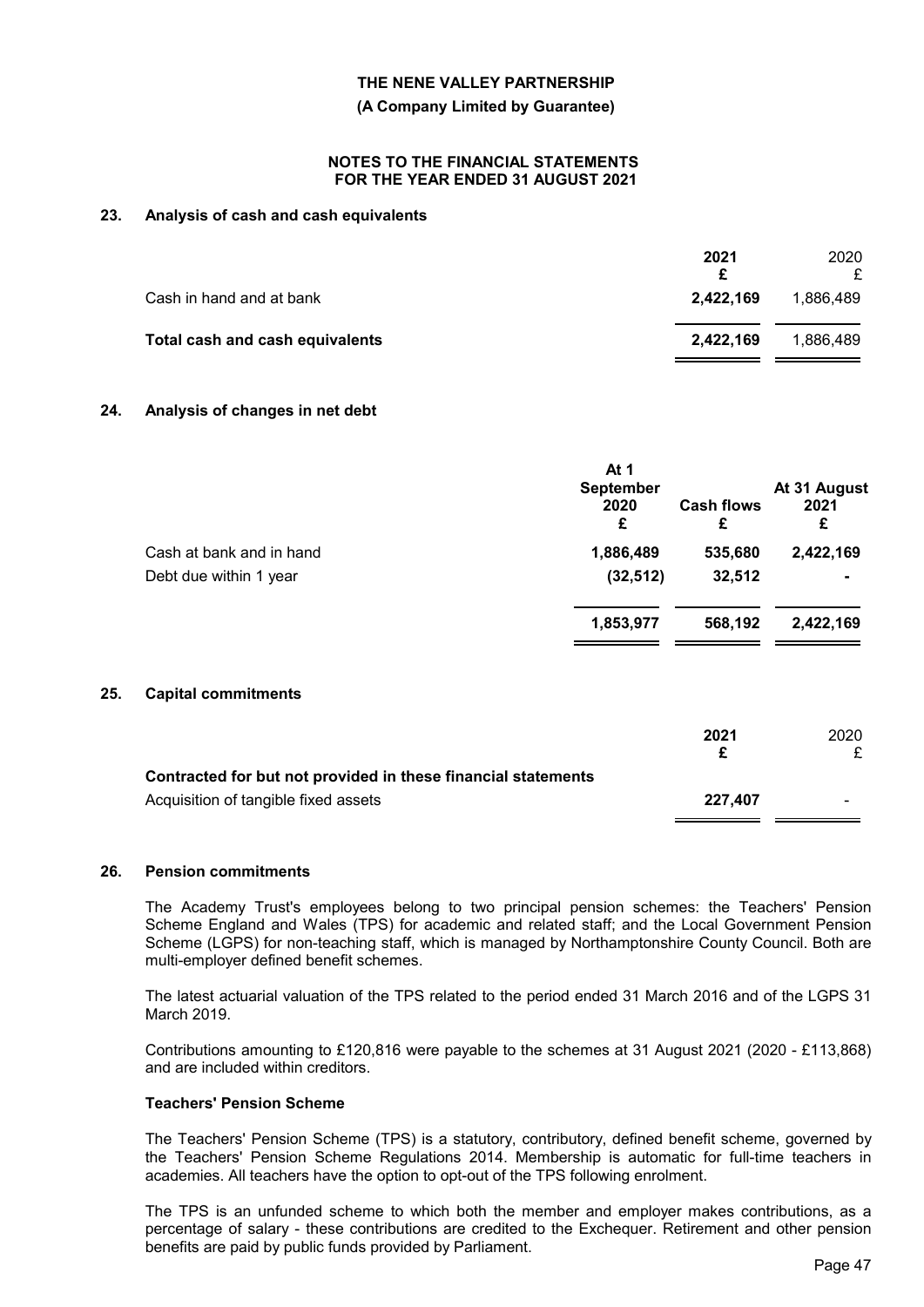**(A Company Limited by Guarantee)**

#### **NOTES TO THE FINANCIAL STATEMENTS FOR THE YEAR ENDED 31 AUGUST 2021**

#### **26. Pension commitments (continued)**

#### **Valuation of the Teachers' Pension Scheme**

The Government Actuary, using normal actuarial principles, conducts a formal actuarial review of the TPS in accordance with the Public Service Pensions (Valuations and Employer Cost Cap) Directions 2014 published by HM Treasury every 4 years. The aim of the review is to specify the level of future contributions. Actuarial scheme valuations are dependent on assumptions about the value of future costs, design of benefits and many other factors. The latest actuarial valuation of the TPS was carried out as at 31 March 2016. The valuation report was published by the Department for Education on 5 March 2019. The key elements of the valuation and subsequent consultation are:

- employer contribution rates set at 23.68% of pensionable pay (including a 0.08% administration levy)
- total scheme liabilities (pensions currently in payment and the estimated cost of future benefits) for service to the effective date of £218,100 million and notional assets (estimated future contributions together with the notional investments held at the valuation date) of £196,100 million, giving a notional past service deficit of £22,000 million
- the SCAPE rate, set by HMT, is used to determine the notional investment return. The current SCAPE rate is 2.4% above the rate of CPI, assumed real rate of return is 2.4% in excess of prices and 2% in excess of earnings. The rate of real earnings growth is assumed to be 2.2%. The assumed nominal rate of return including earnings growth is 4.45%.

The next valuation result is due to be implemented from 1 April 2023.

The employer's pension costs paid to TPS in the year amounted to £1,011,207 (2020 - £1,027,527).

A copy of the valuation report and supporting documentation is on the Teachers' Pensions website (https://www.teacherspensions.co.uk/news/employers/2019/04/teachers-pensions-valuation-report.aspx).

Under the definitions set out in FRS 102, the TPS is an unfunded multi-employer pension scheme. The Academy Trust has accounted for its contributions to the scheme as if it were a defined contribution scheme. The Academy Trust has set out above the information available on the scheme.

#### **Local Government Pension Scheme**

The LGPS is a funded defined benefit pension scheme, with the assets held in separate trusteeadministered funds. The total contribution made for the year ended 31 August 2021 was £463,000 (2020 - £409,000), of which employer's contributions totalled £372,000 (2020 - £328,000) and employees' contributions totalled £ 91,000 (2020 - £81,000). The agreed contribution rates for future years are 23.6 % for employers and 5.5% to 12.5% for employees.

Parliament has agreed, at the request of the Secretary of State for Education, to a guarantee that, in the event of academy closure, outstanding Local Government Pension Scheme liabilities would be met by the Department for Education. The guarantee came into force on 18 July 2013.

### **Principal actuarial assumptions**

|                                                    | 2021 | 2020 |
|----------------------------------------------------|------|------|
|                                                    | %    | %    |
| Rate of increase in salaries                       | 3.4  | 27   |
| Rate of increase for pensions in payment/inflation | 2.9  | 2.2  |
| Discount rate for scheme liabilities               | 1.65 | 1.7  |
| Inflation assumption (CPI)                         | 2.9  | 22   |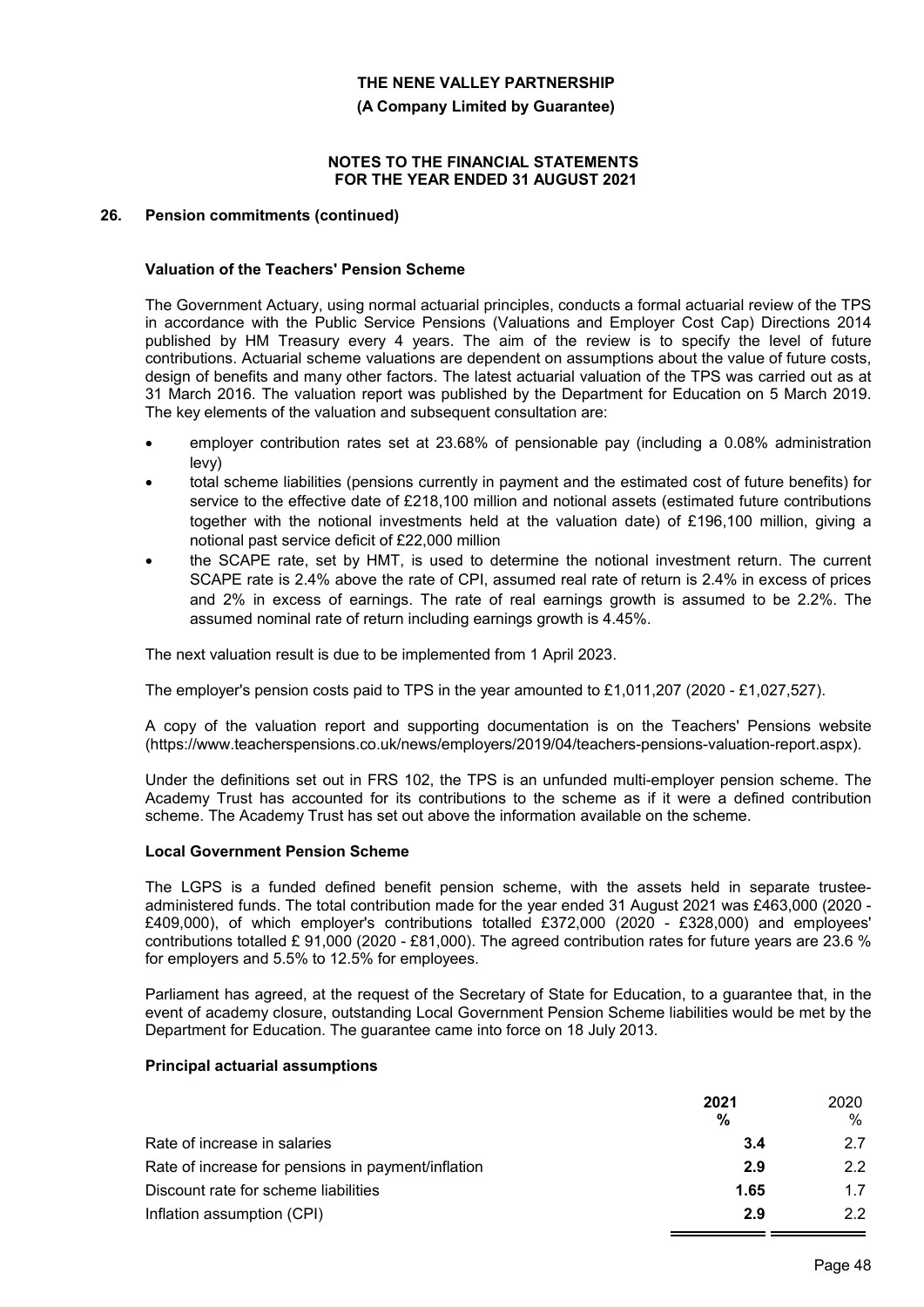**(A Company Limited by Guarantee)**

#### **NOTES TO THE FINANCIAL STATEMENTS FOR THE YEAR ENDED 31 AUGUST 2021**

#### **26. Pension commitments (continued)**

The current mortality assumptions include sufficient allowance for future improvements in mortality rates. The assumed life expectations on retirement age 65 are:

|                      | 2021<br>Years | 2020<br>Years |
|----------------------|---------------|---------------|
| Retiring today       |               |               |
| Males                | 21.7          | 21.5          |
| Females              | 24.1          | 23.7          |
| Retiring in 20 years |               |               |
| Males                | 22.8          | 22.3          |
| Females              | 25.8          | 25.1          |
|                      |               |               |

#### **Sensitivity analysis**

Impact on value of scheme liabilities as reported:

|                            | 2021<br>£000 | 2020<br>£000 |
|----------------------------|--------------|--------------|
| Discount rate -0.5%        | 930          | 692          |
| CPI rate $+0.5%$           | 855          | 629          |
| Salary increase rate +0.5% | 60           | 52           |

#### **Share of scheme assets**

The Academy Trust's share of the assets in the scheme was:

|                                     | 2021<br>£ | 2020<br>£ |
|-------------------------------------|-----------|-----------|
| Equities                            | 2,068,000 | 1,486,000 |
| <b>Bonds</b>                        | 617,000   | 344,000   |
| Property                            | 370,000   | 258,000   |
| Cash and other liquid assets        | 31,000    | 65,000    |
| <b>Total market value of assets</b> | 3,086,000 | 2,153,000 |

The actual return on scheme assets was £470,000 (2020 - £84,000).

The amounts recognised in the Statement of Financial Activities are as follows:

|                                                                         | 2021<br>£ | 2020<br>£ |
|-------------------------------------------------------------------------|-----------|-----------|
| Current service cost                                                    | (693,000) | (621,000) |
| Interest income                                                         | 40,000    | 35,000    |
| Interest cost                                                           | (97,000)  | (92,000)  |
| <b>Total amount recognised in the Statement of Financial Activities</b> | (750,000) | (678,000) |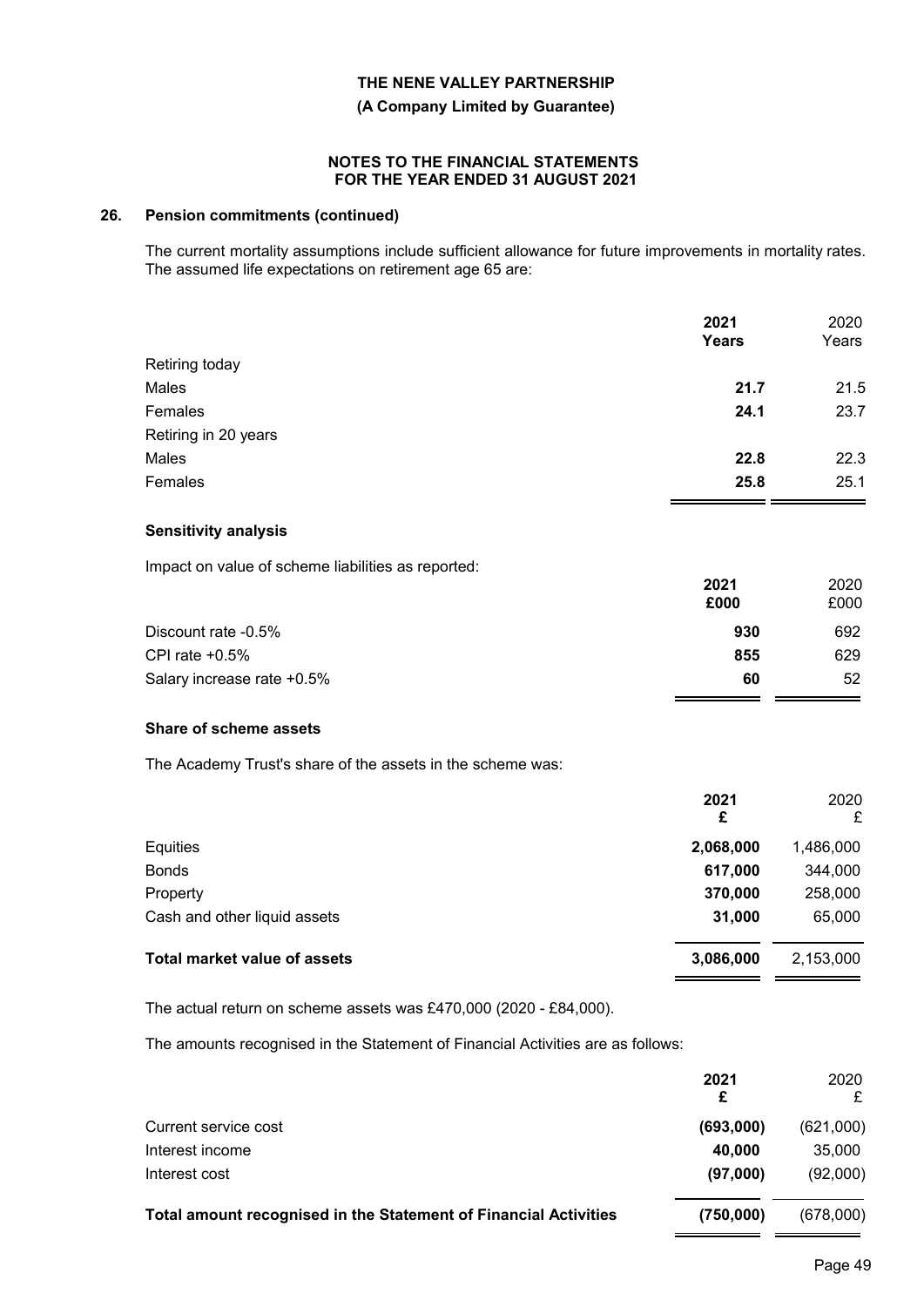**(A Company Limited by Guarantee)**

#### **NOTES TO THE FINANCIAL STATEMENTS FOR THE YEAR ENDED 31 AUGUST 2021**

#### **26. Pension commitments (continued)**

Changes in the present value of the defined benefit obligations were as follows:

|                         | 2021<br>£ | 2020<br>£ |
|-------------------------|-----------|-----------|
| At 1 September          | 5,347,000 | 4,518,000 |
| Current service cost    | 693,000   | 621,000   |
| Interest cost           | 97,000    | 92,000    |
| Employee contributions  | 91,000    | 81,000    |
| <b>Actuarial losses</b> | 1,252,000 | 35,000    |
| At 31 August            | 7,480,000 | 5,347,000 |

Changes in the fair value of the Academy Trust's share of scheme assets were as follows:

| 2021<br>£ | 2020<br>£ |
|-----------|-----------|
| 2,153,000 | 1,660,000 |
| 40,000    | 35,000    |
| 430,000   | 49,000    |
| 372,000   | 328,000   |
| 91,000    | 81,000    |
| 3,086,000 | 2,153,000 |
|           |           |

### **27. Operating lease commitments**

At 31 August 2021 the Academy Trust had commitments to make future minimum lease payments under non-cancellable operating leases as follows:

|                                              | 2021<br>£ | 2020<br>£ |
|----------------------------------------------|-----------|-----------|
| Not later than 1 year                        | 9,147     | 44,390    |
| Later than 1 year and not later than 5 years | 1,674     | 14,161    |
|                                              | 10,821    | 58,551    |

### **28. Members' liability**

Each member of the charitable company undertakes to contribute to the assets of the company in the event of it being wound up while he/she is a member, or within one year after he/she ceases to be a member, such amount as may be required, not exceeding £10 for the debts and liabilities contracted before he/she ceases to be a member.